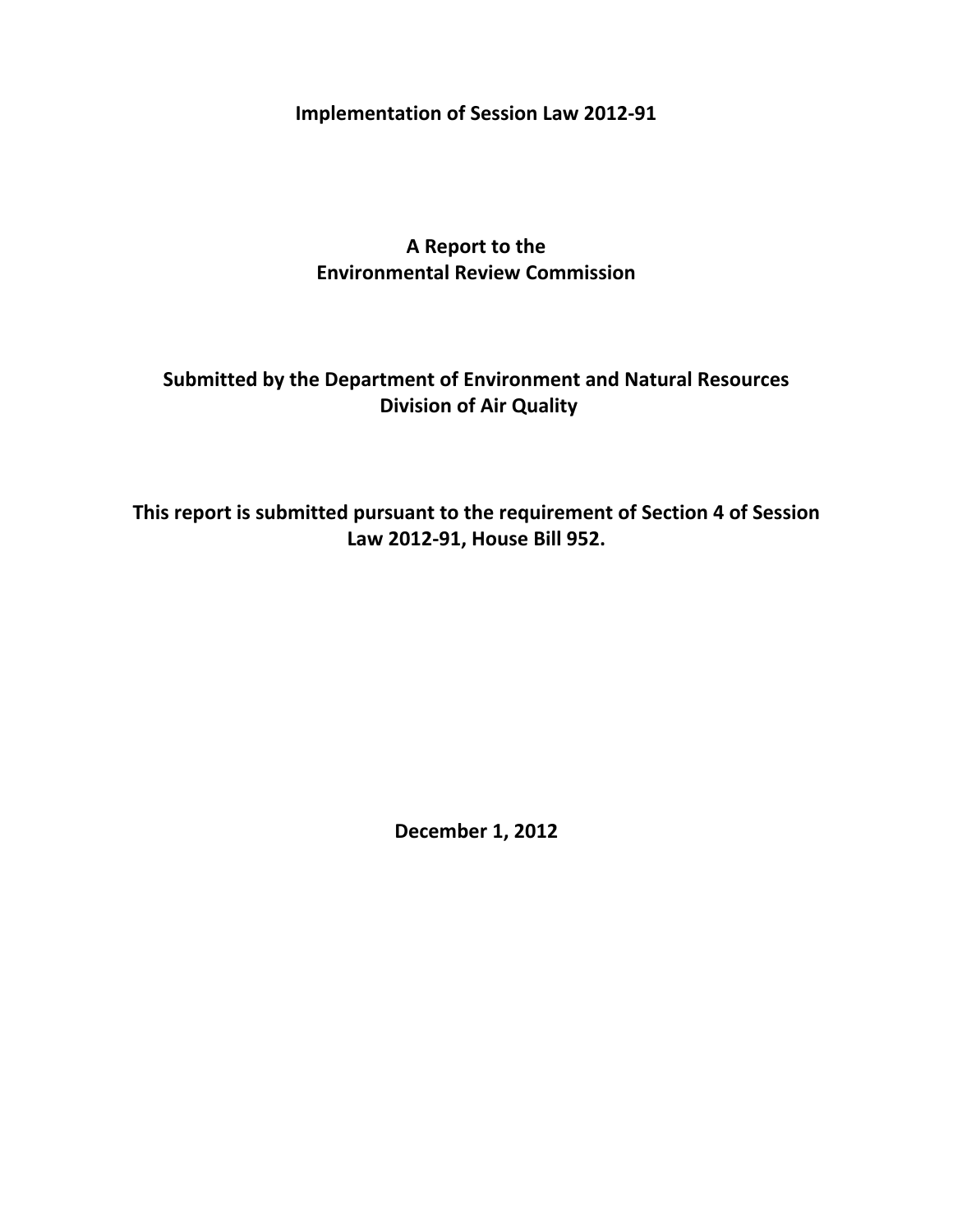# **EXECUTIVE SUMMARY**

Session Law 2012‐91 provides an exemption from North Carolina's air toxics rules for certain sources of toxic air pollutants as long as the Division of Air Quality (DAQ) determines that the emissions from that facility will not pose an unacceptable risk to human health. Additionally, Section 4 of the session law requires a report on the implementation of the act to the Environmental Review Commission including an analysis of air toxic emissions changes and a summary of results of the DAQ's analysis of air quality impacts. This report addresses the Section 4 requirements.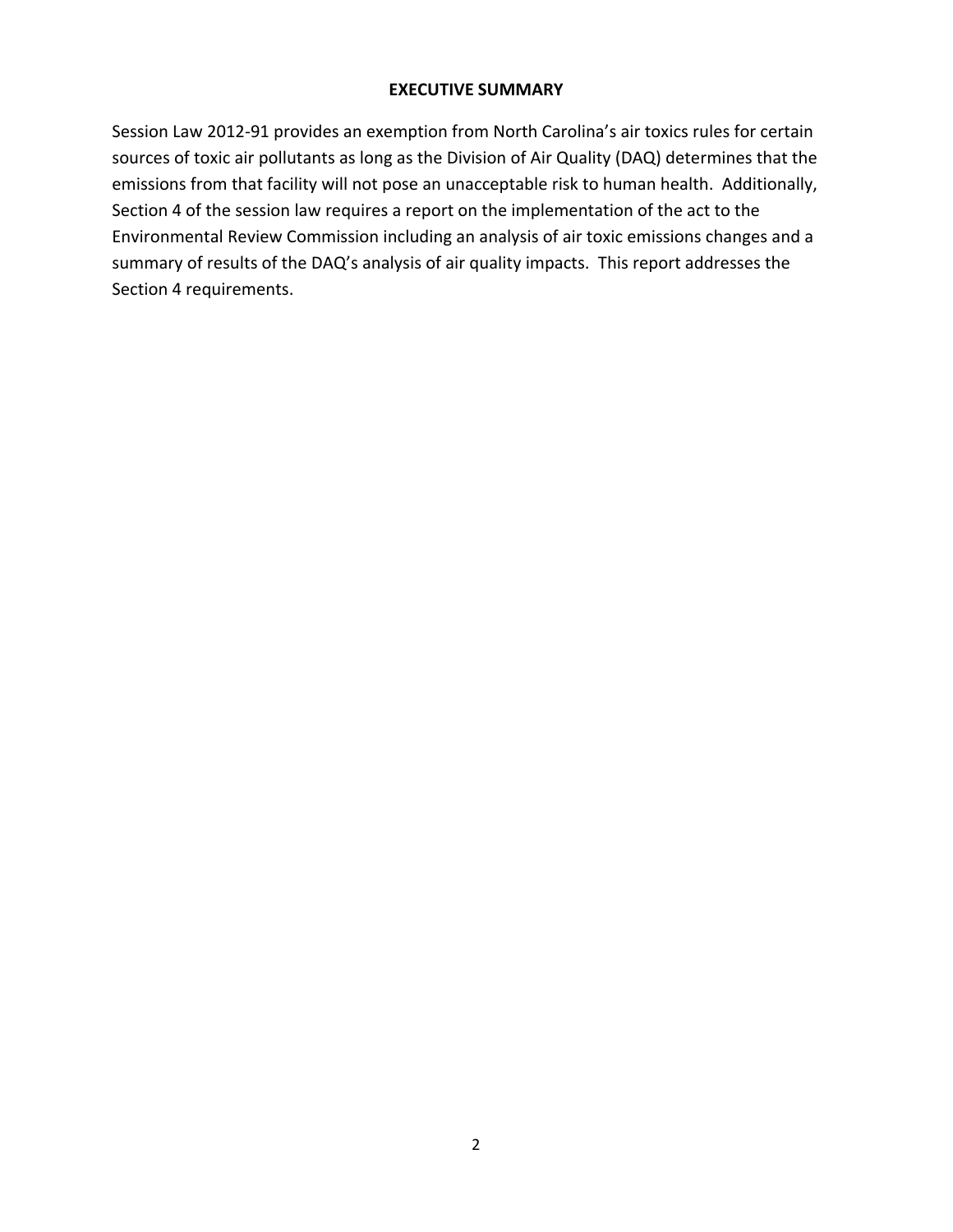# **TABLE OF CONTENTS**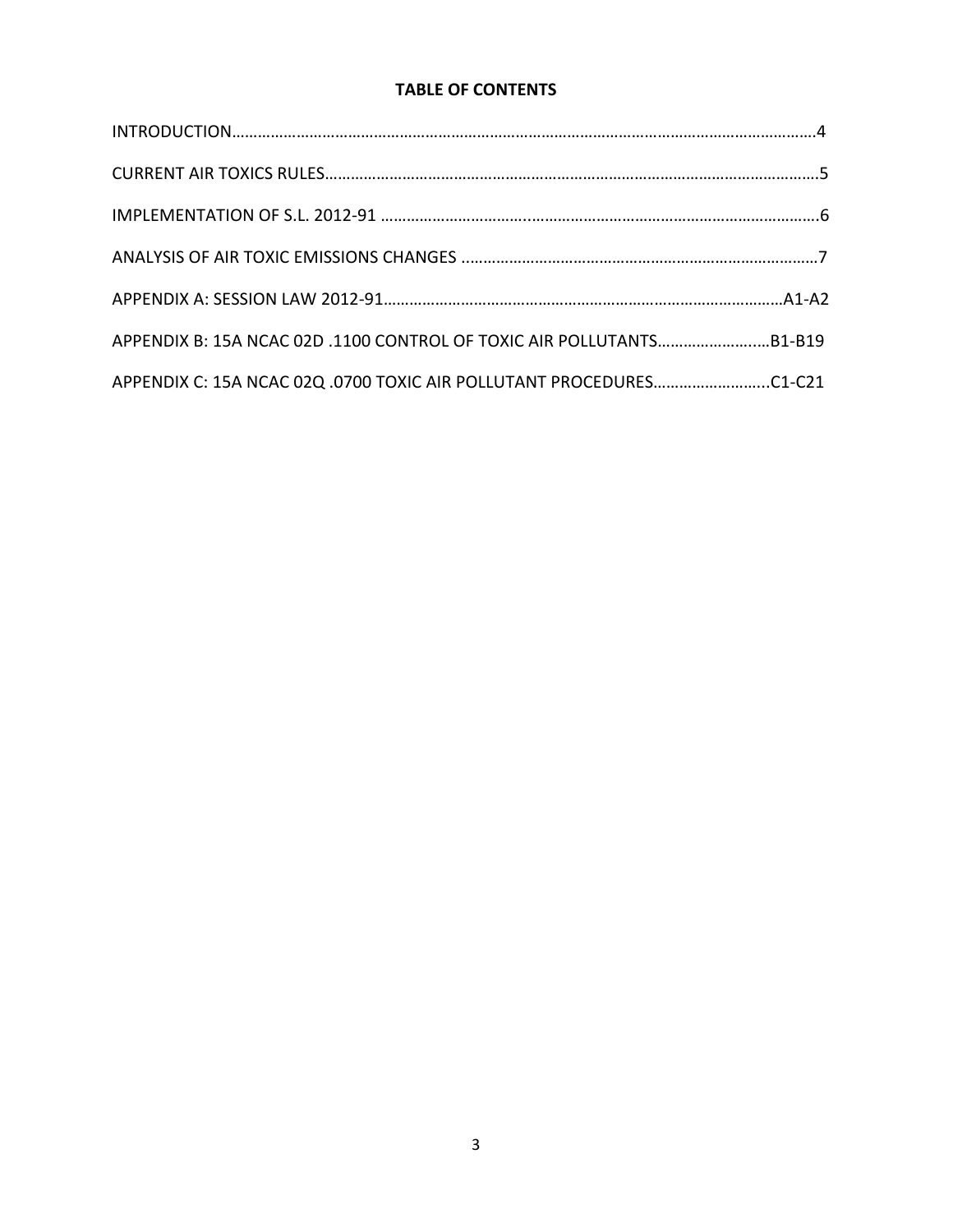## **INTRODUCTION**

The state air toxics rules administered by the Division of Air Quality (DAQ) were established in the early 1990s in the absence of an effective federal program to protect citizens from adverse health effects from exposure to toxic air pollutants. In the 20-plus years since, the United States Environmental Protection Agency (USEPA) has issued more than 100 national air toxics standards. The federal standards for existing sources of pollution represent stringent control levels reflecting the 12‐percent best‐performing units across the nation. For new sources, the federal standards require emissions control currently achieved by the best-controlled similar source. As a result of state and federal actions, toxic air emissions in North Carolina decreased by 62 percent between 1998 and 2011. Facilities required to comply with federal standards rarely have had to install additional pollution control equipment to meet the state air toxics rules.

In 2012, the General Assembly amended the statutes that authorize the state air toxics rules (See Appendix A). Session Law 2012‐91 provides an exemption to the air toxics rules for any air emission source that is subject to any requirement under either:

- Regulations established by the USEPA that require sources of toxic air pollutants to control emissions of toxic air pollutants through the use of maximum achievable control technologies or generally available control technologies.
- State permits that established case‐by‐case emission limits for toxic air pollutants pursuant to Section 112(j) of the Clean Air Act, which requires states to establish toxic emission standards when EPA fails to do so for a given industrial sector.

The session law, however, requires DAQ to review permit applications that result in a net increase in toxic air pollutants to ensure the emissions will not pose an unacceptable risk to human health. If DAQ finds that emissions from a facility will pose an unacceptable risk to human health, the facility must comply with state air toxics rules even if it falls within one of the two exempt categories.

Additionally, Section 4 of S.L. 2012‐91 requires DAQ to report on the implementation of the session law including an analysis of air toxics emissions changes and a summary of results of DAQ's analysis of air quality impacts. The review and data analysis contained in this report are pursuant to Section 4 of S.L. 2012‐91.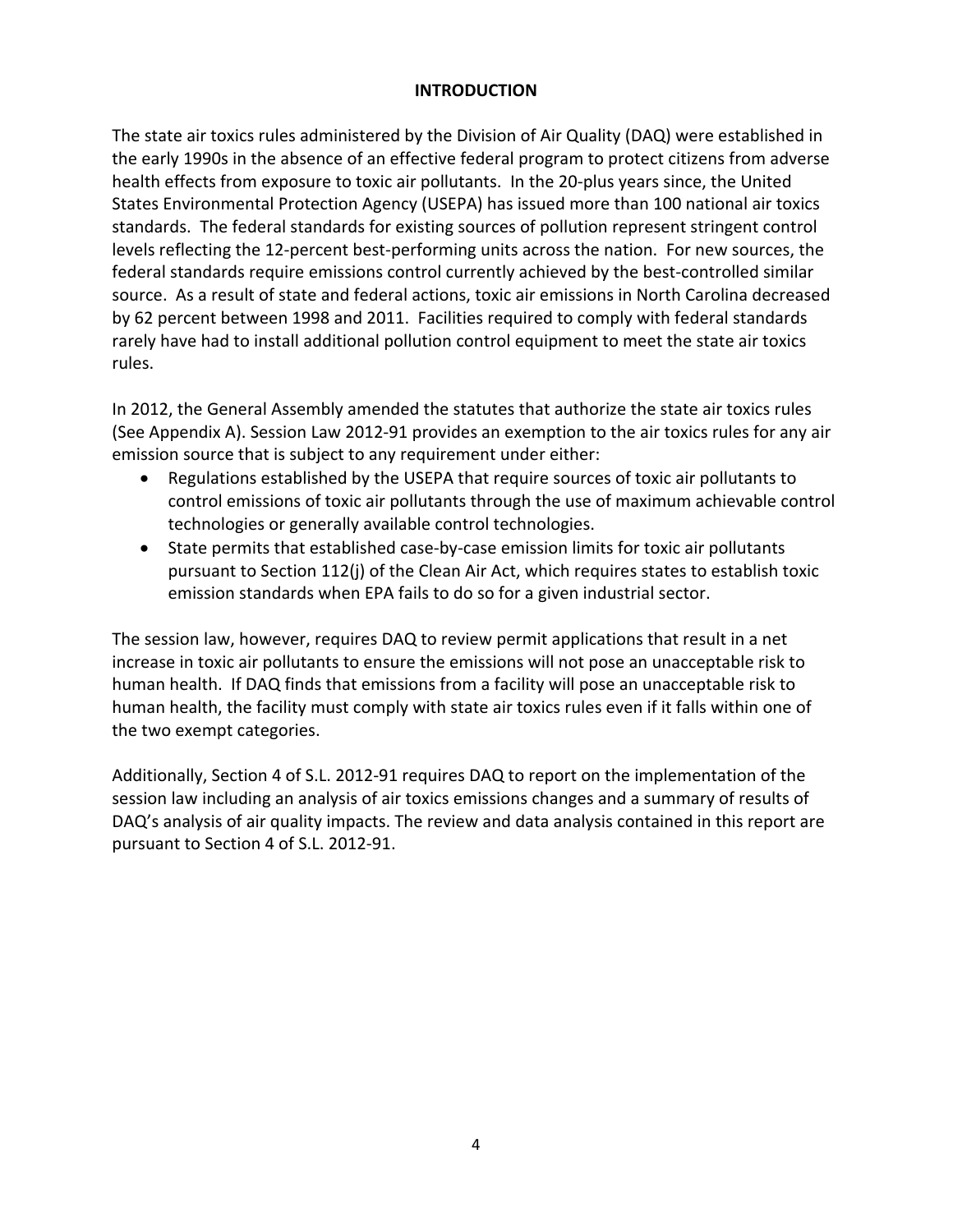## **CURRENT AIR TOXICS RULES**

The state air toxics rules administered by the Division of Air Quality (DAQ) were established in the early 1990s in the absence of an effective federal program to protect citizens from adverse health effects from exposure to toxic air pollutants. North Carolina's health risk‐based air toxics rules provide for local scale evaluation of the maximum impact of air toxic emissions from a facility at or beyond its property boundary through site-specific emissions estimates and modeling. It is designed to protect public health by minimizing exposure to (and the resulting risk from) toxic air pollutants emitted from the entire facility.

The rules are designed around a set of Acceptable Ambient Level (AAL) guidelines. "Acceptable" in this context is intended to be a level "below the concentration that would produce adverse health effects in sensitive subgroups of the general population." Regulated pollution sources are required by North Carolina air toxics rules to reduce emissions of toxic air pollutants below those levels that are predicted to exceed the AAL beyond their property line. The rules allow the use of computer‐based air dispersion models to compare the impact of toxic air pollutant emissions to the appropriate AAL.

The state rules that set forth the control of toxic air pollutants to protect human health (including the AALs) are found in the North Carolina Administrative Code at 15A NCAC 02D .1100 (Control of Toxic Air Pollutants). The state rules that set forth the permitting requirements for sources of toxic air pollutants are found at 15A NCAC 02Q .0700 (Toxic Air Pollutant Procedures). Both sections can be found in Appendix B and C, respectively.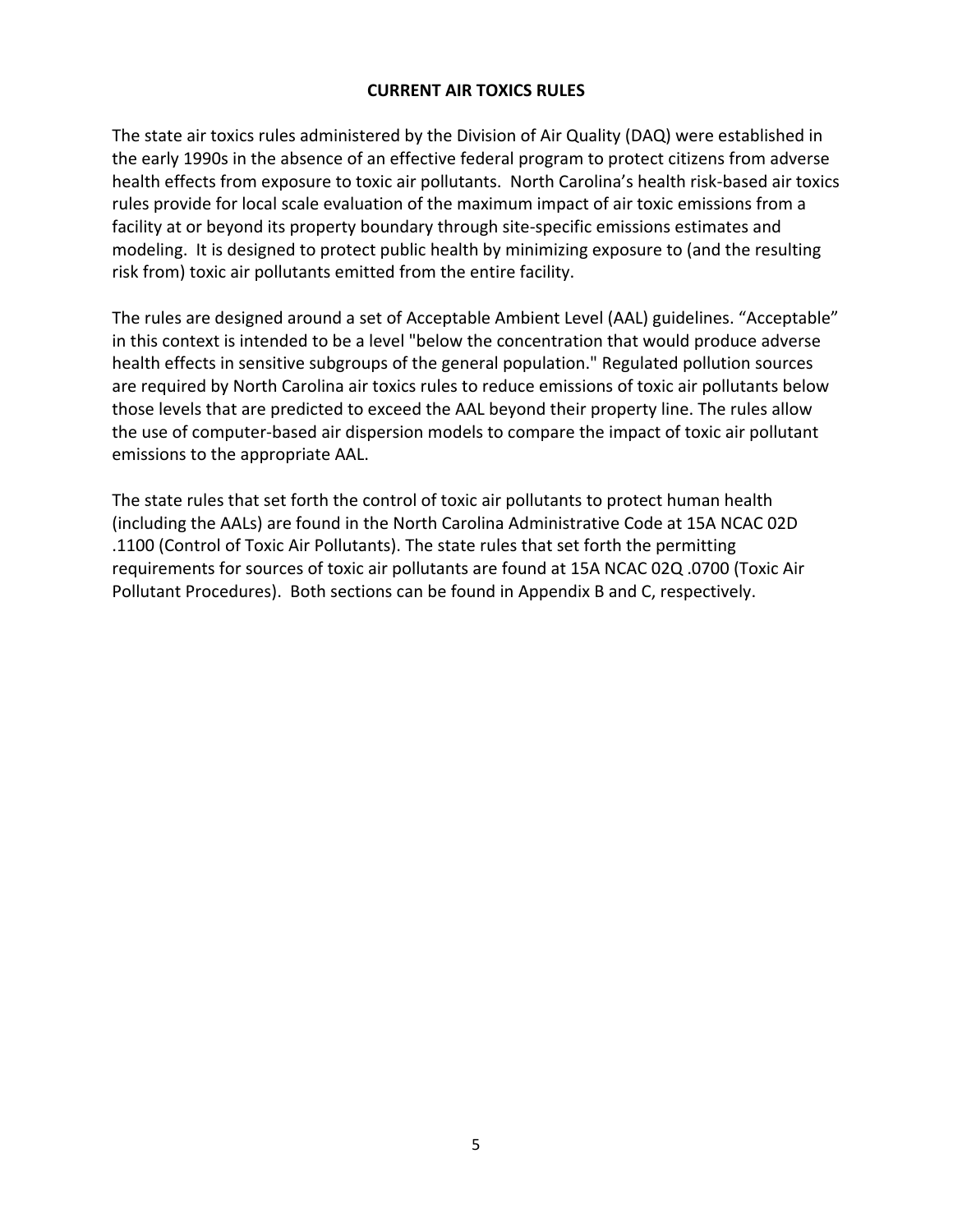## **IMPLEMENTATION OF S.L. 2012‐91**

The DAQ began tracking permit actions specifically impacted by the exemptions and process provided in Section 1 of S.L. 2012-91. Starting with the day the bill became law (June 28, 2012), through October 28, 2012, the DAQ issued 115 new or modified air quality permits. Only 12 of those 115 (10.4%) permit actions involved a request that could result in an increase in the emission of toxic air pollutants. Each of those 12 permit applications were reviewed to determine if the emission of toxic air pollutants from the facility would present an unacceptable risk to human health. None of the 12 permit applications were determined to pose such a risk. In four cases, the proposed emission rates were compared to the toxic permitting emission rate found in 02Q .0700, and were found to be below those levels. In six of the cases, modeling had been done previously at these facilities that allowed DAQ to compare the previously modeled emission rate(s) to the emission rate(s) being proposed as a result of the requested modification. In all six of those cases, DAQ determined that the proposed modification would be below the AAL guidelines. Finally, in two cases, the permit applicant voluntarily provided a modeling analysis demonstrating the emissions changes would be below the AAL guidelines. DAQ confirmed the results of those modeling analyses. A summary of the results of the division's analysis of air quality impacts is provided in Table 1 below.

| <b>Toxic air emissions</b><br>below thresholds for<br>further analysis | <b>Modeling done</b><br>previously for the<br>facility used to<br>determine compliance | <b>Facility voluntarily</b><br>provided air toxics<br>modeling showing<br>compliance | Air toxics modeling over<br>AAL resulting in<br><b>Director's Call</b> |
|------------------------------------------------------------------------|----------------------------------------------------------------------------------------|--------------------------------------------------------------------------------------|------------------------------------------------------------------------|
|                                                                        |                                                                                        |                                                                                      |                                                                        |

For each of the permit applications summarized above, DAQ also tracked the pollutants that were most commonly encountered in the analyses. Those pollutants are listed in Table 2 below.

| Table 2: Toxic air pollutants most frequently encountered during permit application reviews for the |
|-----------------------------------------------------------------------------------------------------|
| period June 28, 2012 through October 28, 2012.                                                      |

| <b>Toxic air pollutant</b> | <b>Number of instances &gt;1</b> |
|----------------------------|----------------------------------|
| Formaldehyde               | 5                                |
| Arsenic                    | 4                                |
| Beryllium                  | 4                                |
| Cadmium                    | 4                                |
| Nickel                     | 4                                |
| Manganese                  | 4                                |
| Benzene                    | 2                                |
| Fluorides                  |                                  |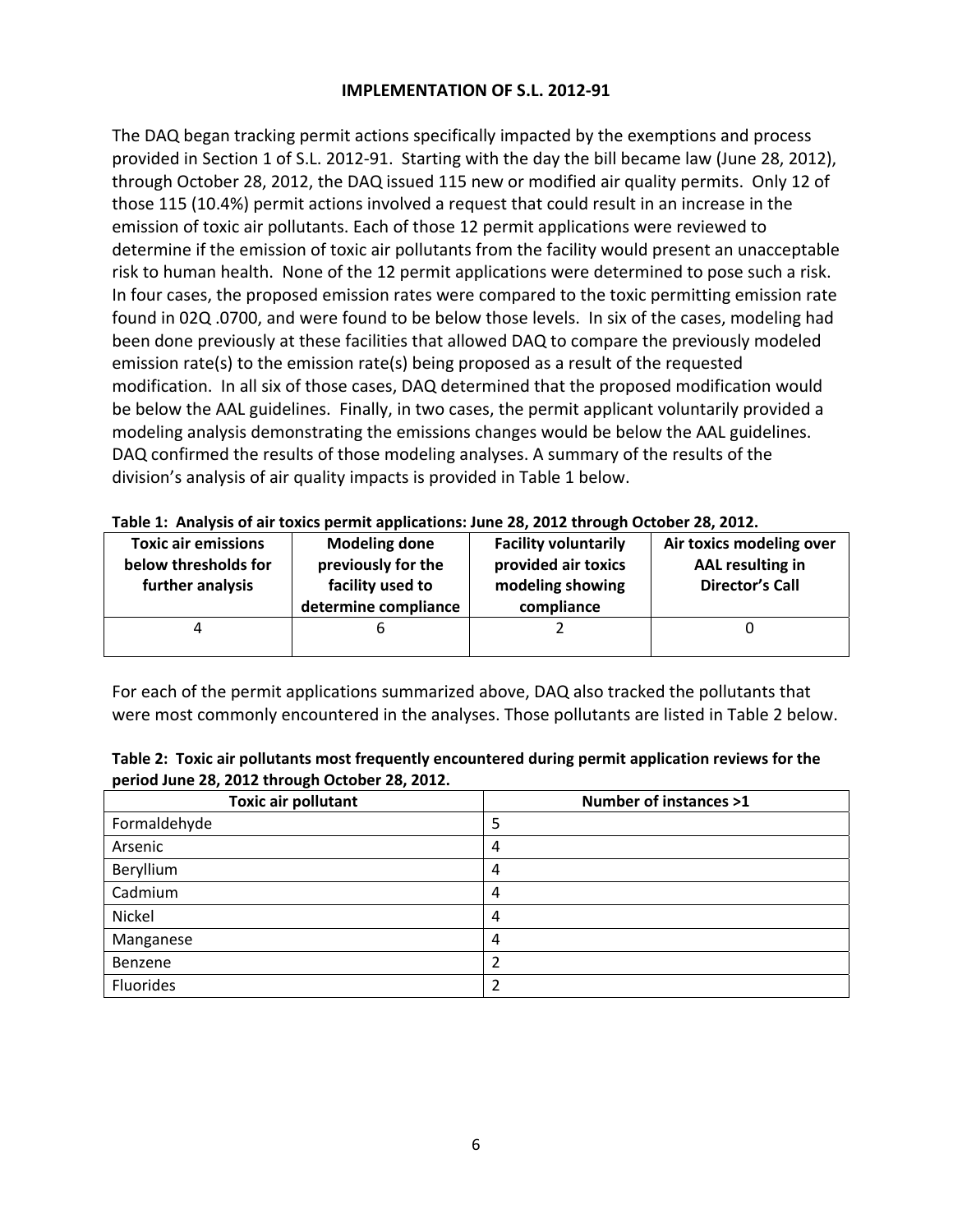# **ANALYSIS OF AIR TOXIC EMISSIONS CHANGES**

Emissions of toxic air pollutants have decreased substantially over the last two decades due to a variety of federal and state emissions reduction measures. Not only have the federal and state rules designed to reduce toxic air pollution been implemented on stationary sources, but toxic air emissions also have dropped as emissions of smog forming pollutants have been reduced from sources like cars and trucks.

In North Carolina, the state rules identify 97 toxic air pollutants (TAPs) while the USEPA identifies 187 hazardous air pollutants (HAPs). There are 21 unique compounds on the state TAP list that are not on the federal HAP list. Regardless of what list these compounds are on, the reductions in these emissions have been noteworthy. Table 3 provides the three most recent years of air toxics emissions data. Figure 1 illustrates the longer term decreases in HAPs and TAPs in North Carolina over nearly two decades.

|                         | 2009       | 2010       | 2011       |
|-------------------------|------------|------------|------------|
| TAP Only (pounds/yr)    | 38,142,325 | 36,385,525 | 31,712,917 |
| HAP Only (pounds/yr)    | 32,774,769 | 32,604,346 | 27,977,691 |
| $HAP + TAP$ (pounds/yr) | 48,493,673 | 46,497,405 | 41,410,502 |

## **Table 3. North Carolina air toxic emissions changes 2009‐2011.**

TAP = 97 Toxic Air Pollutants regulated by NC State Air Toxics Rule

HAP = 187 Hazardous Air Pollutant regulated under 40 CFR Part 61 & 63

HAP + TAP = 111 unique HAPS added to the 97 TAPs.

Note: 2011 represents emissions reported for 2011 operating year or the most currently reported year.

Source: Annual toxic air emissions reported by North Carolina facilities to the DAQ.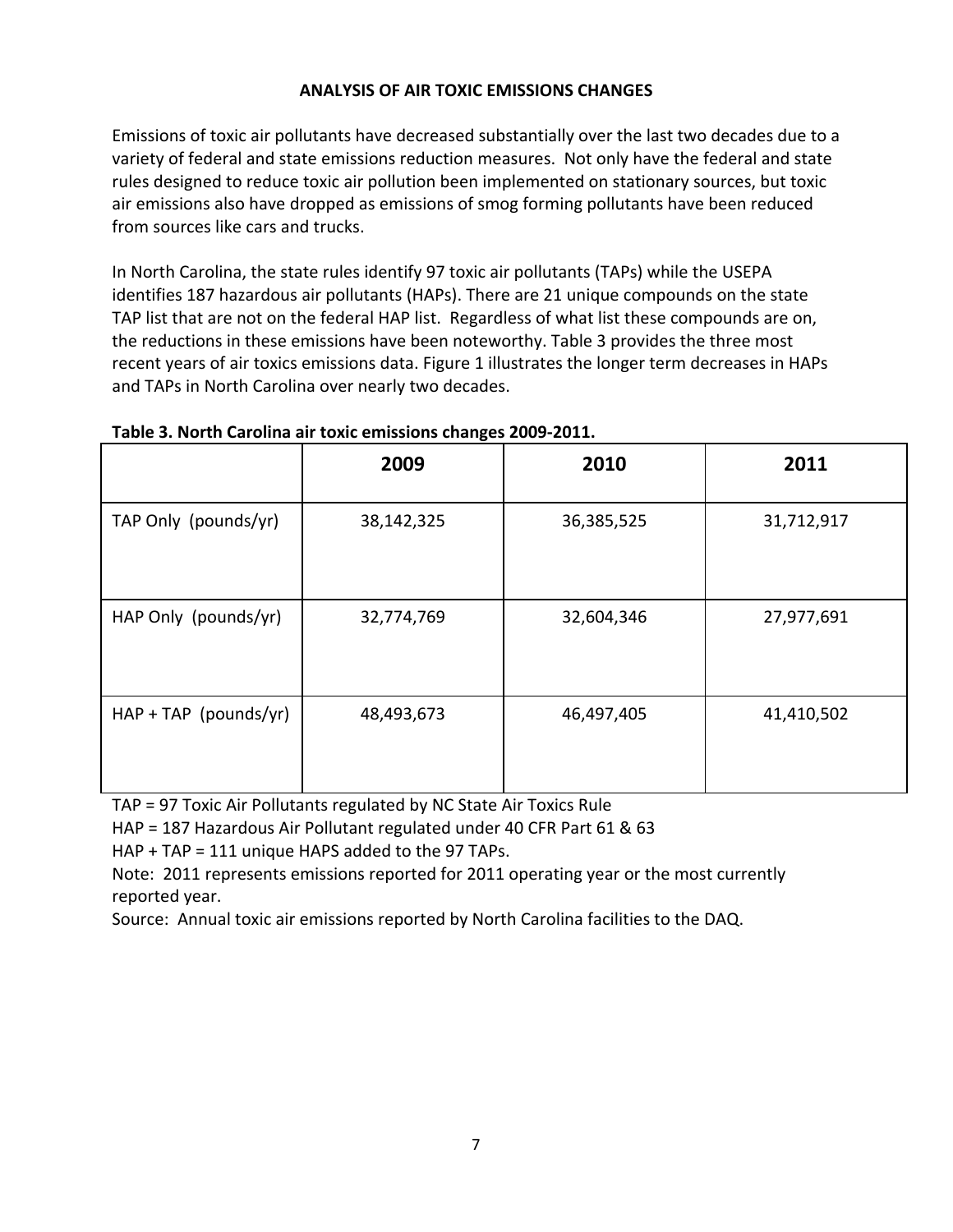



Source: Annual toxic air emissions reported by North Carolina facilities to the DAQ.

In summary, the DAQ issued 115 new or modified air quality permits between June 28, 2012 and October 28, 2012. Only 12 of those 115 (10.4%) permit actions involved a request that could result in an increase in the emission of toxic air pollutants. Each of those 12 permit applications were reviewed to determine if the emission of toxic air pollutants from the facility would present an unacceptable risk to human health. None of the 12 permit applications were determined to pose such a risk. Additionally, a review of DAQ's emissions inventory for toxic air pollutants shows a continued downward trend, primarily as a result of federal and state emissions reduction measures. Toxic air emissions in North Carolina decreased by 62 percent between 1998 and 2011.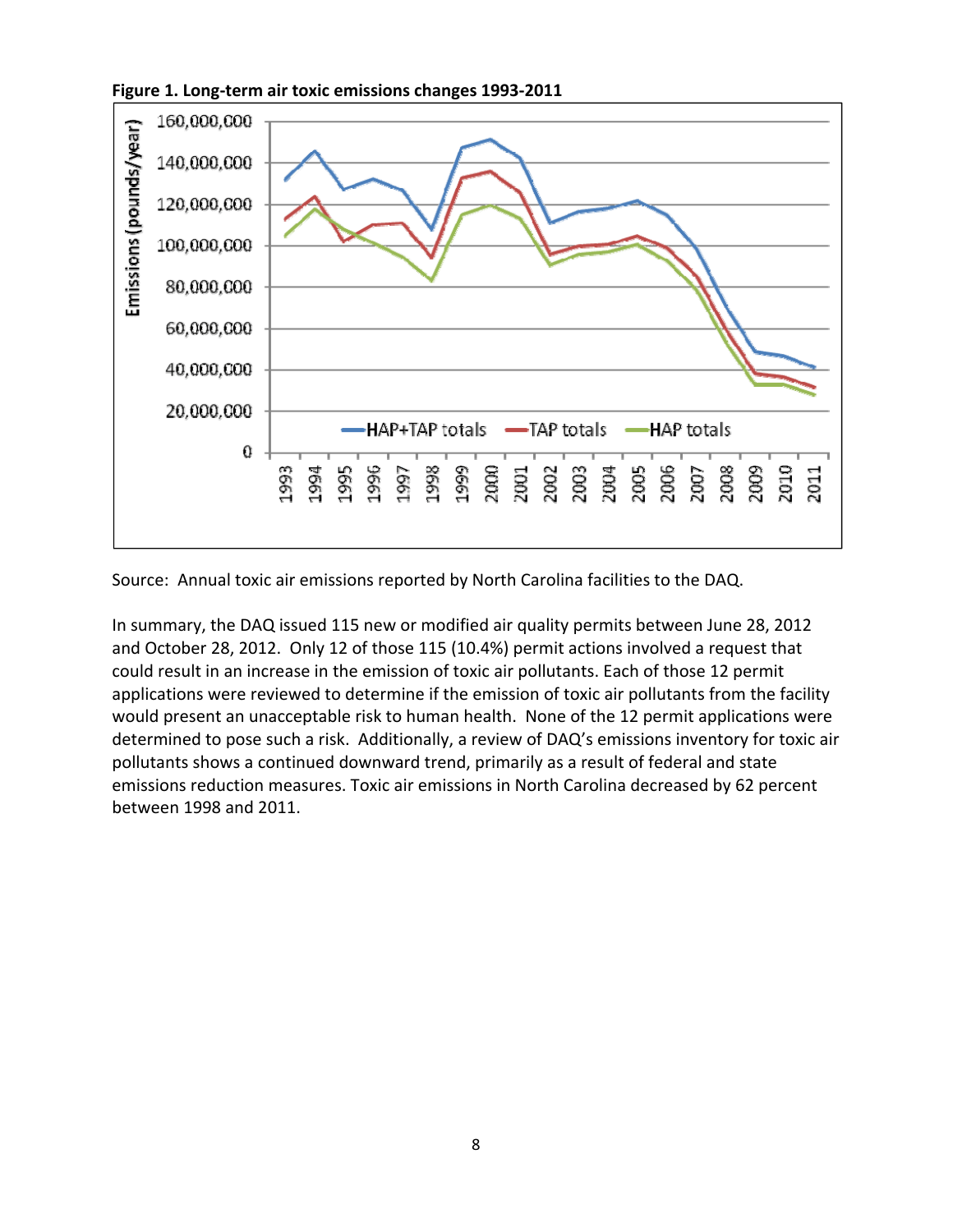## Appendix A

# **GENERAL ASSEMBLY OF NORTH CAROLINA SESSION 2011**

## **SESSION LAW 2012-91 HOUSE BILL 952**

AN ACT TO EXEMPT FROM STATE AIR TOXICS EMISSIONS CONTROLS THOSE SOURCES OF EMISSIONS THAT ARE SUBJECT TO CERTAIN FEDERAL EMISSIONS REQUIREMENTS, TO DIRECT THE DEPARTMENT OF ENVIRONMENT AND NATURAL RESOURCES TO REQUIRE PERMIT CONDITIONS THAT ELIMINATE UNACCEPTABLE RISKS TO HUMAN HEALTH, TO DIRECT THE DIVISION OF AIR QUALITY TO REVIEW THE STATE AIR TOXICS PROGRAM, AND TO REQUIRE REPORTS ON THE IMPLEMENTATION OF THIS ACT, AS RECOMMENDED BY THE ENVIRONMENTAL REVIEW COMMISSION.

The General Assembly of North Carolina enacts:

**SECTION 1.** G.S. 143-215.107(a) reads as rewritten:

"(a) Duty to Adopt Plans, Standards, etc. – The Commission is hereby directed and empowered, as rapidly as possible within the limits of funds and facilities available to it, and subject to the procedural requirements of this Article and Article 21:

- … (5) To develop and adopt emission control standards as in the judgment of the Commission may be necessary to prohibit, abate, or control air pollution commensurate with established air quality standards. This subdivision does not apply to that portion of the National Emission Standards for Hazardous Air Pollutants for asbestos that governs demolition and renovation as set out in 40 C.F.R. § 61.141, 61.145, 61.150, and 61.154 (1 July 1993 edition).The Department shall implement rules adopted pursuant to this subsection as follows:
	- a. Except as provided in sub-subdivision b. of this subdivision, rules adopted pursuant to this subdivision that control emissions of toxic air pollutants shall not apply to an air emission source that is any of the following:
		- 1. Subject to an applicable requirement under 40 C.F.R. Part 61, as amended.
		- 2. An affected source under 40 C.F.R. Part 63, as amended.<br>3. Subject to a case-by-case maximum achievable co
		- Subject to a case-by-case maximum achievable control technology (MACT) permit requirement issued by the Department pursuant to 42 U.S.C. § 7412(j), as amended.
	- b. Upon receipt of a permit application for a new source or facility, or for the modification of an existing source or facility, that would result in an increase in the emission of toxic air pollutants, the Department shall review the application to determine if the emission of toxic air pollutants from the source or facility would present an unacceptable risk to human health. Upon making a written finding that a source or facility presents or would present an unacceptable risk to human health, the Department shall require the owner or operator of the source or facility to submit a permit application for any or all emissions of toxic air pollutants from the facility that eliminates the unacceptable risk to human health. The written finding may be based on modeling, epidemiological studies, actual monitoring data, or other information that indicates an unacceptable

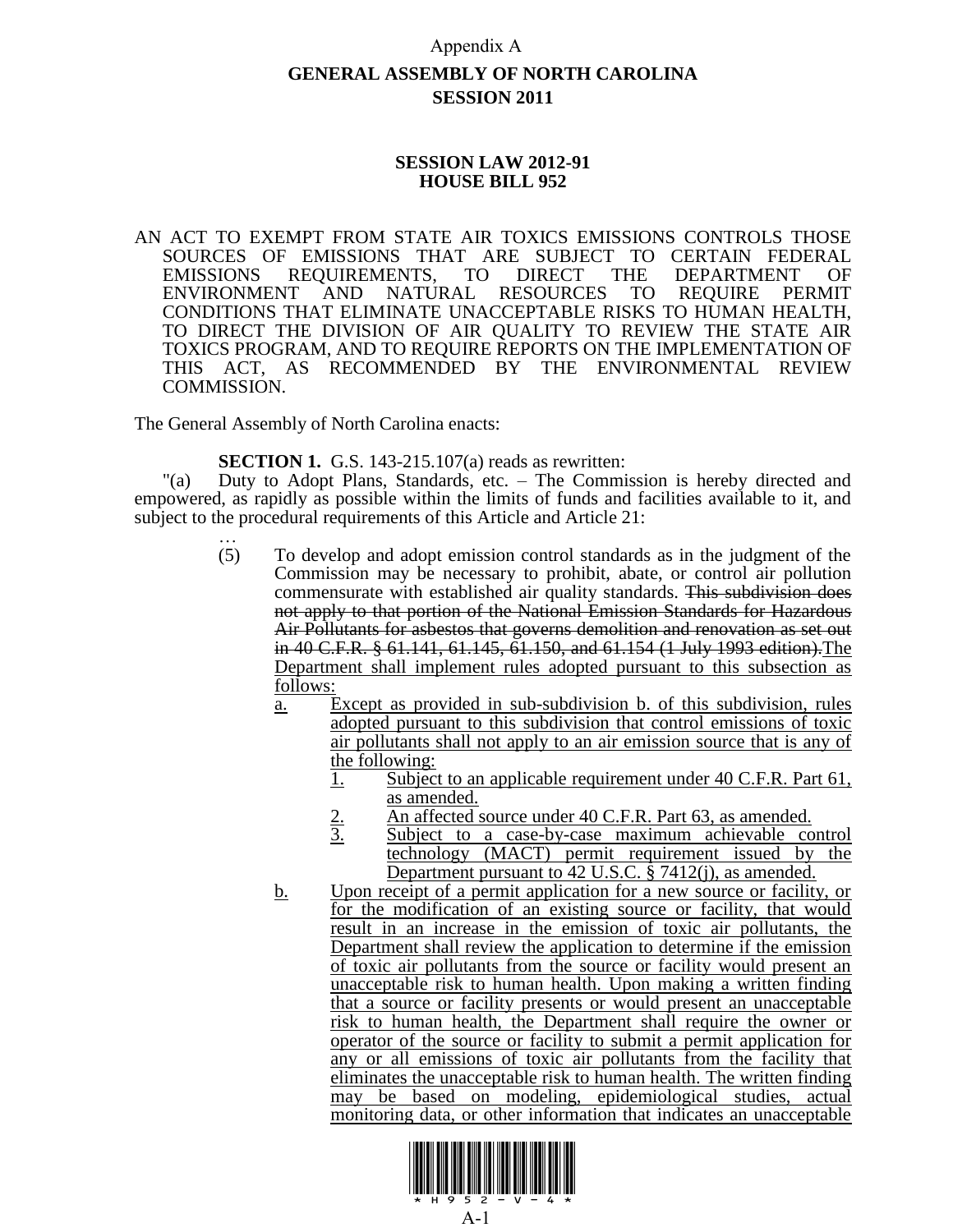## Appendix A

health risk. When the Department requires the owner or operator of a source or facility to submit a permit application pursuant to this sub-subdivision, the Department shall report to the Chairs of the Environmental Review Commission on the circumstances surrounding the permit requirement, including a copy of the written finding.

…." **SECTION 2.** The Environmental Management Commission shall amend its rules adopted pursuant to G.S. 143-215.107(a) so that they are consistent with the provisions of Section 1 of this act.

**SECTION 3.** The Division of Air Quality of the Department of Environment and Natural Resources shall review toxic air pollutant rules adopted pursuant to G.S. 143-215.107(a) and the implementation of those rules to determine whether changes could be made to the rules or their implementation to reduce unnecessary regulatory burden and increase the efficient use of Division resources while maintaining protection of public health. The Division shall conduct this review in consultation with interested parties. The Division shall report the results of its review, including recommendations, if any, to the Environmental Review Commission no later than December 1, 2012.

**SECTION 4.** The Division of Air Quality in the Department of Environment and Natural Resources shall report on the implementation of this act to the Environmental Review Commission no later than December 1 for the years 2012, 2013, and 2014. The report shall include an analysis of air toxic emissions changes and a summary of results of the Division's analysis of air quality impacts.

**SECTION 5.** This act is effective when it becomes law.

In the General Assembly read three times and ratified this the  $21<sup>st</sup>$  day of June, 2012.

> s/ Walter H. Dalton President of the Senate

s/ Thom Tillis Speaker of the House of Representatives

s/ Beverly E. Perdue Governor

Approved 1:34 p.m. this  $28<sup>th</sup>$  day of June, 2012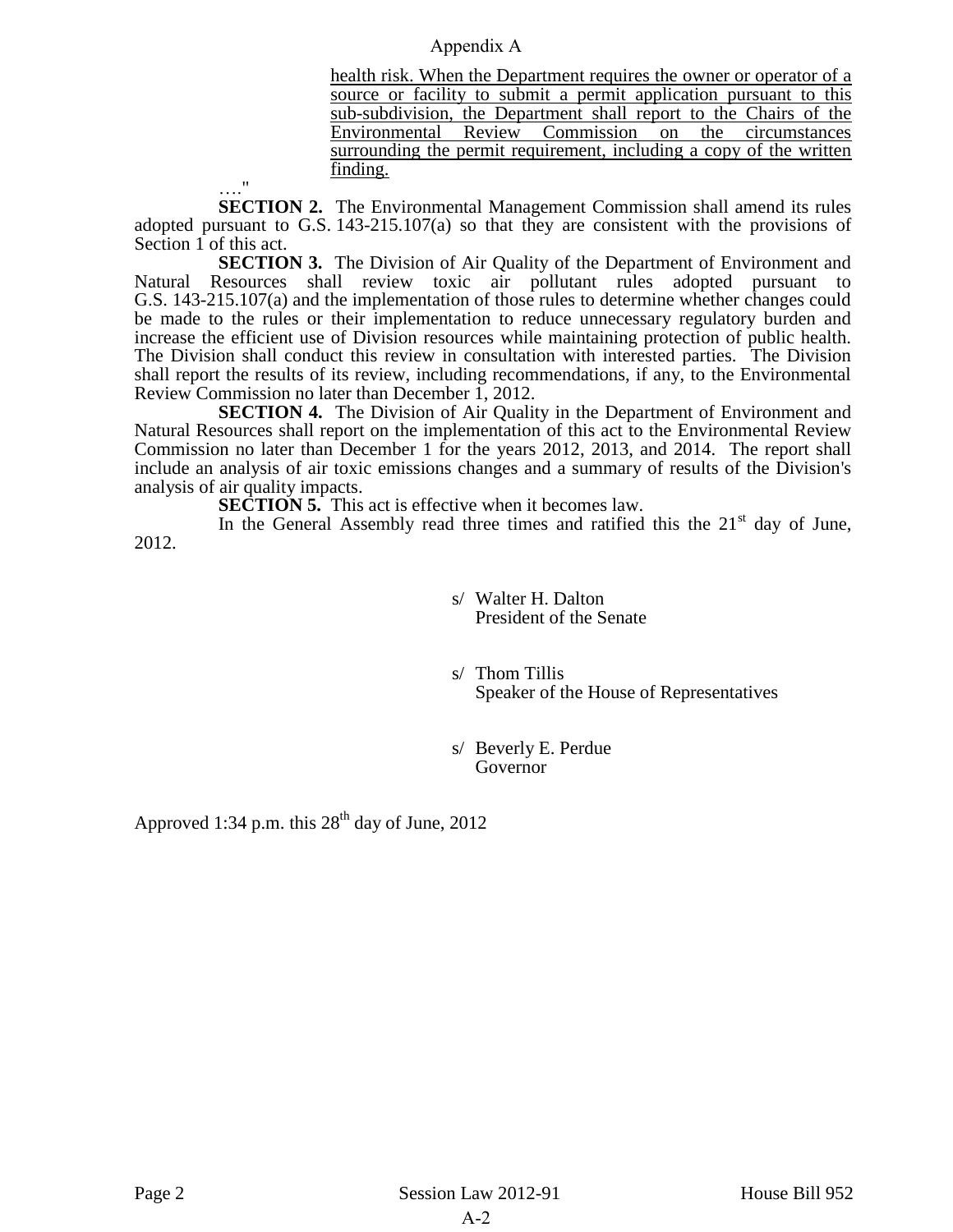## **SECTION .1100 - CONTROL OF TOXIC AIR POLLUTANTS**

#### **15A NCAC 02D .1101 PURPOSE**

This Section sets forth the rules for the control of toxic air pollutants to protect human health.

*History Note: Authority G.S. 143-215.3(a)(1); 143-215.107(a)(1),(3),(4),(5); 143B-282; S.L. 1989, c. 168, s. 45; Eff. May 1, 1990.*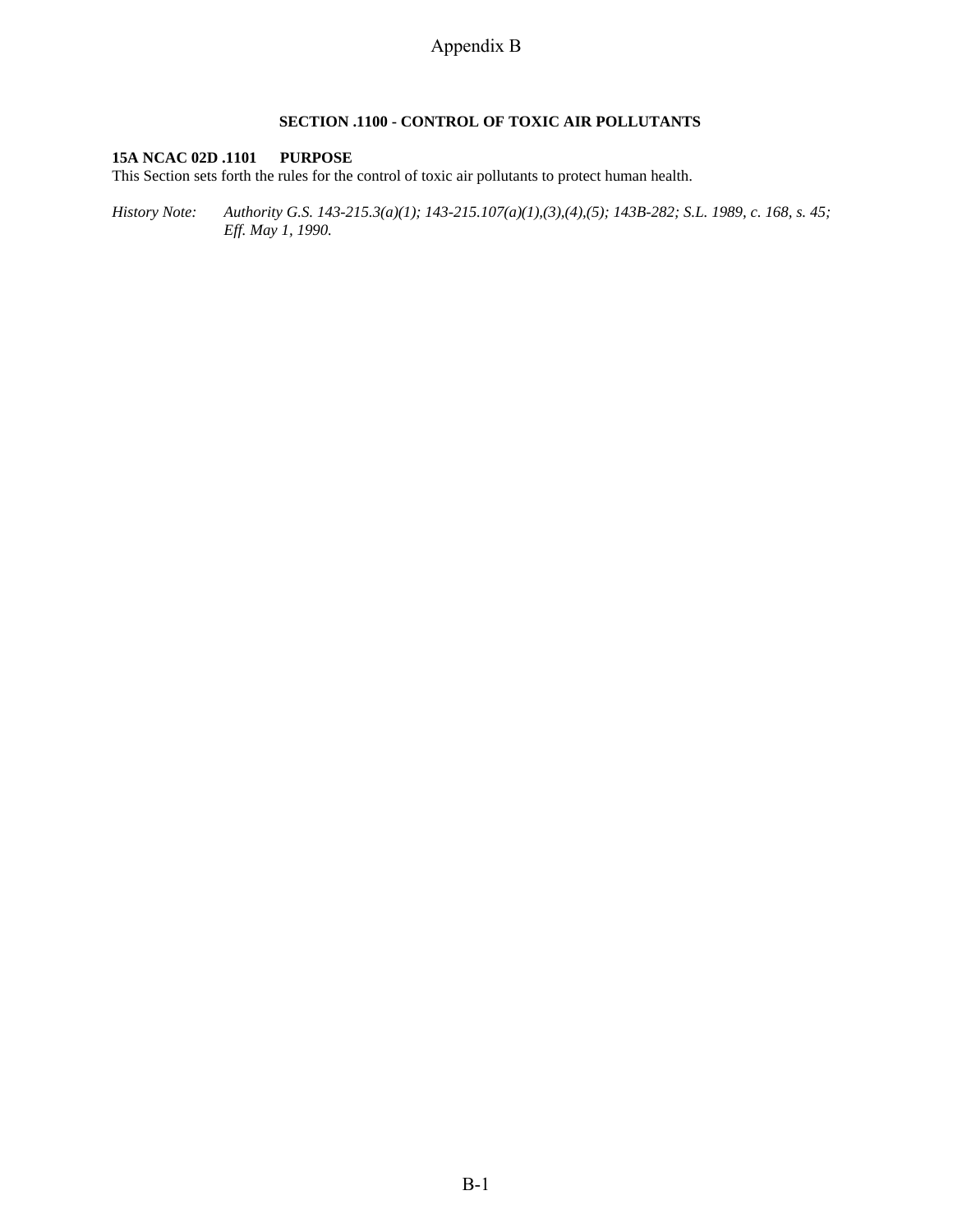### **15A NCAC 02D .1102 APPLICABILITY**

(a) The toxic air pollutant rules in this Section apply to all facilities that emit a toxic air pollutant that are required to have a permit under 15A NCAC 2Q .0700.

(b) Sources at facilities subject to this Section shall comply with the requirements of this Section as well as with any applicable requirements in Sections .0500, .0900, and .1200 of this Subchapter.

*History Note: Authority G.S. 143-215.3(a)(1); 143-215.107(a)(1),(3),(4),(5); 143B-282; S.L. 1989, c. 168, s. 45; Eff. May 1, 1990; Amended Eff. July 1, 1998; December 1, 1991.*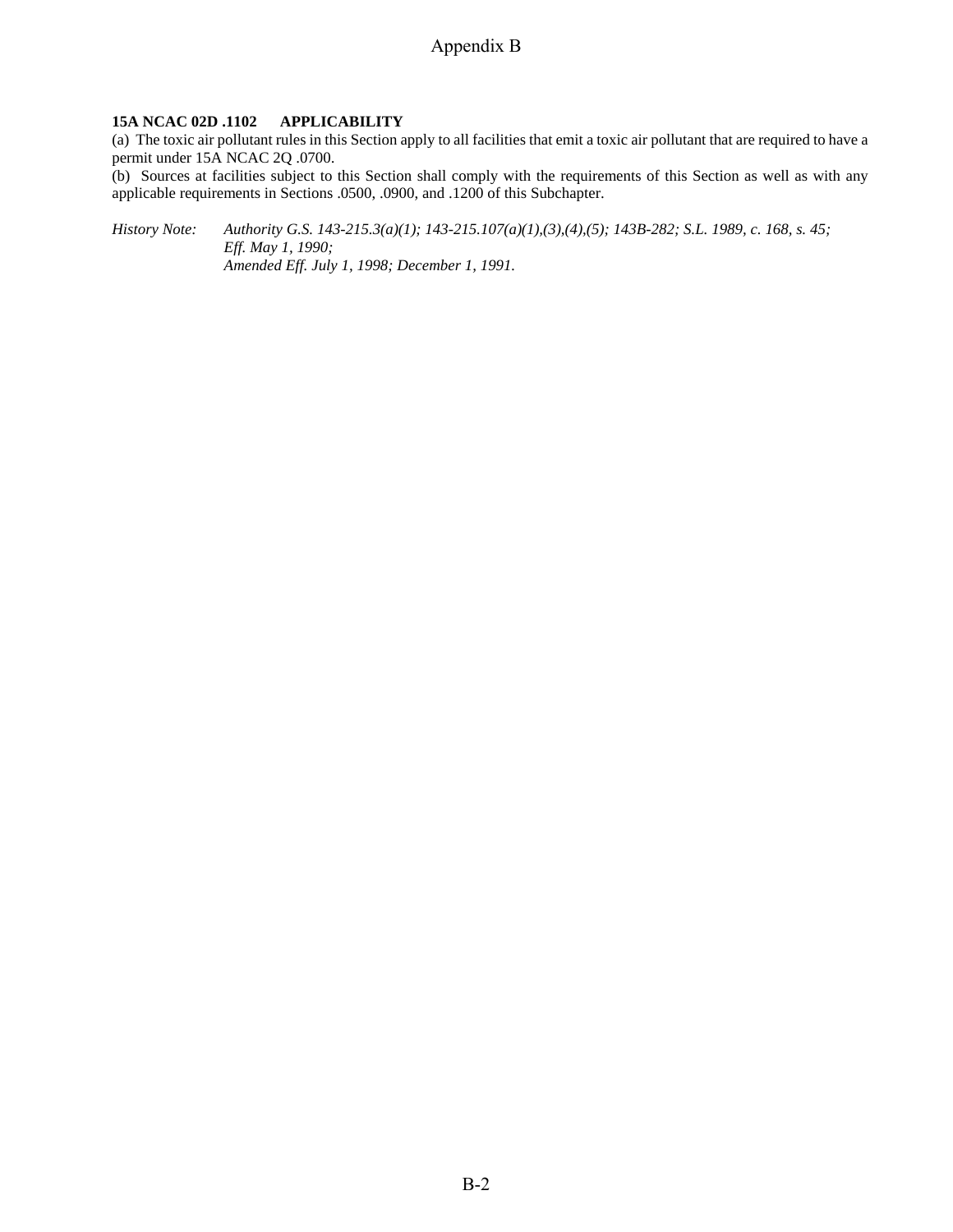## **15A NCAC 02D .1103 DEFINITION**

For the purpose of this Section, the following definitions apply:

- (1) "Asbestos" means asbestos fibers as defined in 40 CFR 61.141.
- (2) "Bioavailable chromate pigments" means the group of chromium (VI) compounds consisting of calcium chromate (CAS No.13765-19-0), calcium dichromate (CAS No. 14307-33-6), strontium chromate (CAS No. 7789-06-2), strontium dichromate (CAS No. 7789-06-2), zinc chromate (CAS No. 13530-65-9), and zinc dichromate (CAS No. 7789-12-0).
- (3) "CAS Number" means the Chemical Abstract Service registry number identifying a particular substance.
- (4) "Chromium (VI) equivalent" means the molecular weight ratio of the chromium (VI) portion of a compound to the total molecular weight of the compound multiplied by the associated compound emission rate or concentration at the facility.
- (5) "Non-specific chromium (VI) compounds" means the group of compounds consisting of any chromium (VI) compounds not specified in this Section as a bioavailable chromate pigment or a soluble chromate compound.
- (6) "Cresol" means o-cresol, p-cresol, m-cresol or any combination of these compounds.
- (7) "GACT" means any generally available control technology emission standard applied to an area source or facility pursuant to Section 112 of the federal Clean Air Act.
- (8) "Hexane isomers except n-hexane" means 2-methyl pentane, 3-methyl pentane, 2,2-dimethyl butane, 2,3-dimethyl butane, or any combination of these compounds.
- (9) "MACT" means any maximum achievable control technology emission standard applied to a source or facility pursuant to Section 112 of the federal Clean Air Act.
- (10) "Nickel, soluble compounds" means the soluble nickel salts of chloride (NiCl<sub>2</sub>, CAS No. 7718-54-9), sulfate (NiSO<sub>4</sub>, CAS No. 7786-81-4), and nitrate (Ni(NO<sub>3</sub>)<sub>2</sub>, CAS No. 13138-45-9).
- (11) "Polychlorinated biphenyls" means any chlorinated biphenyl compound or mixture of chlorinated biphenyl compounds.
- (12) "Soluble chromate compounds" means the group of chromium (VI) compounds consisting of ammonium chromate (CAS No. 7788-98-9), ammonium dichromate (CAS No. 7789-09-5), chromic acid (CAS No. 7738-94-5), potassium chromate (CAS No. 7789-00-6), potassium dichromate (CAS No. 7778-50-9), sodium chromate (CAS No. 7775-11-3), and sodium dichromate (CAS No. 10588-01- 9).
- (13) "Toxic air pollutant" means any of those carcinogens, chronic toxicants, acute systemic toxicants, or acute irritants listed in Rule .1104 of this Section.
- *History Note: Authority G.S. 143-213; 143-215.3(a)(1); 143B-282; S.L. 1989, c. 168, s. 45; Eff. May 1, 1990; Amended Eff. April 1, 2001; July 1, 1998.*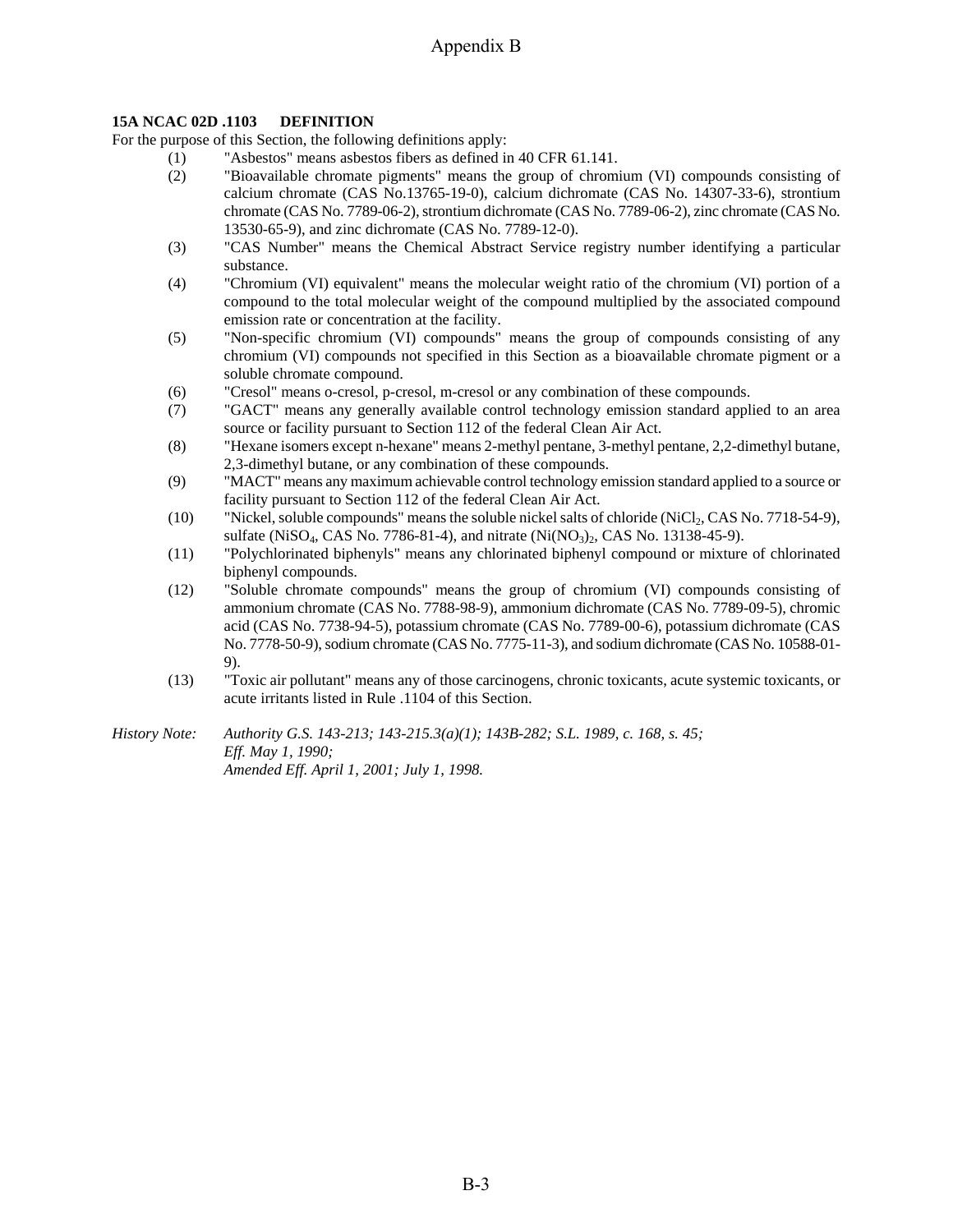## **15A NCAC 02D .1104 TOXIC AIR POLLUTANT GUIDELINES**

A facility shall not emit any of the following toxic air pollutants in such quantities that may cause or contribute beyond the premises (adjacent property boundary) to any significant ambient air concentration that may adversely affect human health. In determining these significant ambient air concentrations, the Division shall be guided by the following list of acceptable ambient levels in milligrams per cubic meter at 77° F (25° C) and 29.92 inches (760 mm) of mercury pressure (except for asbestos):

| Pollutant (CAS Number)                    | Annual<br>(Carcinogens)             | 24-hour<br>(Chronic<br>Toxicants) | 1-hour<br>(Acute<br>Systemic<br>Toxicants) | 1-hour<br>(Acute<br>Irritants) |
|-------------------------------------------|-------------------------------------|-----------------------------------|--------------------------------------------|--------------------------------|
| acetaldehyde (75-07-0)                    |                                     |                                   |                                            | 27                             |
| acetic acid (64-19-7)                     |                                     |                                   |                                            | 3.7                            |
| acrolein (107-02-8)                       |                                     |                                   |                                            | 0.08                           |
| acrylonitrile (107-13-1)                  |                                     | 0.03                              | 1                                          |                                |
| ammonia (7664-41-7)                       |                                     |                                   |                                            | 2.7                            |
| aniline (62-53-3)                         |                                     |                                   | 1                                          |                                |
| arsenic<br>inorganic<br>and<br>arsenic    | $2.3 \times 10^{-7}$                |                                   |                                            |                                |
| compounds                                 |                                     |                                   |                                            |                                |
| asbestos (1332-21-4)                      | $10^{-11}$<br>2.8<br>$\bar{X}$      |                                   |                                            |                                |
|                                           | fibers/ml                           |                                   |                                            |                                |
| aziridine (151-56-4)                      |                                     | 0.006                             |                                            |                                |
| benzene (71-43-2)                         | $1.2 \times 10^{-4}$                |                                   |                                            |                                |
| benzidine and salts (92-87-5)             | $1.5 \times 10^{-8}$                |                                   |                                            |                                |
| benzo $(a)$ pyrene $(50-32-8)$            | $3.3 \times 10^{-5}$                |                                   |                                            |                                |
| benzyl chloride (100-44-7)                |                                     |                                   | 0.5                                        |                                |
| beryllium (7440-41-7)                     | 4.1 $\overline{x}$ 10 <sup>-6</sup> |                                   |                                            |                                |
| beryllium chloride (7787-47-5)            | $4.1 \times 10^{-6}$                |                                   |                                            |                                |
| beryllium fluoride (7787-49-7)            | $4.1 \times 10^{-6}$                |                                   |                                            |                                |
| beryllium nitrate (13597-99-4)            | $4.1 \times 10^{-6}$                |                                   |                                            |                                |
| bioavailable chromate pigments, as        | $8.3 \times 10^{-8}$                |                                   |                                            |                                |
| chromium (VI) equivalent                  |                                     |                                   |                                            |                                |
| bis-chloromethyl ether (542-88-1)         | $3.7 \times 10^{-7}$                |                                   |                                            |                                |
| bromine (7726-95-6)                       |                                     |                                   |                                            | 0.2                            |
| 1,3-butadiene (106-99-0)                  | $4.4 \times 10^{-4}$                |                                   |                                            |                                |
| cadmium (7440-43-9)                       | $5.5 \times 10^{-6}$                |                                   |                                            |                                |
| cadmium acetate (543-90-8)                | $5.5 \times 10^{-6}$                |                                   |                                            |                                |
| cadmium bromide (7789-42-6)               | $5.5 \times 10^{-6}$                |                                   |                                            |                                |
| carbon disulfide (75-15-0)                |                                     | 0.186                             |                                            |                                |
| carbon tetrachloride (56-23-5)            | $6.7 \times 10^{-3}$                |                                   |                                            |                                |
| chlorine (7782-50-5)                      |                                     | 0.0375                            |                                            | 0.9                            |
| chlorobenzene (108-90-7)                  |                                     | 2.2                               |                                            |                                |
| chloroform $(67-66-3)$                    | $4.3 \times 10^{-3}$                |                                   |                                            |                                |
| chloroprene $(126-99-8)$                  |                                     | 0.44                              | 3.5                                        |                                |
| cresol (1319-77-3)                        |                                     |                                   | 2.2                                        |                                |
| p-dichlorobenzene (106-46-7)              |                                     |                                   |                                            | 66                             |
| dichlorodifluoromethane (75-71-8)         |                                     | 248                               |                                            |                                |
| dichlorofluoromethane (75-43-4)           |                                     | 0.5                               |                                            |                                |
| $di(2-ethylhexyl)$ phthalate $(117-81-7)$ |                                     | 0.03                              |                                            |                                |
| dimethyl sulfate (77-78-1)                |                                     | 0.003                             |                                            |                                |
| 1,4-dioxane (123-91-1)                    |                                     | 0.56                              |                                            |                                |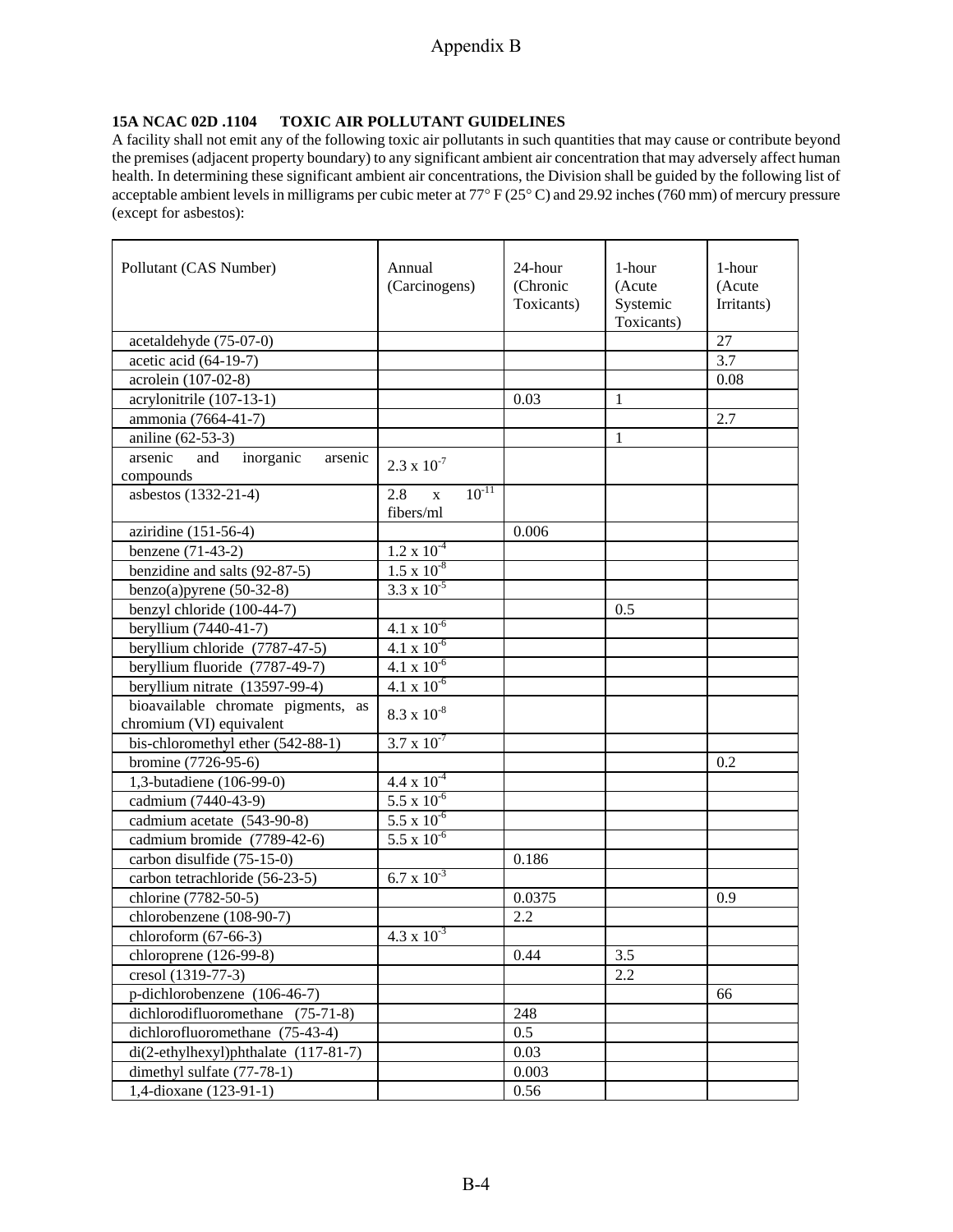| Pollutant (CAS Number)                                             | Annual<br>(Carcinogens) | 24-hour<br>(Chronic<br>Toxicants) | 1-hour<br>(Acute<br>Systemic<br>Toxicants) | 1-hour<br>(Acute<br>Irritants) |
|--------------------------------------------------------------------|-------------------------|-----------------------------------|--------------------------------------------|--------------------------------|
| epichlorohydrin (106-89-8)                                         | $8.3 \times 10^{-2}$    |                                   |                                            |                                |
| ethyl acetate (141-78-6)                                           |                         |                                   | 140                                        |                                |
| ethylenediamine (107-15-3)                                         |                         | 0.3                               | 2.5                                        |                                |
| ethylene dibromide (106-93-4)                                      | $4.0 \times 10^{-4}$    |                                   |                                            |                                |
| ethylene dichloride (107-06-2)                                     | $3.8 \times 10^{-3}$    |                                   |                                            |                                |
| ethylene glycol monoethyl ether (110-                              |                         |                                   |                                            |                                |
| $80-5$ )                                                           |                         | 0.12                              | 1.9                                        |                                |
| ethylene oxide (75-21-8)                                           | $2.7 \times 10^{-5}$    |                                   |                                            |                                |
| ethyl mercaptan (75-08-1)                                          |                         |                                   | 0.1                                        |                                |
| fluorides                                                          |                         | 0.016                             | 0.25                                       |                                |
| formaldehyde (50-00-0)                                             |                         |                                   |                                            | 0.15                           |
| hexachlorocyclopentadiene (77-47-4)                                |                         | 0.0006                            | 0.01                                       |                                |
| hexachlorodibenzo-p-dioxin (57653-85-                              |                         |                                   |                                            |                                |
| 7)                                                                 | $7.6 \times 10^{-8}$    |                                   |                                            |                                |
| n-hexane (110-54-3)                                                |                         | 1.1                               |                                            |                                |
| hexane isomers except n-hexane                                     |                         |                                   |                                            | 360                            |
| hydrazine $(302-01-2)$                                             |                         | 0.0006                            |                                            |                                |
| hydrogen chloride (7647-01-0)                                      |                         |                                   |                                            | 0.7                            |
| hydrogen cyanide (74-90-8)                                         |                         | 0.14                              | 1.1                                        |                                |
| hydrogen fluoride (7664-39-3)                                      |                         | 0.03                              |                                            | 0.25                           |
|                                                                    |                         | 0.12                              |                                            |                                |
| hydrogen sulfide (7783-06-4)<br>maleic anhydride (108-31-6)        |                         | 0.012                             | 0.1                                        |                                |
| manganese and compounds                                            |                         |                                   |                                            |                                |
|                                                                    |                         | 0.031                             |                                            |                                |
| cyclopentadienyl<br>manganese<br>tricarbonyl (12079-65-1)          |                         | 0.0006                            |                                            |                                |
|                                                                    |                         | 0.0062                            |                                            |                                |
| manganese tetroxide (1317-35-7)                                    |                         |                                   |                                            |                                |
| mercury, alkyl<br>inorganic                                        |                         | 0.00006                           |                                            |                                |
| and<br>mercury,<br>aryl<br>compounds                               |                         | 0.0006                            |                                            |                                |
| mercury, vapor (7439-97-6)                                         |                         | 0.0006                            |                                            |                                |
| methyl chloroform (71-55-6)                                        |                         | 12                                |                                            | 245                            |
| methylene chloride (75-09-2)                                       | $2.4 \times 10^{-2}$    |                                   | 1.7                                        |                                |
| methyl ethyl ketone (78-93-3)                                      |                         | 3.7                               |                                            | 88.5                           |
| methyl isobutyl ketone (108-10-1)                                  |                         | 2.56                              |                                            | 30                             |
| methyl mercaptan (74-93-1)                                         |                         |                                   | 0.05                                       |                                |
| nickel carbonyl (13463-39-3)                                       |                         | 0.0006                            |                                            |                                |
|                                                                    |                         |                                   |                                            |                                |
| nickel metal (7440-02-0)                                           |                         | 0.006                             |                                            |                                |
| nickel, soluble compounds, as nickel                               | $2.1 \times 10^{-6}$    | 0.0006                            |                                            |                                |
| nickel subsulfide (12035-72-2)<br>nitric acid (7697-37-2)          |                         |                                   |                                            |                                |
|                                                                    |                         |                                   |                                            | 1                              |
| nitrobenzene (98-95-3)                                             | $5.0 \times 10^{-5}$    | 0.06                              | 0.5                                        |                                |
| n-nitrosodimethylamine (62-75-9)                                   | $8.3 \times 10^{-8}$    |                                   |                                            |                                |
| non-specific<br>chromium<br>(VI)<br>chromium<br>compounds,<br>(VI) |                         |                                   |                                            |                                |
| as<br>equivalent                                                   |                         |                                   |                                            |                                |
| pentachlorophenol (87-86-5)                                        |                         | 0.003                             | 0.025                                      |                                |
| perchloroethylene (127-18-4)                                       | $1.9 \times 10^{-1}$    |                                   |                                            |                                |
|                                                                    |                         |                                   |                                            |                                |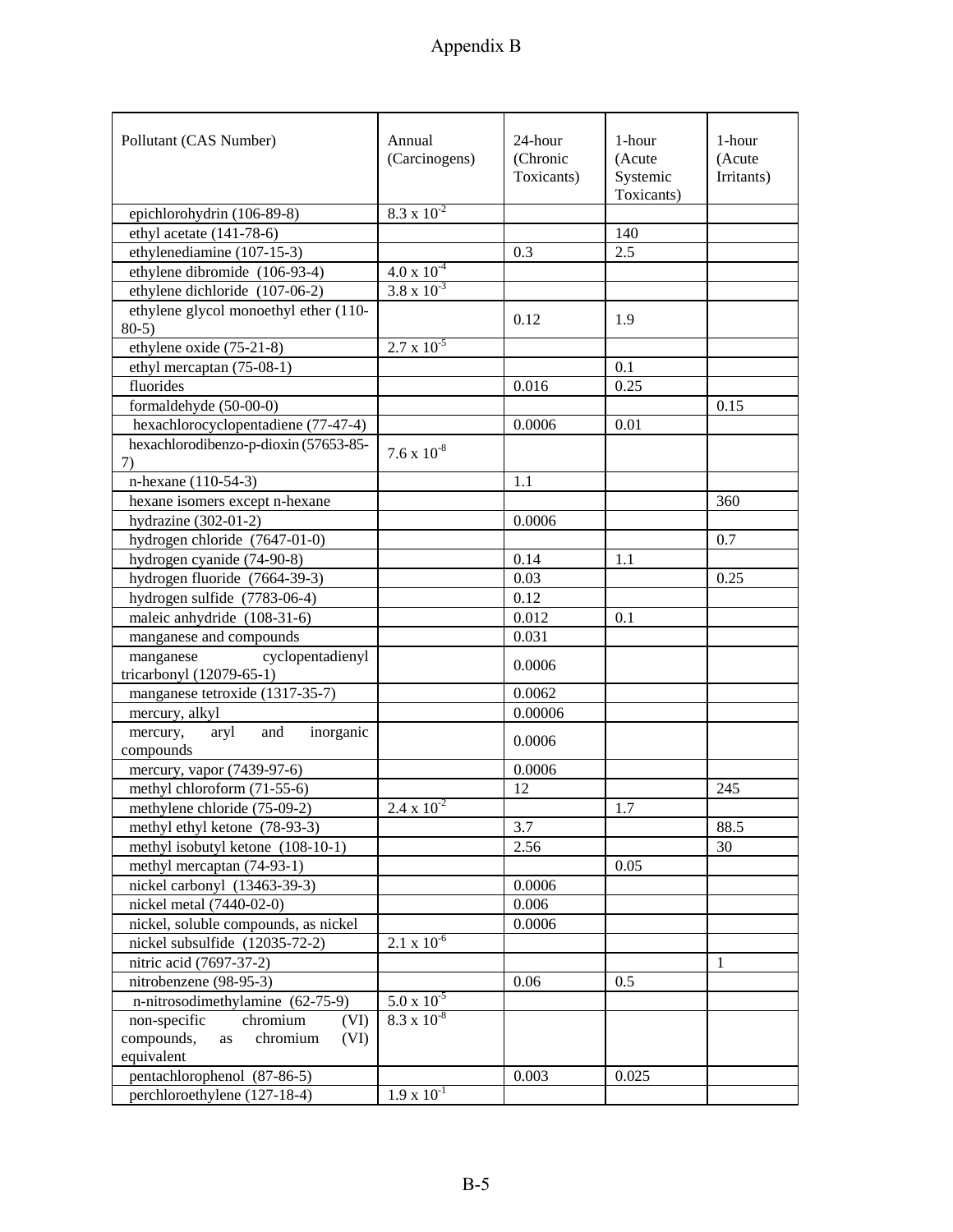| Pollutant (CAS Number)                                        | Annual<br>(Carcinogens) | 24-hour<br>(Chronic<br>Toxicants) | 1-hour<br>(Acute<br>Systemic<br>Toxicants) | 1-hour<br>(Acute<br>Irritants) |
|---------------------------------------------------------------|-------------------------|-----------------------------------|--------------------------------------------|--------------------------------|
| phenol (108-95-2)                                             |                         |                                   | 0.95                                       |                                |
| phosgene (75-44-5)                                            |                         | 0.0025                            |                                            |                                |
| phosphine (7803-51-2)                                         |                         |                                   |                                            | 0.13                           |
| polychlorinated biphenyls (1336-36-3)                         | $8.3 \times 10^{-5}$    |                                   |                                            |                                |
| soluble chromate compounds,<br>as<br>chromium (VI) equivalent |                         | $6.2 \times 10^{-4}$              |                                            |                                |
| styrene (100-42-5)                                            |                         |                                   | 10.6                                       |                                |
| sulfuric acid (7664-93-9)                                     |                         | 0.012                             | 0.1                                        |                                |
| tetrachlorodibenzo-p-dioxin (1746-01-                         | $3.0 \times 10^{-9}$    |                                   |                                            |                                |
| 6)                                                            |                         |                                   |                                            |                                |
| 1,1,1,2-tetrachloro-2,2,-difluoroethane                       |                         | 52                                |                                            |                                |
| $(76-11-9)$                                                   |                         |                                   |                                            |                                |
| 1,1,2,2-tetrachloro-1,2- difluoroethane                       |                         | 52                                |                                            |                                |
| $(76-12-0)$                                                   |                         |                                   |                                            |                                |
| $1,1,2,2$ -tetrachloroethane (79-34-5)                        | $6.3 \times 10^{-3}$    |                                   |                                            |                                |
| toluene (108-88-3)                                            |                         | 4.7                               |                                            | 56                             |
| toluene diisocyanate, 2,4- (584-84-9)                         |                         | 0.0002                            |                                            |                                |
| and 2,6- (91-08-7) isomers                                    |                         |                                   |                                            |                                |
| trichloroethylene (79-01-6)                                   | $5.9 \times 10^{-2}$    |                                   |                                            |                                |
| trichlorofluoromethane (75-69-4)                              |                         |                                   | 560                                        |                                |
| 1,1,2-trichloro-1,2,2- trifluoroethane                        |                         |                                   |                                            | 950                            |
| $(76-13-1)$                                                   |                         |                                   |                                            |                                |
| vinyl chloride (75-01-4)                                      | $3.8 \times 10^{-4}$    |                                   |                                            |                                |
| vinylidene chloride (75-35-4)                                 |                         | 0.12                              |                                            |                                |
| xylene (1330-20-7)                                            |                         | 2.7                               |                                            | 65                             |

*History Note: Authority G.S. 143-215.3(a)(1); 143-215.107(a)(3),(4),(5); 143B-282; S.L. 1989, c. 168, s. 45; Eff. May 1, 1990; Amended Eff. September 1, 1992; March 1, 1992; Temporary Amendment Eff. July 20, 1997; Amended Eff. March 1, 2010; June 1, 2008; April 1, 2005; April 1, 2001; July 1, 1998.*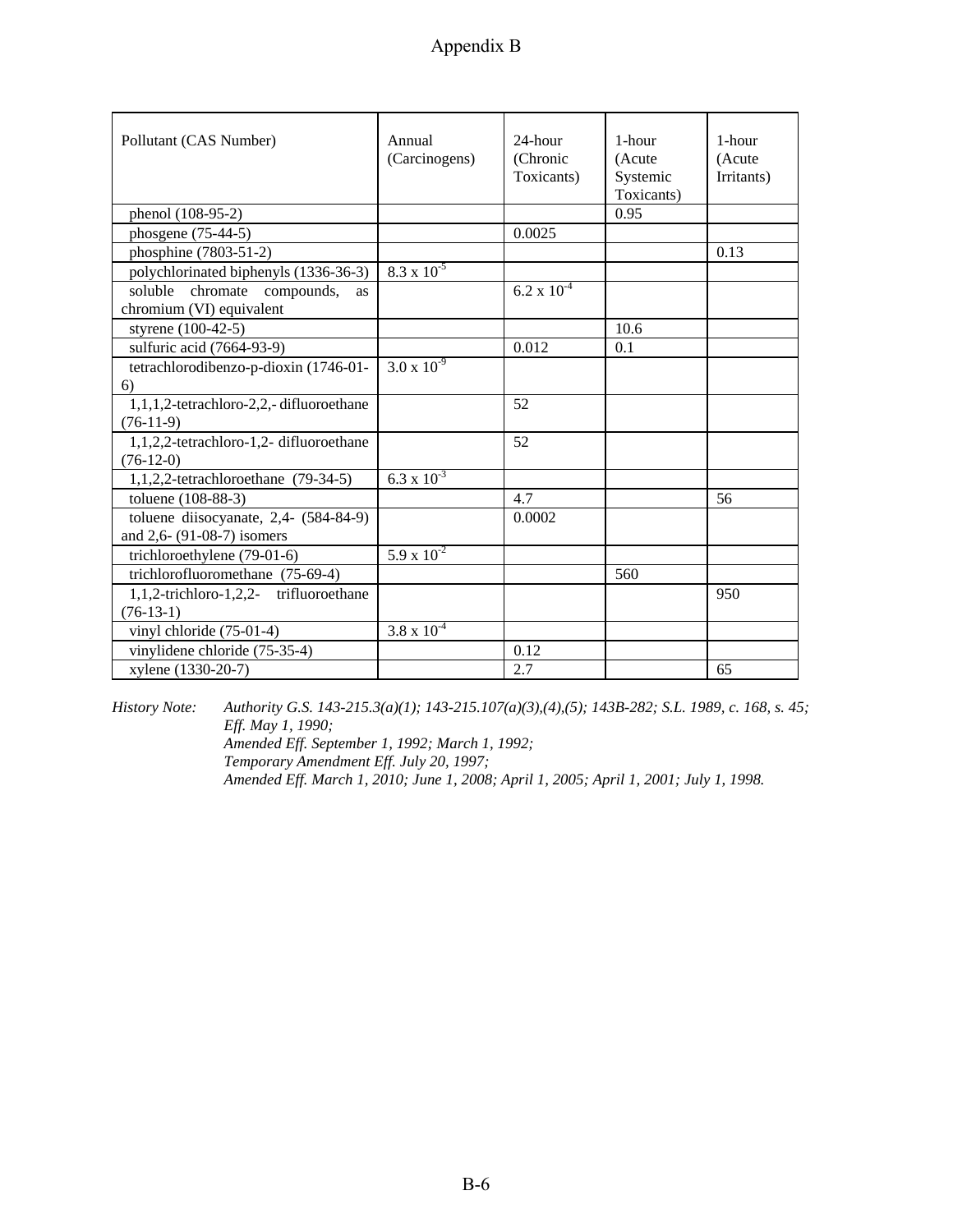## **15A NCAC 02D .1105 FACILITY REPORTING, RECORDKEEPING**

The Director may require, according to Section .0600 of this Subchapter, the owner or operator of a source subject to this Section to monitor emissions of toxic air pollutants, to maintain records of these emissions, and to report these emissions. The owner or operator of any toxic air pollutant emission source subject to the requirements of this Section shall comply with the monitoring, recordkeeping, and reporting requirements in Section .0600 of this Subchapter.

*History Note: Authority G.S. 143-215.3(a)(1); 143-215.107(a)(4),(5); 143B-282; Eff. May 1, 1990; Amended Eff. April 1, 1999; October 1, 1991.*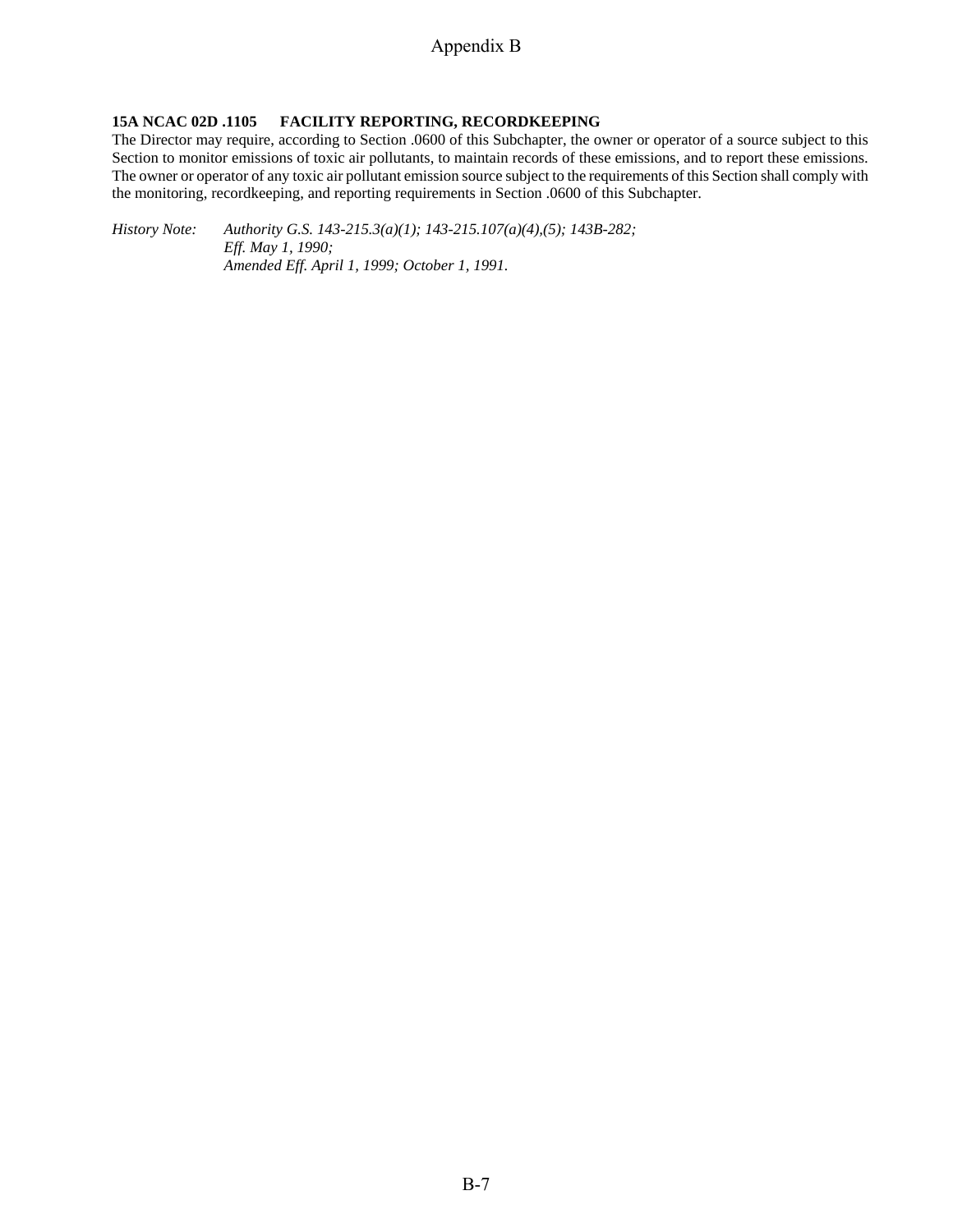## **15A NCAC 02D .1106 DETERMINATION OF AMBIENT AIR CONCENTRATION**

(a) Modeling shall not be used for enforcement. Modeling shall be used to determine process operational and air pollution control parameters and emission rates for toxic air pollutants to place in the air quality permit for that facility that will prevent any of the acceptable ambient levels in Rule .1104 of this Section from being exceeded, with such exceptions as may be allowed under 15A NCAC 2Q .0700. Enforcing these permit stipulations and conditions shall be the mechanism used to ensure that the requirements of Rule .1104 of this Section, with such exceptions as may be allowed by 15A NCAC 2Q .0700, are met.

(b) The owner or operator of the facility may request the Division to perform a modeling analysis of the facility or provide the analysis himself. If the owner or operator of the facility requests the Division to perform the modeling analysis, he shall provide emissions rates, stack parameters, and other information that the Division needs to do the modeling. The data that the owner or operator of the facility provides the Division to use in the model or in deriving the data used in the model shall be the process, operational and air pollution control equipment parameters and emission rates that will be contained in the facility=s permit. If the Division=s initial review of the modeling request indicates extensive or inappropriate use of state resources or if the Division=s modeling analysis fails to show compliance with the acceptable ambient levels in Rule .1104 of this Section, the modeling demonstration becomes the responsibility of the owner or operator of the facility.

(c) When the owner or operator of the facility is responsible for providing the modeling demonstration and the data used in the modeling, the owner or operator of the facility shall use in the model or in deriving data used in the model the process operational and air pollution control equipment parameters and emission rates that will be contained in his permit. Sources that are not required to be included in the model will not be included in the permit to emit toxic air pollutants.

(d) For the following pollutants, modeled emission rates shall be based on the highest emissions occurring in any single 15 minute period. The resultant modeled 1-hour concentrations shall then be compared to the applicable 1-hour acceptable ambient levels to determine compliance. These pollutants are:

- (1) acetaldehyde (75-07-0)
- (2) acetic acid (64-19-7)
- (3) acrolein (107-02-8)
- (4) ammonia (7664-41-7)
- (5) bromine (7726-95-6)
- (6) chlorine (7782-50-5)
- (7) formaldehyde (50-00-0)
- (8) hydrogen chloride (7647-01-0)
- (9) hydrogen fluoride (7664-39-3)
- (10) nitric acid (7697-37-2)

(e) The owner or operator of the facility and the Division may use any model allowed by 40 CFR 51.166(l) provided that the model is appropriate for the facility being modeled. The owner or operator or the Division may use a model other than one allowed by 40 CFR 51.166(l) provided that the Director determines that the model is equivalent to the model allowed by 40 CFR 51.166(l). Regardless of model used, the owner or operator and the Division shall model for cavity effects and shall comply with the modeling requirements for stack height set out in Rule .0533 of this Subchapter.

(f) Ambient air concentrations are to be evaluated for annual periods over a calendar year, for 24-hour periods from midnight to midnight, and for one-hour periods beginning on the hour.

(g) The owner or operator of the facility shall identify each toxic air pollutant emitted and its corresponding emission rate using mass balancing analysis, source testing, or other methods that the Director may approve as providing an equivalently accurate estimate of the emission rate.

(h) The owner or operator of the facility shall submit a modeling plan to the Director and shall have received approval of that plan from the before submitting a modeling demonstration to the Director. The modeling plan shall include:

- (1) a diagram of the plant site, including locations of all stacks and associated buildings;
- (2) on-site building dimensions;
- (3) a diagram showing property boundaries, including a scale, key and north indicator;
- (4) the location of the site on a United States Geological Survey (USGS) map;
- (5) discussion of good engineering stack height and building wake effects for each stack;
- (6) discussion of cavity calculations, impact on rolling and complex terrain, building wake effects, and urban/rural considerations;
- (7) discussion of reasons for model selection;
- (8) discussion of meteorological data to be used;
- (9) discussion of sources emitting the pollutant that are not to be included in the model with an explanation of why they are being excluded (i.e. why the source will not affect the modeling analysis); and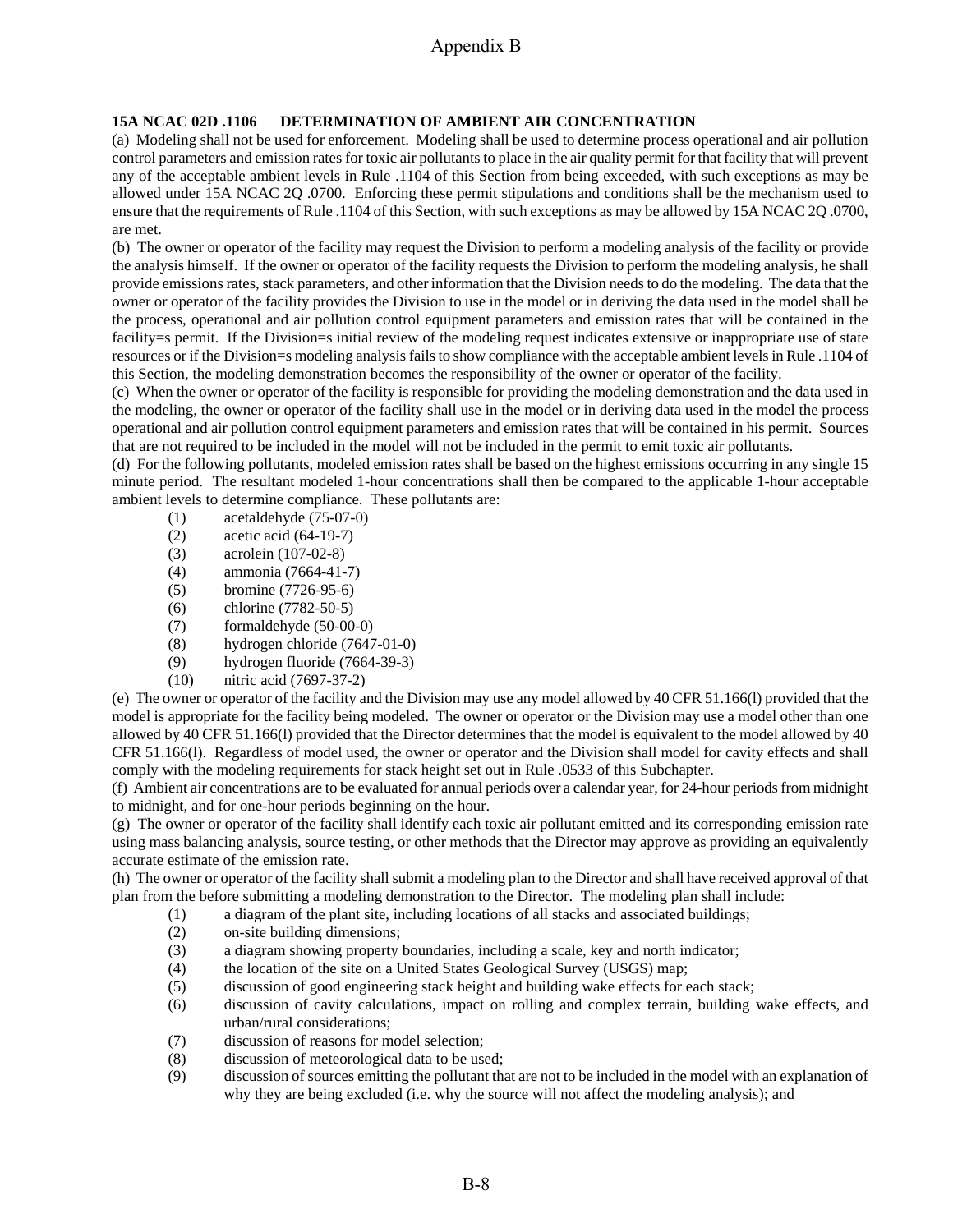(10) any other pertinent information.

*History Note: Authority G.S. 143-215.3(a)(1); 143-215.107(a)(3),(5); 143B-282; S.L. 1989, c. 168, s. 45; Eff. May 1, 1990; Amended Eff. July 1, 1998.*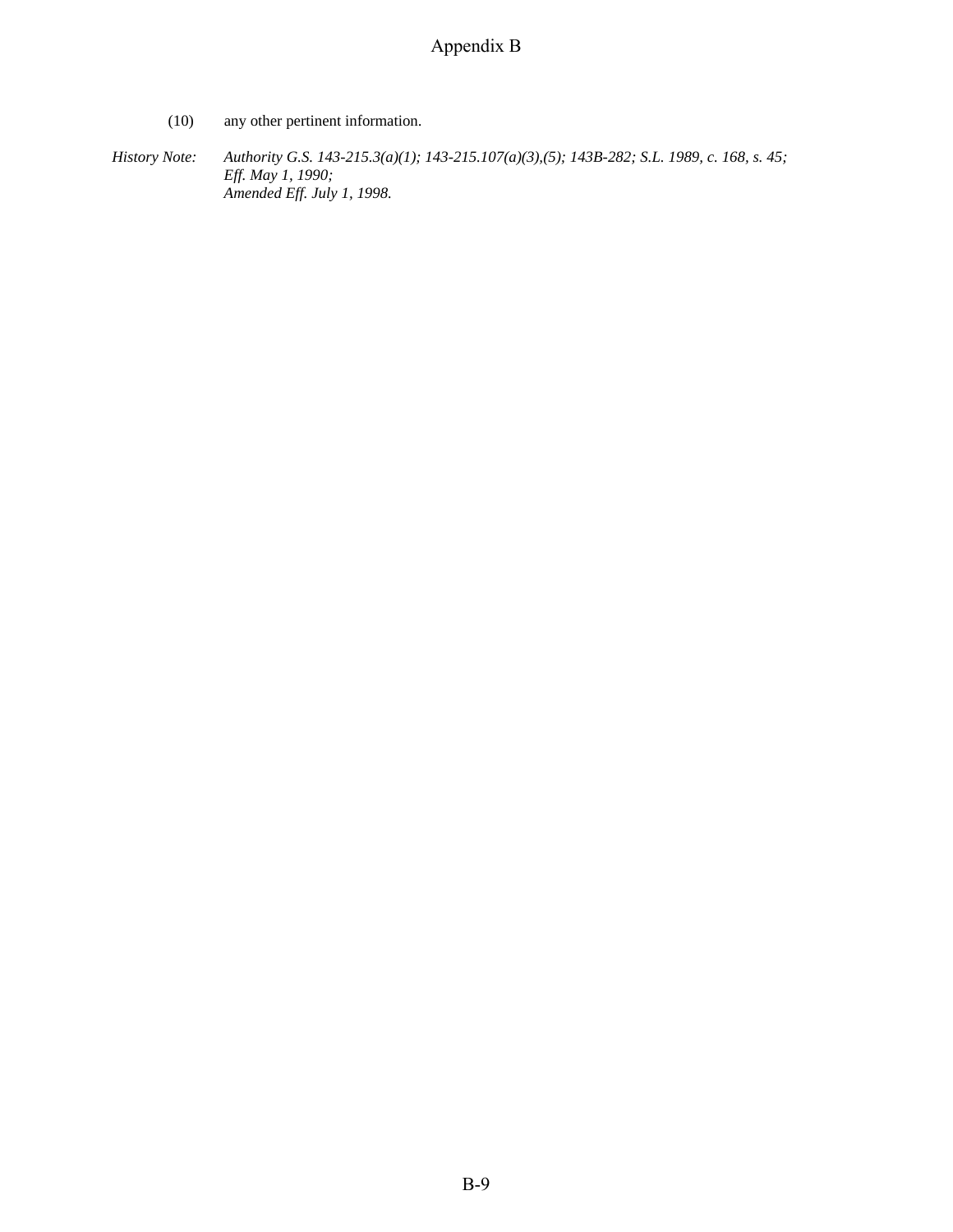## **15A NCAC 02D .1107 MULTIPLE FACILITIES**

(a) If an acceptable ambient level in Rule .1104 of this Section is exceeded because of emissions of two or more facilities and if public exposure is such that the commission has evidence that human health may be adversely affected, then the Commission shall require the subject facilities to apply addition controls or to otherwise reduce emissions. The type of evidence that the Commission shall consider shall include one or more of the following:

- (1) emission inventory,
- (2) ambient monitoring,
- (3) modeling, or
- (4) epidemiological study.

(b) The allocation of the additional reductions shall be based on the relative contributions to the pollutant concentrations unless the owners or operators agree otherwise.

(c) The owner or operator of a facility shall not be required to conduct the multi-facility ambient impact analysis described in Paragraph (a) of this Rule. This type of analysis shall be done by the Division of Air Quality. In performing its analysis, the Division shall:

- (1) develop a modeling plan that includes the elements set out in Paragraph (f) of Rule .1106 of this Section;
- (2) use for the source modeling parameters, the modeling parameters used by the owner or operator of the source in his modeling demonstration, or if a modeling demonstration has not been done or if a needed parameter has not been used in the modeling demonstration, parameters contained in, or derived from data contained in, the source's permit;
- (3) use a model allowed by Paragraph (c) of Rule .1106 of this Section;
- (4) model for cavity effects and comply with the modeling requirements for stack height set out in Rule .0533 of this Section;
- (5) use the time periods required by Paragraph (d) of Rule .1106 of this Section; and
- (6) only consider impacts of a facility=s emissions beyond the premises of that facility.

*History Note: Authority G.S. 143-215.3(a)(1); 143-215.107(a)(3),(5); 143B-282; Eff. May 1, 1990; Amended Eff. July 1, 1998.*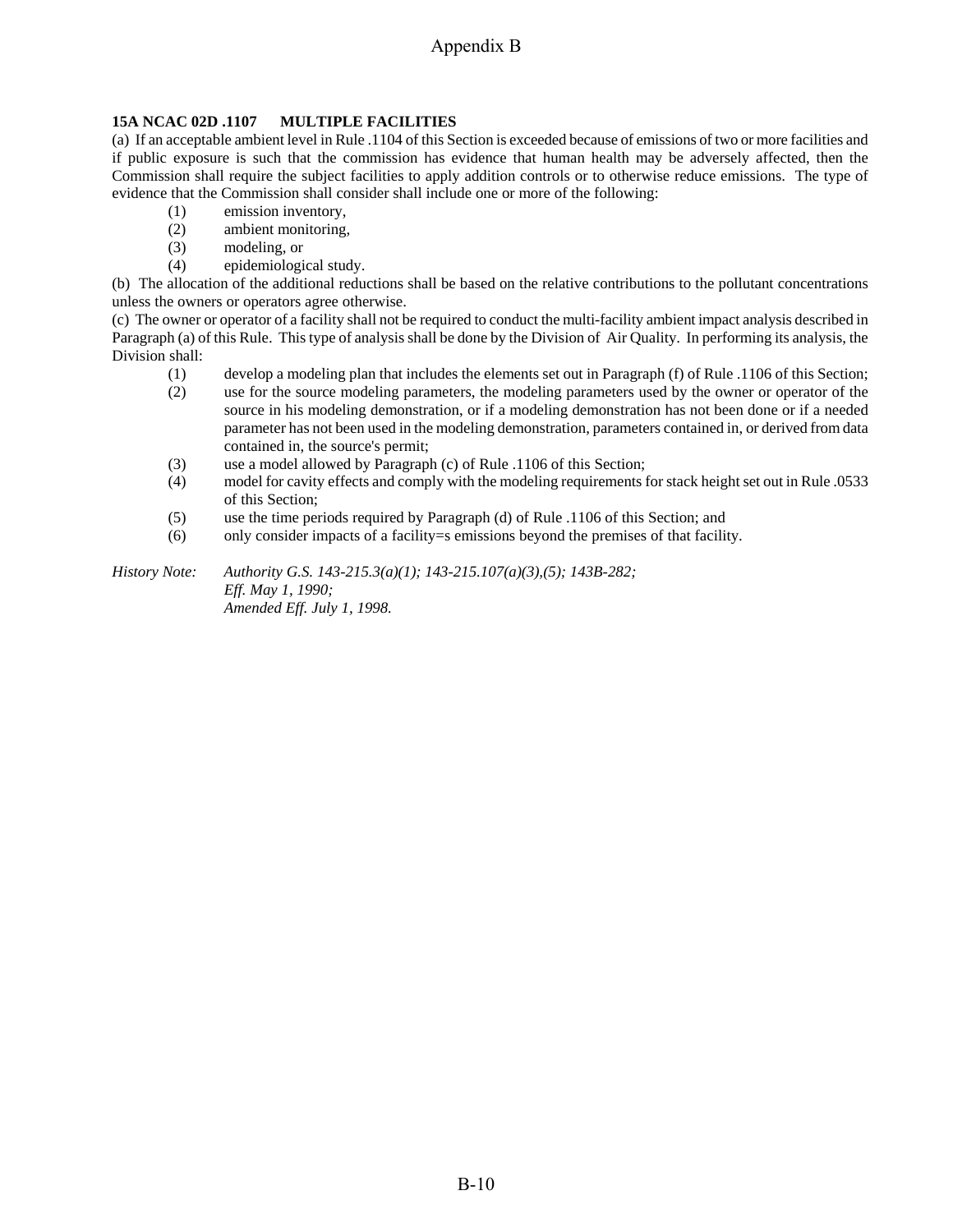### **15A NCAC 02D .1108 MULTIPLE POLLUTANTS**

If the Commission has evidence that two or more toxic air pollutants being emitted from a facility or combination of facilities act in the same way to affect human health so that their effects may be additive or enhanced and that public exposure is such that human health may be adversely affected, then the Commission will consider developing acceptable ambient levels for the combination of toxic air pollutants or other appropriate control measures.

*History Note: Authority G.S. 143-215.3(a)(1); 143-215.107(a)(3),(5); 143B-282; Eff. May 1, 1990.*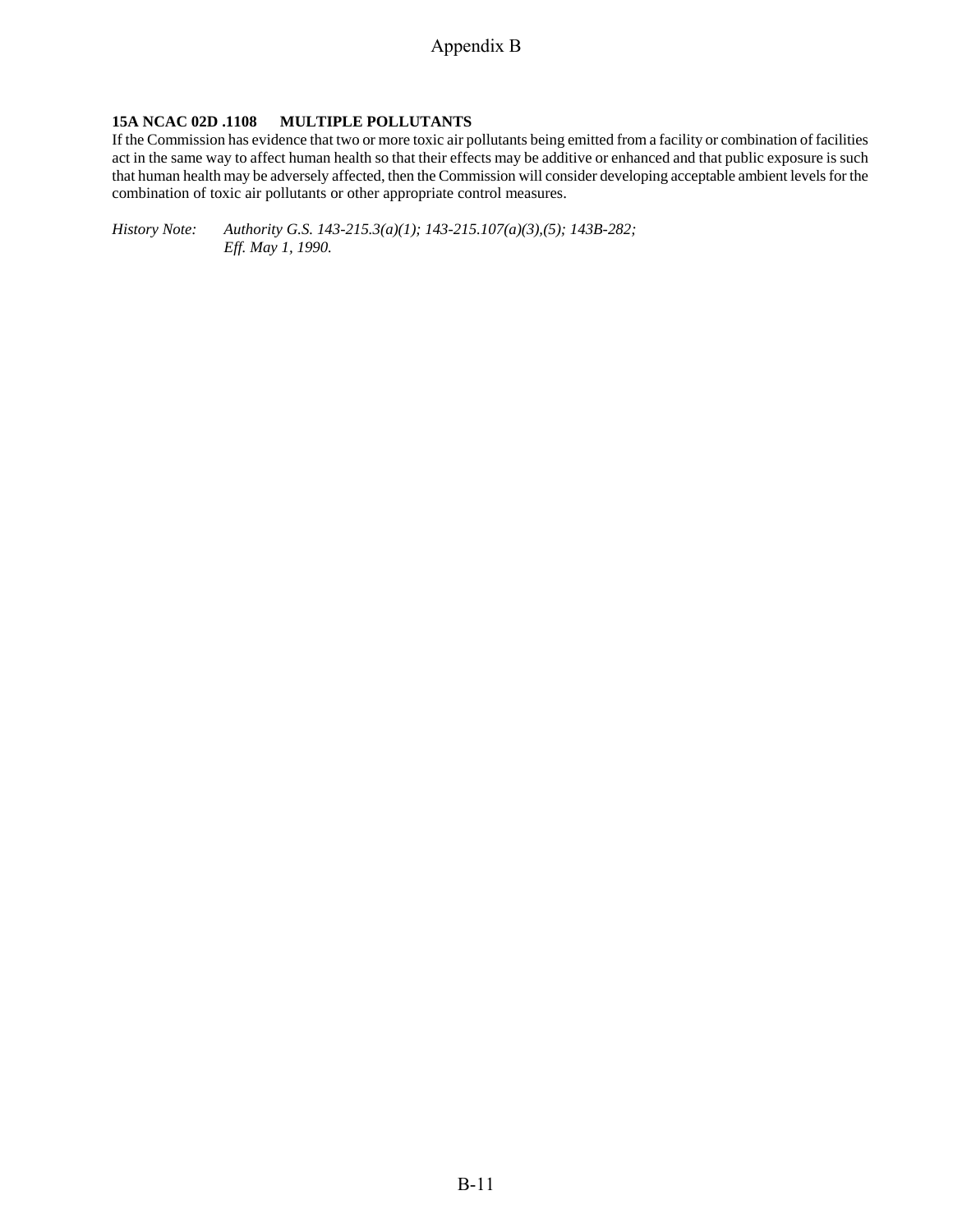#### **15A NCAC 02D .1109 112(J) CASE-BY-CASE MAXIMUM ACHIEVABLE CONTROL TECHNOLOGY**

(a) Applicability. This Rule applies only to sources of hazardous air pollutants required to have a permit under 15A NCAC 02Q .0500 and as described in 40 CFR 63.50. This Rule does not apply to research or laboratory activities as defined in Paragraph (b) of this Rule.

(b) Definitions. For the purposes of this Rule, the definitions in 40 CFR 63.2, 63.51, 15A NCAC 02Q .0526, and the following definitions apply:

- (1) "Affected source" means the collection of equipment, activities, or both within a single contiguous area and under common control that is in a Section 112(c) source category or subcategory that the Administrator has failed to promulgate an emission standard by the Section 112(j) deadline, and that is addressed by an applicable MACT emission limitation established pursuant to 40 CFR Part 63 Subpart  $B$ ;
- (2) "Control technology" means measures, processes, methods, systems, or techniques to limit the emission of hazardous air pollutants including measures that:
	- (A) reduce the quantity, or eliminate emissions, of such pollutants through process changes, substitution of materials, or other modifications;
	- (B) enclose systems or processes to eliminate emissions;
	- (C) collect, capture, or treat such pollutants when released from a process, stack, storage, or fugitive emission point;
	- (D) are design, equipment, work practice, or operational standards (including requirements for operator training or certification) as provided in 42 USC 7412(h); or
	- (E) are a combination of Parts (A) through (D) of this definition.
- (3) "EPA" means the United States Environmental Protection Agency or the Administrator of U.S. Environmental Protection Agency.
- (4) "Hazardous air pollutant" means any pollutant listed under Section 112(b) of the federal Clean Air Act.
- (5) "MACT" means maximum achievable control technology.
- (6) "Maximum achievable control technology" means:
	- (A) for existing sources,
		- (i) a MACT standard that EPA has proposed or promulgated for a particular category of facility or source,
		- (ii) the average emission limitation achieved by the best performing 12 percent of the existing facilities or sources for which EPA has emissions information if the particular category of source contains 30 or more sources, or
		- (iii) the average emission limitation achieved by the best performing five facilities or sources for which EPA has emissions information if the particular category of source contains fewer than 30 sources, or
		- (B) for new sources, the maximum degree of reduction in emissions that is deemed achievable but not less stringent than the emission control that is achieved in practice by the best controlled similar source.
- (7) "MACT floor" means:
	- (A) for existing sources:
		- (i) the average emission limitation achieved by the best performing 12 percent of the existing sources (for which EPA has emissions information) excluding those sources that have, within 18 months before the emission standard is proposed or within 30 months before such standard is promulgated, whichever is later, first achieved a level of emission rate or emission reduction which complies, or would comply if the source is not subject to such standard, with the lowest achievable emission rate (as defined in Section 171 of the federal Clean Air Act) applicable to the source category or subcategory for categories and subcategories with 30 or more sources; or
		- (ii) the average emission limitation achieved by the best performing five sources (for which EPA has emissions or could reasonably obtain emissions information) , in the category or subcategory, for categories or subcategories with fewer than 30 sources;
	- (B) for new sources, the emission limitation achieved in practice by the best controlled similar source.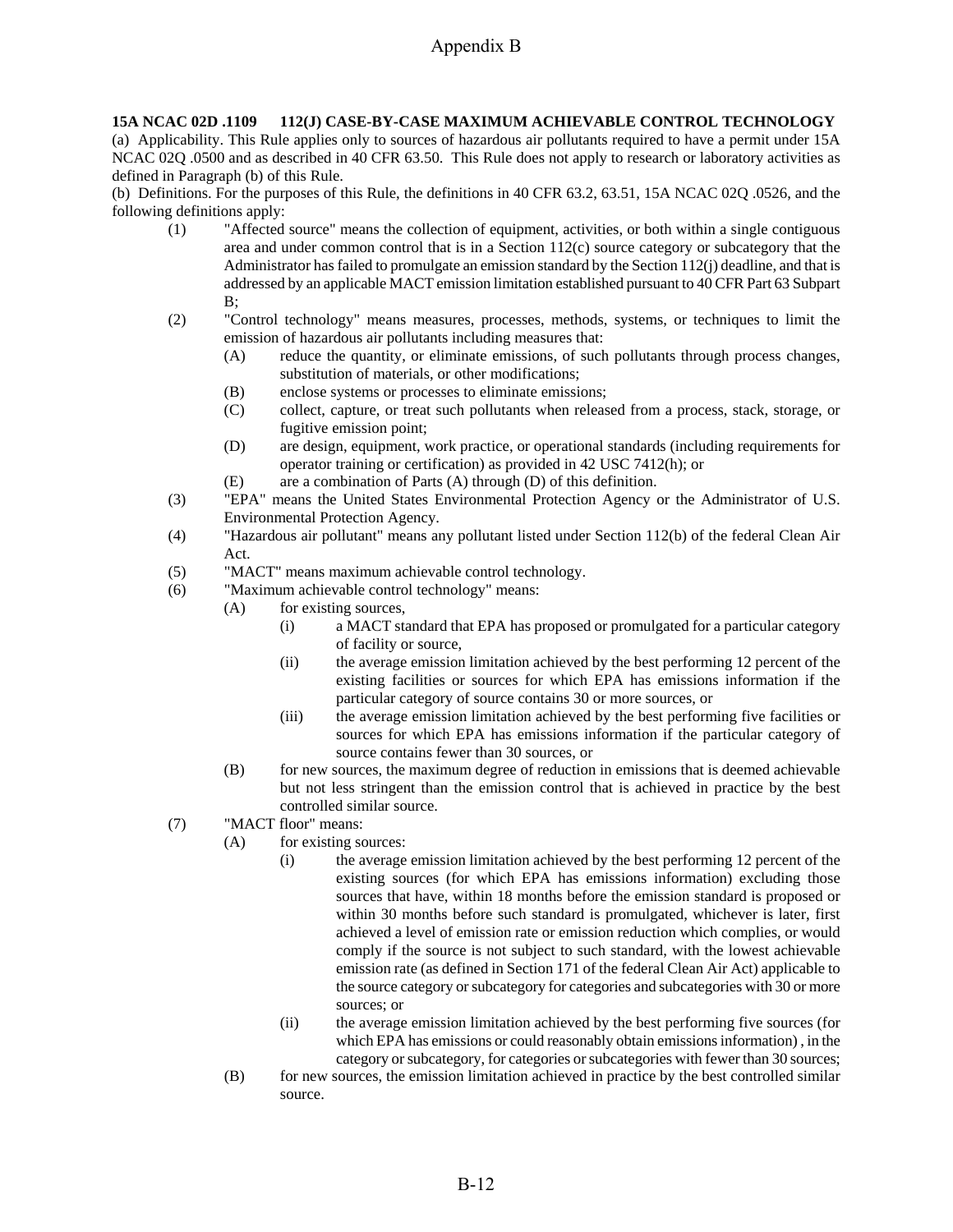- (8) "New affected source" means the collection of equipment, activities, or both, that constructed after the issuance of a Section 112(j) permit for the source pursuant to 40 CFR  $63.52$ , is subject to the applicable MACT emission limitation for new sources. Each permit shall define the term "new affected source," that will be the same as the "affected source" unless a different collection is warranted based on consideration of factors including:
	- (A) Emission reduction impacts of controlling individual sources versus groups of sources;
	- (B) Cost effectiveness of controlling individual equipment;
	- (C) Flexibility to accommodate common control strategies;
	- (D) Cost/benefits of emissions averaging;
	- (E) Incentives for pollution prevention;
	- (F) Feasibility and cost of controlling processes that share common equipment (e.g., product recovery devices); and
	- (G) Feasibility and cost of monitoring,.
- (9) "New facility" means a facility for which construction is commenced after the Section 112(j) deadline, or after proposal of a relevant standard under Section 112(d) or (h) of the Federal Clean Air Act, whichever comes first.
- (10) "Research or laboratory activities" means activities whose primary purpose is to conduct research and development into new processes and products; where such activities are operated under the supervision of technically trained personnel and are not engaged in the manufacture of products for commercial sale in commerce, except in a de minimis manner; and where the source is not in a source category specifically addressing research or laboratory activities, that is listed pursuant to Section 112(c)(7) of the Clean Air Act.
- (11) "Section 112(j) deadline" means the date 18 months after the date for which a relevant standard is scheduled to be promulgated under 40 CFR Part 63, except that for all major sources listed in the source category schedule for which a relevant standard is scheduled to be promulgated by November 15, 1994, the Section 112(j) deadline is November 15, 1996, and for all major sources listed in the source category schedule for which a relevant standard is scheduled to be promulgated by November 15, 1997, the Section 112(j) deadline is December 15, 1999.
- (12) "Similar source" means that equipment or collection of equipment that, by virtue of its structure, operability, type of emissions and volume and concentration of emissions, is substantially equivalent to the new affected source and employs control technology for control of emissions of hazardous air pollutants that is practical for use on the new affected source.

(c) Missed promulgation dates: 112(j). If EPA fails to promulgate a standard for a category of source under Section 112 of the Federal Clean Air Act by the date established pursuant to Sections  $112(e)(1)$  or (3) of the federal Clean Air Act, the owner or operator of any source in such category shall submit, within 18 months after such date, a permit application, in accordance with the procedures in 15A NCAC 02Q .0526, to the Director and to EPA to apply MACT to such sources. Sources subject to this Paragraph shall be in compliance with this Rule within three years from the date that the permit is issued.

(d) New facilities. The owner or operator of any new facility that is a major source of hazardous air pollutants (HAP) that is subject to this Rule shall apply MACT in accordance with the provisions of Rule .1112 of this Section, 15A NCAC 02Q .0528, and 02Q .0526(e)(2).

(e) Case-by-case MACT determination. The Director shall determine MACT according to 40 CFR 63.55(a).

(f) Monitoring and recordkeeping. The owner or operator of a source subject to this Rule shall install, operate, and maintain monitoring capable of detecting deviations from each applicable emission limitation or other standards with sufficient reliability and timeliness to determine continuous compliance over the applicable reporting period. Such monitoring data may be used as a basis for enforcing emissions limitations established under this Rule.

*History Note: Authority G.S. 143-215.3(a)(1); 143-215.107(a)(5), (10); Temporary Adoption Eff. March 8, 1994 for a period of 180 days or until the permanent rule is effective, whichever is sooner; Eff. July 1, 1994; Amended Eff. February 1, 2004; July 1, 1998; July 1, 1996.*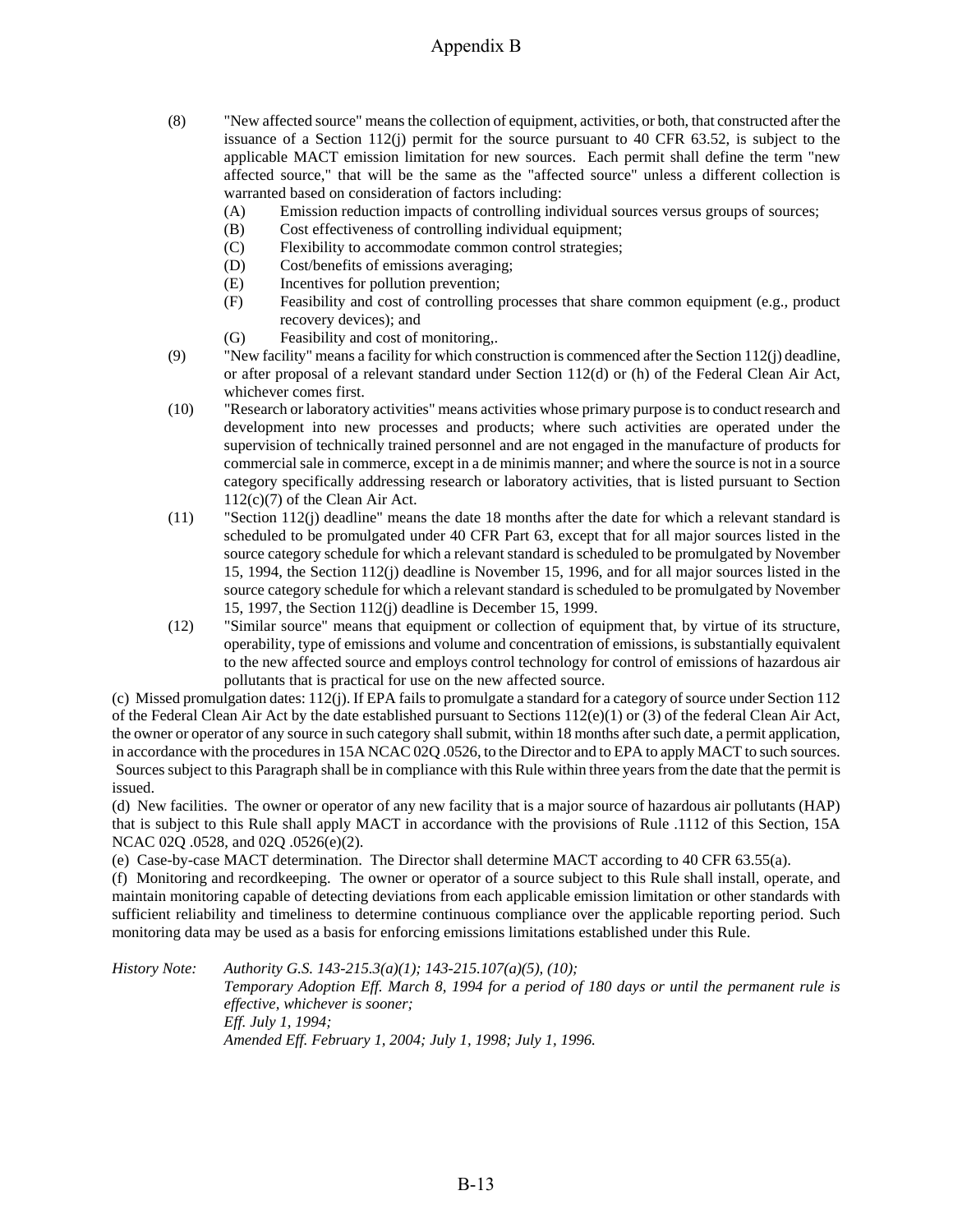#### **15A NCAC 02D .1110 NATIONAL EMISSION STANDARDS FOR HAZARDOUS AIR POLLUTANTS**

(a) With the exception of Paragraph (b) of this Rule, sources subject to national emission standards for hazardous air pollutants promulgated in 40 CFR Part 61 shall comply with emission standards, monitoring and reporting requirements, maintenance requirements, notification and record keeping requirements, performance test requirements, test method and procedural provisions, and any other provisions, as required therein, rather than with any otherwise-applicable Rule in Section [.0500 o](http://staging.daq.state.nc.us/rules/rules/secD0500.pdf)f this Subchapter that would be in conflict therewith.

(b) Along with the notice appearing in the North Carolina Register for a public hearing to amend this Rule to exclude a standard from this Rule, the Director shall state whether or not the national emission standards for hazardous air pollutants promulgated under 40 CFR Part 61, or part thereof, shall be enforced. If the Commission does not adopt the amendment to this Rule to exclude or amend the standard within 12 months after the close of the comment period on the proposed amendment, the Director shall begin enforcing that standard when 12 months has elapsed after the end of the comment period on the proposed amendment.

(c) New sources of volatile organic compounds that are located in an area designated in 40 CFR 81.334 as nonattainment for ozone or an area identified in accordance with 15A NCAC [02D .0902](http://staging.daq.state.nc.us/rules/rules/D0902.pdf) as in violation of the ambient air quality standard for ozone shall comply with the requirements of 40 CFR Part 61 that are not excluded by this Rule, as well as with any applicable requirements in Section [.0900](http://staging.daq.state.nc.us/rules/rules/secD0900.pdf) of this Subchapter.

(d) All requests, reports, applications, submittals, and other communications to the administrator required under Paragraph (a) of this Rule shall be submitted to the Director of the Division of Air Quality rather than to the Environmental Protection Agency; except that all such reports, applications, submittals, and other communications to the administrator required by 40 CFR 61.145 shall be submitted to the Director, Division of Epidemiology.

(e) In the application of this Rule, definitions contained in 40 CFR Part 61 shall apply rather than those of Section [.0100](http://staging.daq.state.nc.us/rules/rules/secD0100.pdf)  of this Subchapter.

(f) 15A NCAC [02Q .0102](http://staging.daq.state.nc.us/rules/rules/Q0102.pdf) and [.0302](http://staging.daq.state.nc.us/rules/rules/Q0302.pdf) are not applicable to any source to which this Rule applies. The owner or operator of the source shall apply for and receive a permit as required in 15A NCA[C 02Q .0300](http://staging.daq.state.nc.us/rules/rules/secQ0300.pdf) or [.0500.](http://staging.daq.state.nc.us/rules/rules/secQ0500.pdf)

*History Note: Authority G.S. 143-215.3(a)(1); 143-215.107 (a)(5); 150B-21.6; Eff. July 1, 1996; Amended Eff. June 1, 2008; July 1, 1997.*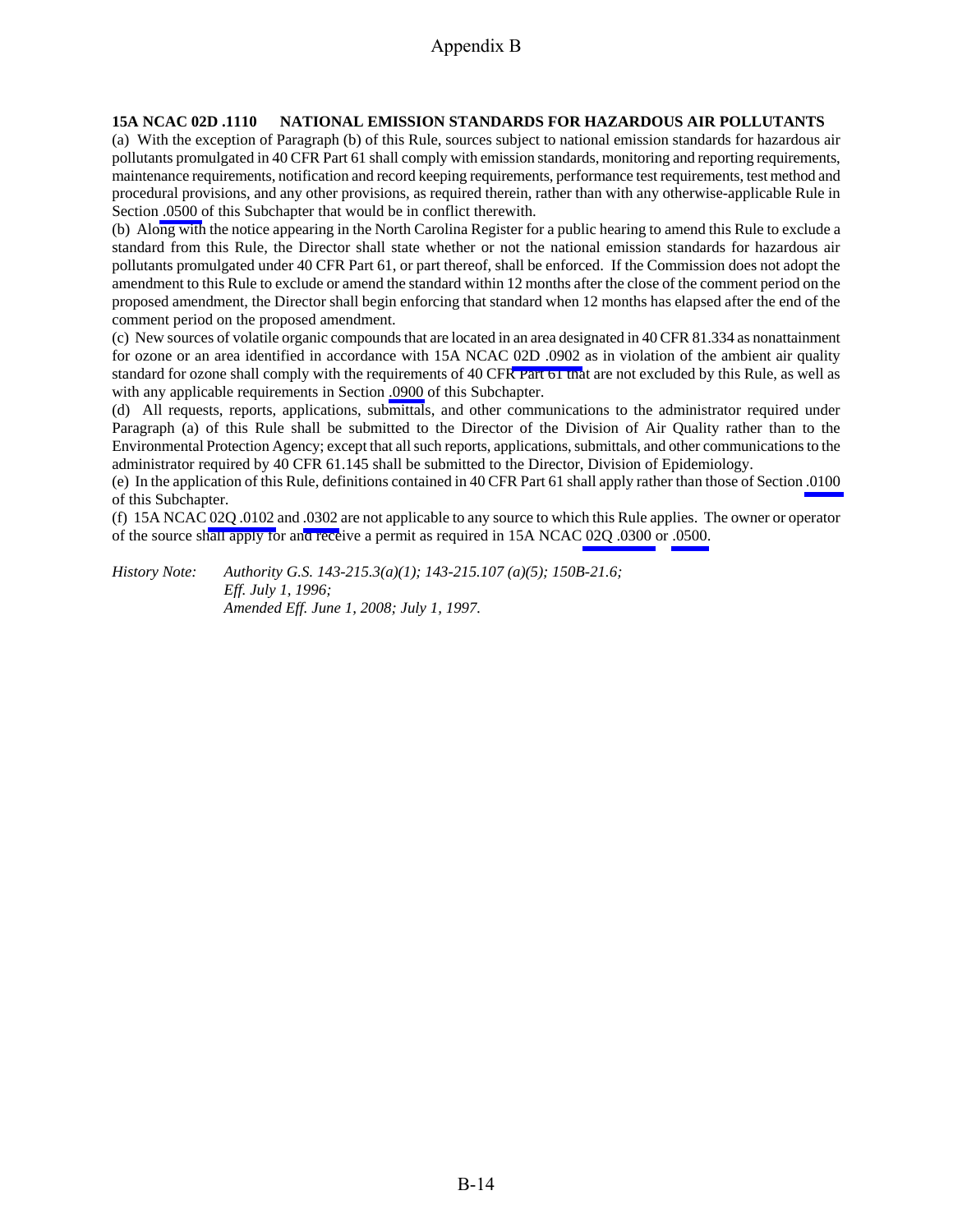## **15A NCAC 02D .1111 MAXIMUM ACHIEVABLE CONTROL TECHNOLOGY**

(a) With the exception of Paragraph (b) or (c) of this Rule, sources subject to national emission standards for hazardous air pollutants for source categories promulgated in 40 CFR Part 63 shall comply with emission standards, monitoring and reporting requirements, maintenance requirements, notification and record keeping requirements, performance test requirements, test method and procedural provisions, and any other provisions, as required therein, rather than with any otherwise-applicable rule in Section .0500 of this Subchapter which would be in conflict therewith.

- (b) The following are not included under this Rule:
	- (1) approval of state programs and delegation of federal authorities (40 CFR 63.90 to 63.96, Subpart E); and
	- (2) requirements for control technology determined for major sources in accordance with Clean Air Act Sections 112(g) and 112(j) (40 CFR 63.50 to 63.57, Subpart B).

(c) Along with the notice appearing in the North Carolina Register for a public hearing to amend this Rule to exclude a standard from this Rule, the Director shall state whether or not the national emission standard for hazardous air pollutants for source categories promulgated under 40 CFR Part 63, or part thereof, shall be enforced. If the Commission does not adopt the amendment to this Rule to exclude or amend the standard within 12 months after the close of the comment period on the proposed amendment, the Director shall begin enforcing that standard when 12 months has elapsed after the end of the comment period on the proposed amendment.

(d) New sources of volatile organic compounds that are located in an area designated in 40 CFR 81.334 as nonattainment for ozone or an area identified in accordance with 15A NCAC 02D .0902 as being in violation of the ambient air quality standard for ozone shall comply with the requirements of 40 CFR Part 63 that are not excluded by this Rule as well as with any applicable requirements in Section .0900 of this Subchapter.

(e) All requests, reports, applications, submittals, and other communications to the administrator required under Paragraph (a) of this Rule shall be submitted to the Director of the Division of Air Quality rather than to the Environmental Protection Agency; except that all such reports, applications, submittals, and other communications to the administrator required by 40 CFR Part 63, Subpart M for dry cleaners covered under Chapter 143, Article 21A, Part 6 of the General Statutes shall be submitted to the Director of the Division of Waste Management.

(f) In the application of this Rule, definitions contained in 40 CFR Part 63 shall apply rather than those of Section .0100 of this Subchapter when conflict exists.

(g) 15A NCAC 02Q .0102 and .0302 are not applicable to any source to which this Rule applies if the source is required to be permitted under 15A NCAC 02Q .0500, Title V Procedures. The owner or operator of the source shall apply for and receive a permit as required in 15A NCAC 02Q .0300 or .0500. Sources that have heretofore been exempted from needing a permit and become subject to requirements promulgated under 40 CFR 63 shall apply for a permit in accordance to 15A NCAC 02Q .0109.

*History Note: Authority G.S. 143-215.3(a)(1); 143-215.107(a)(5); 150B-21.6; Eff. July 1, 1996; Amended Eff. January 1, 2007; April 1, 1997.*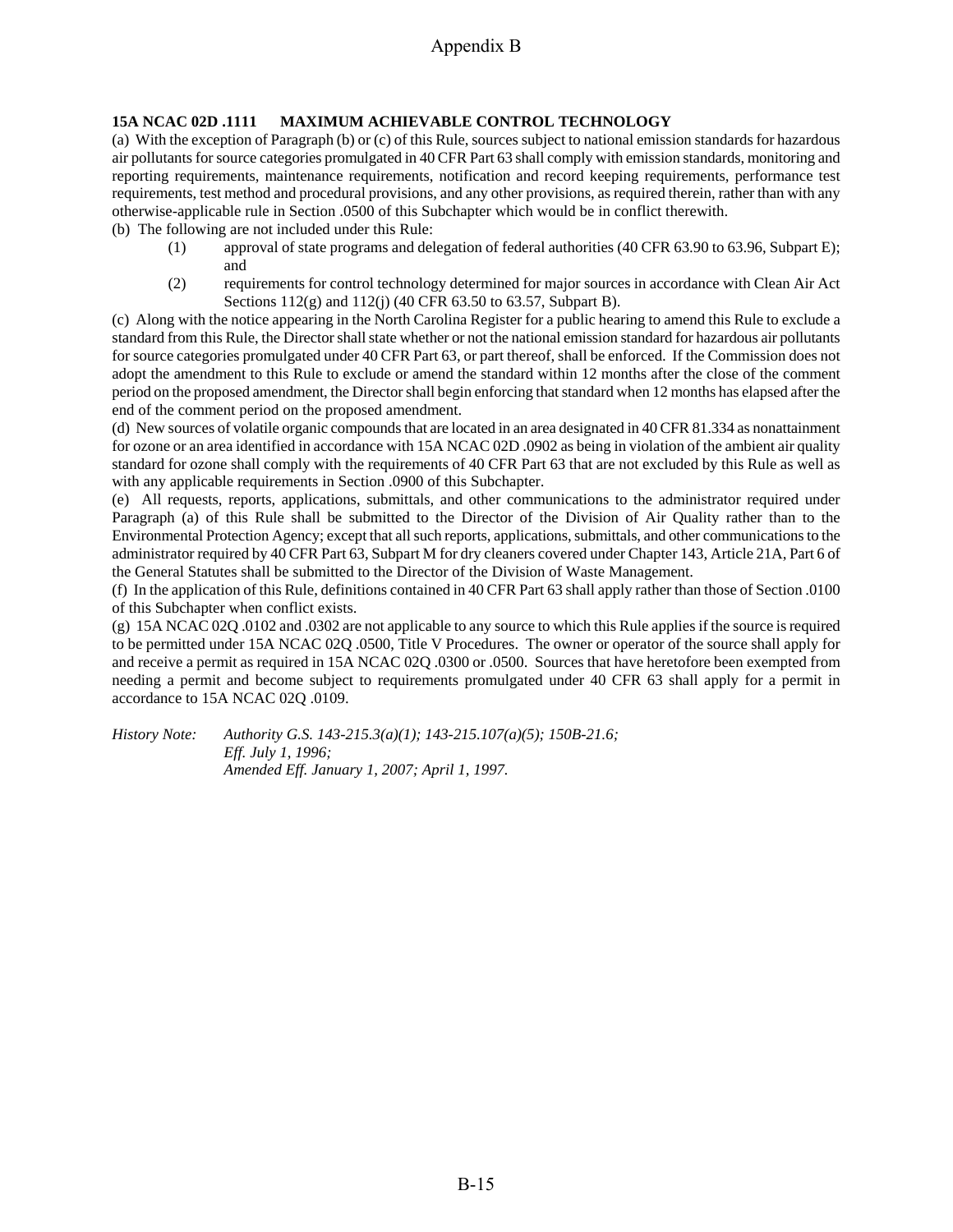## **15A NCAC 02D .1112 112(G) CASE BY CASE MAXIMUM ACHIEVABLE CONTROL TECHNOLOGY**

(a) Applicability. This Rule applies to the construction or reconstruction of major sources of hazardous air pollutants unless:

- (1) the major source has been specifically regulated or exempted from regulation under:
	- (A) Rule .1109 or .1111 of this Section; or
	- (B) a standard issued pursuant to Section 112(d), 112(h), or 112(j) of the federal Clean Air Act and incorporated in another Subpart of 40 CFR Part 63; or
- (2) the owner or operator of such major source has received all necessary air quality permits for such construction or reconstruction project before July 1, 1998.
- (b) Exclusions. The requirements of this Rule shall not apply to:
	- (1) electric utility steam generating units unless and until such time as these units are added to the source category list pursuant to Section  $112(c)(5)$  of the federal Clean Air Act.
	- (2) stationary sources that are within a source category that has been deleted from the source category list pursuant to Section 112(c)(9) of the federal Clean Air Act.
	- (3) research and development activities.
- (c) Definitions. For the purposes of this Rule, the following definitions apply:
	- (1) "Affected source" means the stationary source or group of stationary sources that, when fabricated (on site), erected, or installed meets the definition of "construct a major source" or the definition of "reconstruct a major source" contained in this Paragraph.
	- (2) "Affected States" means all States or local air pollution agencies whose areas of jurisdiction are:
		- (A) contiguous to North Carolina and located less than  $D=Q/12.5$  from the facility, where:
			- $(i)$   $Q =$  emissions of the pollutant emitted at the highest permitted rate in tons per year, and
			- (ii) D = distance from the facility to the contiguous state or local air pollution control agency in miles; or
		- (B) within 50 miles of the permitted facility.
	- (3) "Available information" means, for purposes of identifying control technology options for the affected source, information contained in the following information sources as of the date of approval of the MACT determination by the Division:
		- (A) a relevant proposed regulation, including all supporting information;
		- (B) background information documents for a draft or proposed regulation;
		- (C) data and information available from the Control Technology Center developed pursuant to Section 113 of the federal Clean Air Act;
		- (D) data and information contained in the Aerometric Informational Retrieval System including information in the MACT data base;
		- (E) any additional information that can be expeditiously provided by the Division and EPA; and
		- (F) for the purpose of determinations by the Division, any additional information provided by the applicant or others, and any additional information considered available by the Division.
	- (4) "Construct a major source" means:
		- (A) To fabricate, erect, or install at any greenfield site a stationary source or group of stationary sources which is located within a contiguous area and under common control and which emits or has the potential to emit 10 tons per year of any HAP's or 25 tons per year of any combination of HAP, or
		- (B) To fabricate, erect, or install at any developed site a new process or production unit which in and of itself emits or has the potential to emit 10 tons per year of any HAP or 25 tons per year of any combination of HAP, unless the process or production unit satisfies Subparts (i) through (vi) of this Paragraph:
			- (i) All HAP emitted by the process or production unit that would otherwise be controlled under the requirements of this Rule will be controlled by emission control equipment which was previously installed at the same site as the process or production unit;
			- (ii) The Division:
				- (I) has determined within a period of five years prior to the fabrication, erection, or installation of the process or production unit that the existing emission control equipment represented best available control technology (BACT) under Rule .0530 of this Subchapter or lowest achievable emission rate (LAER) under Rule .0531 of this Subchapter for the category of pollutants which includes those HAP's to be emitted by the process or production unit; or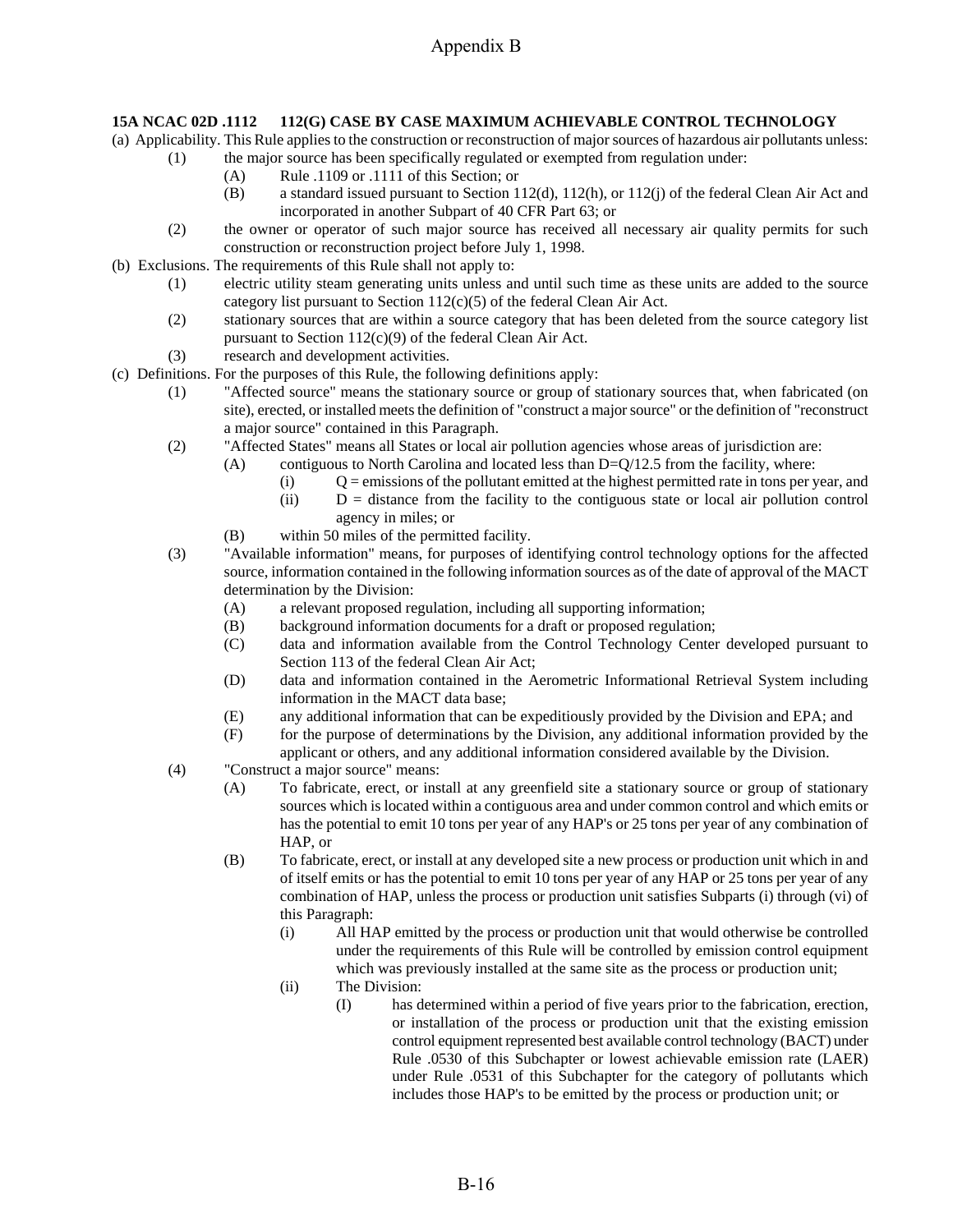- (II) determines that the control of HAP emissions provided by the existing equipment will be equivalent to that level of control currently achieved by other well-controlled similar sources (i.e., equivalent to the level of control that would be provided by a current BACT, LAER, or MACT determination under Rule .1109 of this Section);
- (iii) The Division determines that the percent control efficiency for emissions of HAP from all sources to be controlled by the existing control equipment will be equivalent to the percent control efficiency provided by the control equipment prior to the inclusion of the new process or production unit;
- (iv) The Division has provided notice and an opportunity for public comment concerning its determination that criteria in Subparts (i), (ii), and (iii) of this Subparagraph apply and concerning the continued adequacy of any prior LAER, BACT, or MACT determination under Rule .1109 of this Section;
- (v) If any commenter has asserted that a prior LAER, BACT, or MACT determination under Rule .1109 of this Section determination is no longer adequate, the Division has determined that the level of control required by that prior determination remains adequate; and
- (vi) Any emission limitations, work practice requirements, or other terms and conditions upon which the above determinations by the Division are predicated will be construed by the Division as applicable requirements under Section 504(a) of the federal Clean Air Act and either have been incorporated into an existing permit issued under 15A NCAC 2Q .0500 for the affected facility or will be incorporated into such permit upon issuance.
- (5) "Control technology" means measures, processes, methods, systems, or techniques to limit the emission of hazardous air pollutants including measures that:
	- (A) reduce the quantity of, or eliminate emissions of, such pollutants through process changes, substitution of materials or other modifications;
	- (B) enclose systems or processes to eliminate emissions;
	- (C) collect, capture or treat such pollutants when released from a process, stack, storage or fugitive emissions point;
	- (D) are design, equipment, work practice, or operational standards (including requirements for operator training or certification) as provided in 42 U.S.C. 7412(h); or
	- (E) are a combination of Parts (A) through (D) of this definition.
- (6) "Electric utility steam generating unit" means any fossil fuel fired combustion unit of more than 25 megawatts that serves a generator that produces electricity for sale. A unit that co-generates steam and electricity and supplies more than one-third of its potential electric output capacity and more than 25 megawatts electric output to any utility power distribution system for sale shall be considered an electric utility steam generating unit.
- (7) "Greenfield site" means a contiguous area under common control that is an undeveloped site.
- (8) "HAP" means hazardous air pollutants.
- (9) "Hazardous air pollutant" means any pollutant listed under Section 112(b) of the federal Clean Air Act.
- (10) "List of source categories" means the source category list required by Section 112(c) of the federal Clean Air Act.
- (11) "MACT" means maximum achievable control technology.
- (12) "Maximum achievable control technology emission limitation for new sources" means the emission limitation which is not less stringent than the emission limitation achieved in practice by the best controlled similar source, and which reflects the maximum degree of reduction in emissions that the permitting authority, taking into consideration the cost of achieving such emission reduction, and any non-air quality health and environmental impacts and energy requirements, determines is achievable by the constructed or reconstructed major source.
- (13) "Process or production unit" means any collection of structures or equipment, that processes, assembles, applies, or otherwise uses material inputs to produce or store an intermediate or final product. A single facility may contain more than one process or production unit.
- (14) "Reconstruct a major source" means the replacement of components at an existing process or production unit that in and of itself emits or has the potential to emit 10 tons per year of any HAP or 25 tons per year of any combination of HAP, whenever: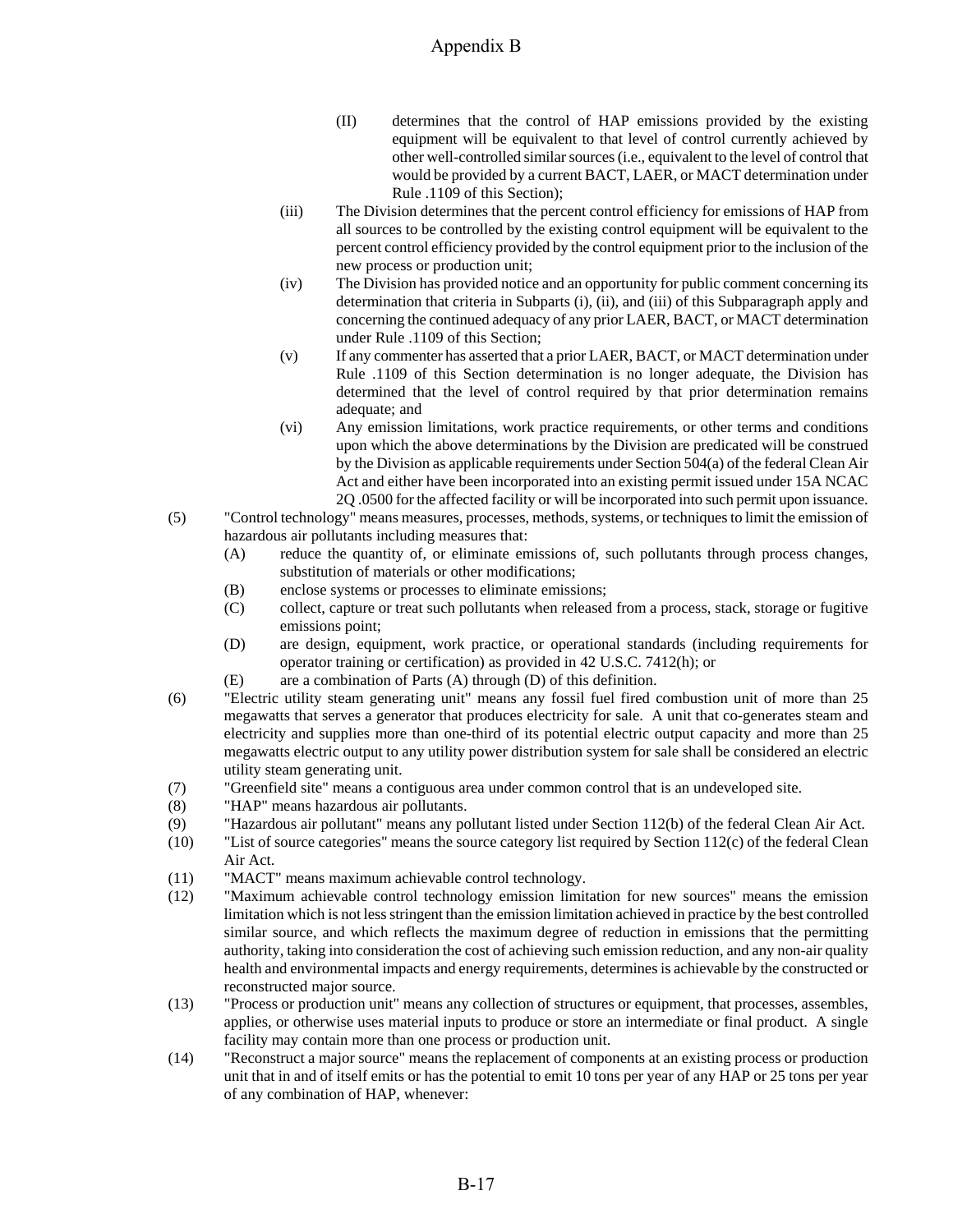- (A) The fixed capital cost of the new components exceeds 50 percent of the fixed capital cost that would be required to construct a comparable process or production unit; and
- (B) It is technically and economically feasible for the reconstructed major source to meet the applicable maximum achievable control technology emission limitation for new sources established under this Subpart.
- (15) "Research and development activities" means activities conducted at a research or laboratory facility whose primary purpose is to conduct research and development into new processes and products, where such source is operated under the close supervision of technically trained personnel and is not engaged in the manufacture of products for sale or exchange for commercial profit, except in a de minimis manner.
- (16) "Similar source" means a stationary source or process that has comparable emissions and is structurally similar in design and capacity to a constructed or reconstructed major source such that the source could be controlled using the same control technology.

(d) Principles of MACT determinations. The following general principles shall be used to make a case-by-case MACT determination concerning construction or reconstruction of a major source under this Rule:

- (1) The MACT emission limitation or MACT requirements recommended by the applicant and approved by the Division shall not be less stringent than the emission control that is achieved in practice by the best controlled similar source, as determined by the Division.
- (2) Based upon available information, the MACT emission limitation and control technology (including any requirements under Subparagraph (3) of this Paragraph) recommended by the applicant and approved by the Division shall achieve the maximum degree of reduction in emissions of HAP that can be achieved by utilizing those control technologies that can be identified from the available information, taking into consideration the costs of achieving such emission reduction and any non-air quality health and environmental impacts and energy requirements associated with the emission reduction.
- (3) The owner or operator may recommend a specific design, equipment, work practice, or operational standard, or a combination thereof, and the Director may approve such a standard if the Division specifically determines that it is not feasible to prescribe or enforce an emission limitation under the criteria set forth in Section 112(h)(2) of the federal Clean Air Act.
- (4) If the EPA has either proposed a relevant emission standard pursuant to Section 112(d) or 112(h) of the federal Clean Air Act or adopted a presumptive MACT determination for the source category that includes the constructed or reconstructed major source, then the MACT requirements applied to the constructed or reconstructed major source shall have considered those MACT emission limitations and requirements of the proposed standard or presumptive MACT determination.

(e) Effective date of MACT determination. The effective date of a MACT determination shall be the date of issuance of a permit under procedures of 15A NCAC 2Q .0300 or .0500 incorporating a MACT determination.

(f) Compliance date. On and after the date of start-up, a constructed or reconstructed major source that is subject to the requirements of this Rule shall be in compliance with all applicable requirements specified in the MACT determination.

- (g) Compliance with MACT determinations. The owner or operator of a constructed or reconstructed major source that: (1) is subject to a MACT determination shall comply with all requirements set forth in the permit issued under 15A NCAC 2Q .0300 or .0500, including any MACT emission limitation or MACT work practice standard, and any notification, operation and maintenance, performance testing, monitoring, reporting, and recordkeeping requirements; or
	- (2) has obtained a MACT determination shall be deemed to be in compliance with Section  $112(g)(2)(B)$  of the federal Clean Air Act only to the extent that the constructed or reconstructed major source is in compliance with all requirements set forth in the permit issued under 15A NCAC 2Q .0300 or .0500. Any violation of such requirements by the owner of operator shall be deemed by the Division and by EPA to be a violation of the prohibition on construction or reconstruction in Section 112(g)(2)(B) of the federal Clean Air Act for whatever period the owner or operator is determined to be in violation of such requirements, and shall subject the owner or operator to appropriate enforcement action under the General Statutes and the federal Clean Air Act.

(h) Requirements for constructed or reconstructed major sources subject to a subsequently promulgated MACT standard or MACT requirement. If EPA promulgates an emission standard under Section 112(d) or 112(h) of the federal Clean Air Act or the Division issues a determination under Rule .1109 of this Section that is applicable to a stationary source or group of sources that would be deemed to be a constructed or reconstructed major source under this Rule:

(1) before the date that the owner or operator has obtained a final and legally effective MACT determination under 15A NCAC 2Q .0300 or .0500, the owner or operator of the source(s) shall comply with the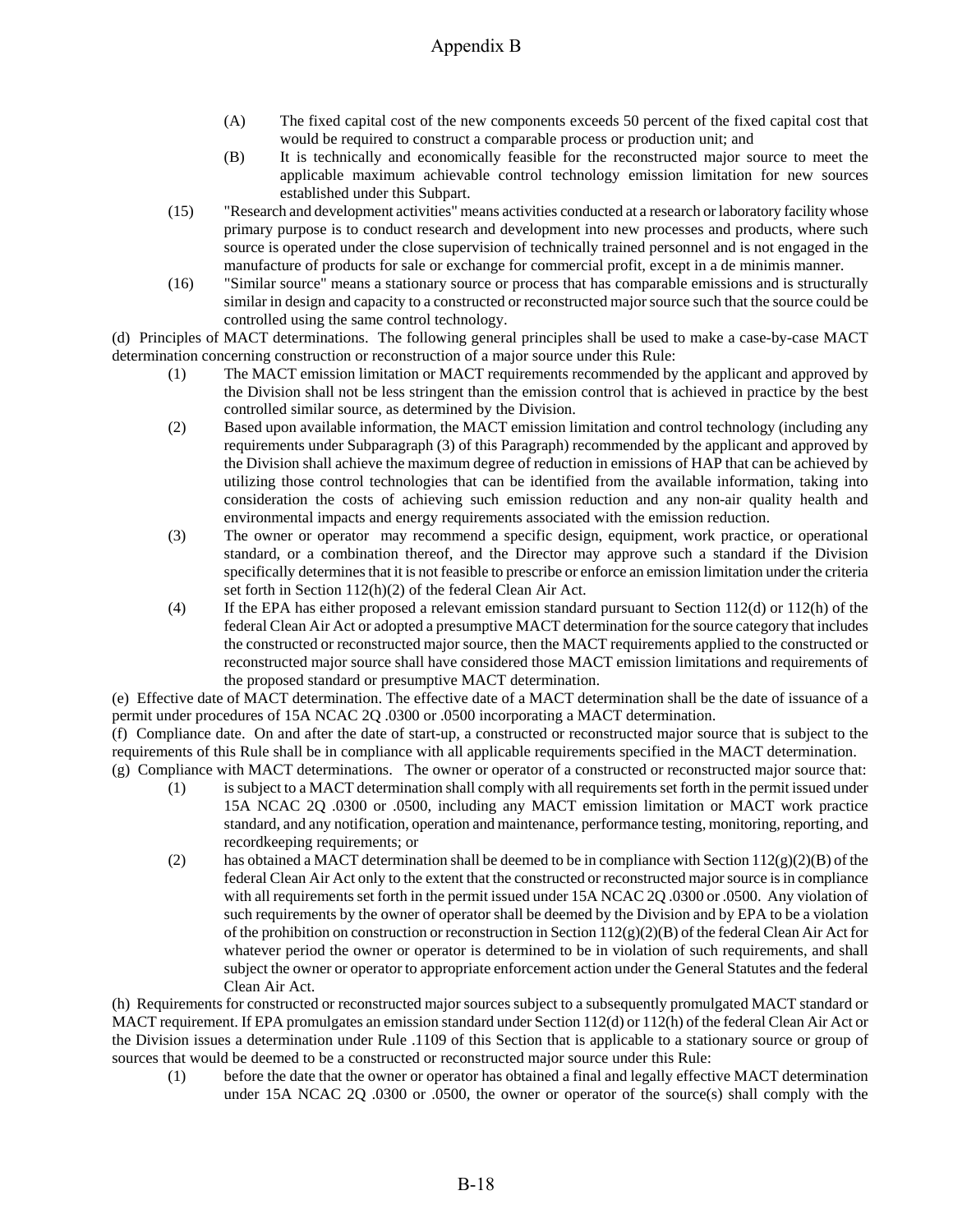promulgated standard or determination rather than any MACT determination under this Rule by the compliance date in the promulgated standard; or

(2) after the source has been subject to a prior case-by-case MACT under this Rule, and the owner or operator obtained a final and legally effective case-by-case MACT determination prior to the promulgation date of such emission standard, the Division shall (if the initial permit has not yet been issued under 15A NCAC 2Q .0500) issue an initial permit that incorporates the emission standard or determination, or shall (if the initial permit has been issued under 15A NCAC 2Q .0500) revise the permit according to the reopening procedures in 15A NCAC 2Q .0517, Reopening for Cause, whichever is relevant, to incorporate the emission standard or determination.

(i) Compliance with subsequent 112(d), 112(h),or 112(j) standards. EPA may include in the emission standard established under Section 112(d) or 112(h) of the federal Clean Air Act a specific compliance date for those sources that have obtained a final and legally effective MACT determination under this Rule and that have submitted the information required by 40 CFR 63.43 to EPA before the close of the public comment period for the standard established under section 112(d) of the federal Clean Air Act. Such date shall assure that the owner or operator shall comply with the promulgated standard as expeditiously as practicable, but not longer than eight years after such standard is promulgated. In that event, the Division shall incorporate the applicable compliance date in the permit issued under 15A NCAC 2Q .0500. If no compliance date has been established in the promulgated 112(d) or 112(h) standard or determination under Rule .1109 of this Section, for those sources that have obtained a final and legally effective MACT determination under this Rule, then the Director shall establish a compliance date in the permit that assures that the owner or operator shall comply with the promulgated standard or determination as expeditiously as practicable, but not longer than eight years after such standard is promulgated or a determination is made under Rule .1109 of this Section.

(j) Revision of permit to incorporate less stringent control. Notwithstanding the requirements of Paragraph (h) of this Rule, if the Administrator of EPA promulgates an emission standard under Section 112(d) or Section 112(h) of the federal Clean Air Act or the Division issues a determination under Rule .1109 of this Section that is applicable to a stationary source or group of sources that was deemed to be a constructed or reconstructed major source under this Rule and that is the subject of a prior case-by-case MACT determination pursuant to 40 CFR 63.43, and the level of control required by the emission standard issued under Section 112(d) or 112(h) or the determination issued under Rule .1109 of this Section is less stringent than the level of control required by any emission limitation or standard in the prior MACT determination, the Division is not required to incorporate any less stringent terms of the promulgated standard in the permit issued under 15A NCAC 2Q .0500 applicable to such source(s) and may consider any more stringent provisions of the prior MACT determination to be applicable legal requirements when issuing or revising such an operating permit.

*History Note: Authority G.S. 143-215.3(a)(1); 143-215.107(a)(5),(10); Eff. July 1, 1998.*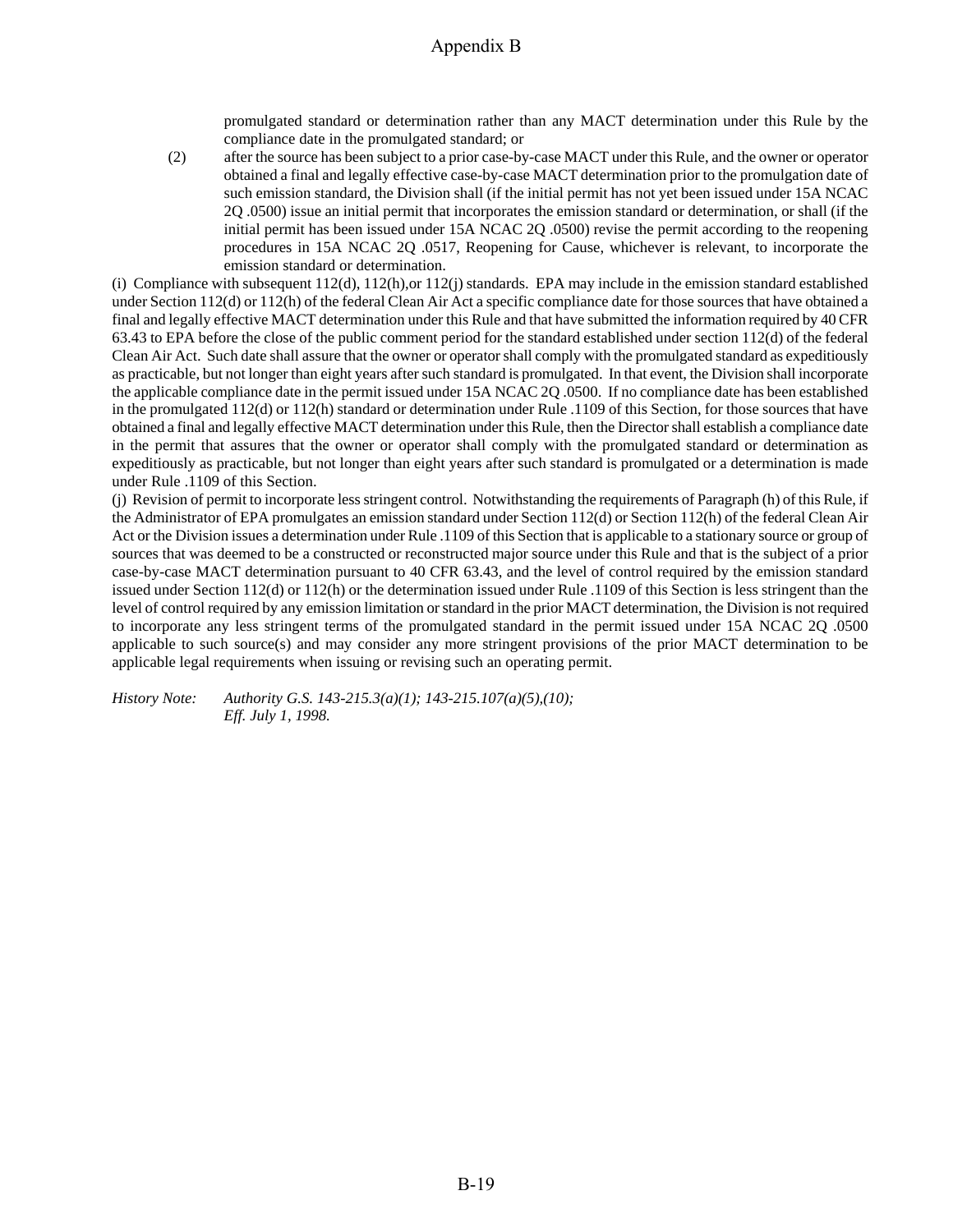### **SECTION .0700 - TOXIC AIR POLLUTANT PROCEDURES**

## **15A NCAC 02Q .0701 APPLICABILITY**

(a) With the exceptions in Rule .0702 of this Section, no person shall cause or allow any toxic air pollutant named in 15A NCAC 02D .1104 to be emitted from any facility into the atmosphere at a rate that exceeds the applicable rate(s) in Rule .0711 of this Section without having received a permit to emit toxic air pollutants as follows:

- (1) new facilities according to Rule .0704 of this Section;
- (2) existing facilities according to Rule .0705 of this Section;
- (3) modifications according to Rule .0706 of this Section.

(b) The Division shall assess risks from all existing exempt combustion sources using exposure and risk assessment methodologies and information and report findings to the EMC no later than July 1, 2014, and every five years thereafter. Based on these findings, the EMC shall determine if amendments to this Section are appropriate and necessary.

(c) Facilities required to comply with MACT standards under 15A NCAC 02D .1109, .1111, or .1112 or 40 CFR Part 63 shall be deemed in compliance with this Subchapter and 15A NCAC 02D .1100 unless the Division determines that modeled emissions result in one or more acceptable ambient levels in 15A NCAC 02D .1104 being exceeded. This review shall be made according to the procedures in 15A NCAC 02D .1106. Once a facility demonstrates compliance with the acceptable ambient levels in 15A NCAC 02D .1104, future demonstrations shall only be required on a five-year basis. When an acceptable ambient level for a toxic air pollutant in 15A NCAC 02D .1104 is changed, any condition that has previously been put in a permit to protect the previous acceptable ambient level for that toxic air pollutant shall not be changed until the permit is renewed, at which time the owner or operator of the facility shall submit an air toxic evaluation showing that the new acceptable ambient level will not be exceeded.

*History Note: Authority G.S. 143-215.3(a)(1); 143-215.108; 143B-282; S.L. 1989, c. 168, s. 45; Rule originally codified as part of 15A NCAC 2H .0610; Eff. July 1, 1998; Amended Eff. July 10, 2010; February 1, 2005.*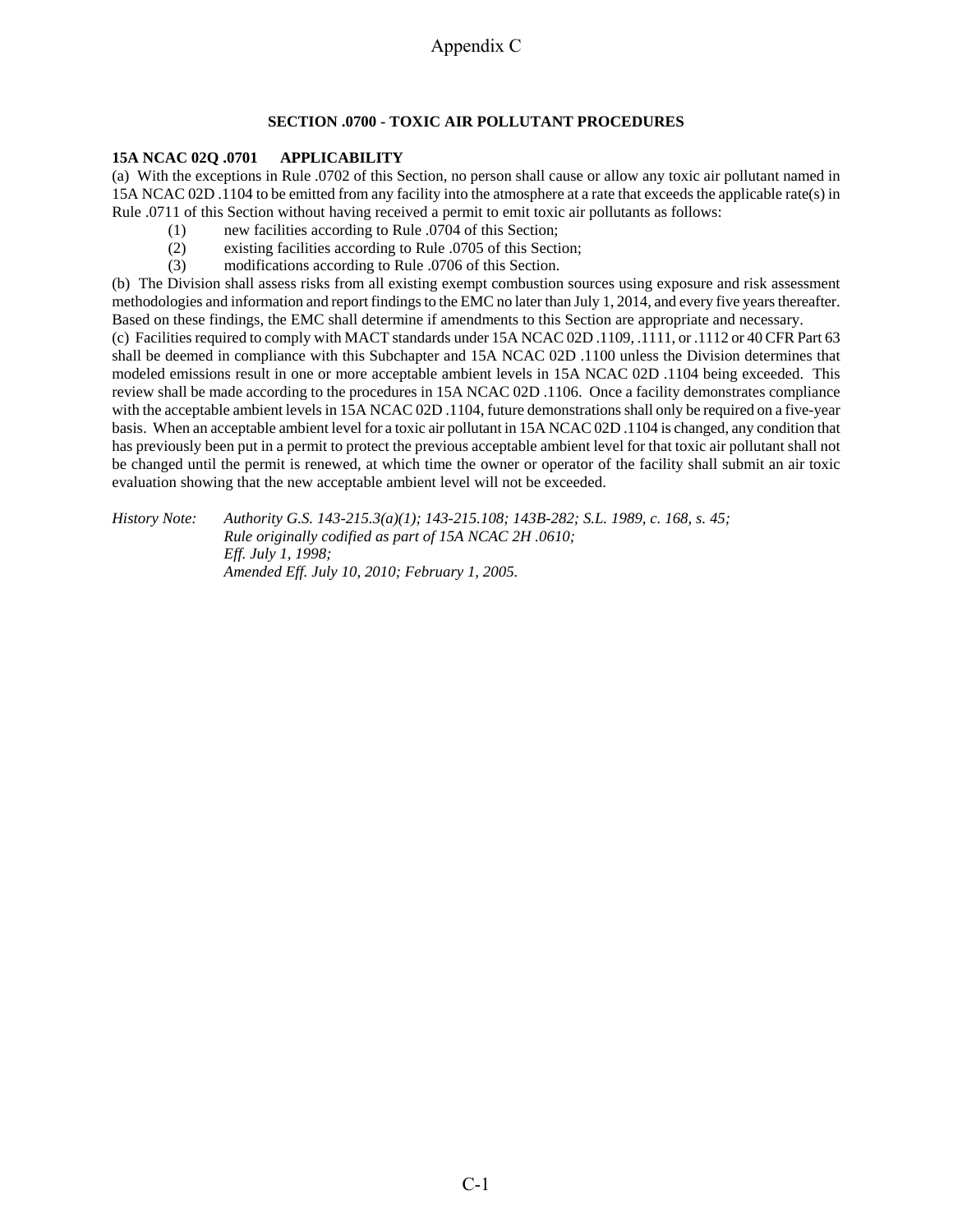## **15A NCAC 02Q .0702 EXEMPTIONS**

(a) A permit to emit toxic air pollutants shall not be required under this Section for:

- (1) residential wood stoves, heaters, or fireplaces;
- (2) hot water heaters that are used for domestic purposes only and are not used to heat process water;
- (3) maintenance, structural changes, or repairs that do not change capacity of that process, fuel-burning, refuse-burning, or control equipment, and do not involve any change in quality or nature or increase in quantity of emission of any regulated air pollutant or toxic air pollutant;
- (4) housekeeping activities or building maintenance procedures, including painting buildings, resurfacing floors, roof repair, washing, portable vacuum cleaners, sweeping, use and associated storage of janitorial products, or non-asbestos bearing insulation removal;
- (5) use of office supplies, supplies to maintain copying equipment, or blueprint machines;
- (6) paving parking lots;
- (7) replacement of existing equipment with equipment of the same size, type, and function if the new equipment:
	- (A) does not result in an increase to the actual or potential emissions of any regulated air pollutant or toxic air pollutant;
	- (B) does not affect compliance status; and
	- (C) fits the description of the existing equipment in the permit, including the application, such that the replacement equipment can be operated under that permit without any changes to the permit;
- (8) comfort air conditioning or comfort ventilation systems that do not transport, remove, or exhaust regulated air pollutants to the atmosphere;
- (9) equipment used for the preparation of food for direct on-site human consumption;
- (10) non-self-propelled non-road engines, except generators, regulated by rules adopted under Title II of the federal Clean Air Act;
- (11) stacks or vents to prevent escape of sewer gases from domestic waste through plumbing traps;
- (12) use of fire fighting equipment;
- (13) the use for agricultural operations by a farmer of fertilizers, pesticides, or other agricultural chemicals containing one or more of the compounds listed in 15A NCAC 02D .1104 if such compounds are applied according to agronomic practices acceptable to the North Carolina Department of Agriculture;
- (14) asbestos demolition and renovation projects that comply with 15A NCAC 02D .1110 and that are being done by persons accredited by the Department of Health and Human Services under the Asbestos Hazard Emergency Response Act;
- (15) incinerators used only to dispose of dead animals or poultry as identified in 15A NCAC 02D .1201(c)(4) or incinerators used only to dispose of dead pets as identified in 15A NCAC 02D  $.1208(a)(2)(A);$
- (16) refrigeration equipment that is consistent with Section 601 through 618 of Title VI (Stratospheric Ozone Protection) of the federal Clean Air Act, 40 CFR Part 82, and any other regulations promulgated by EPA under Title VI for stratospheric ozone protection, except those units used as or with air pollution control equipment;
- (17) laboratory activities:
	- (A) bench-scale, on-site equipment used exclusively for chemical or physical analysis for quality control purposes, staff instruction, water or wastewater analyses, or non-production environmental compliance assessments;
	- (B) bench scale experimentation, chemical or physical analyses, training or instruction from nonprofit, non-production educational laboratories;
	- (C) bench scale experimentation, chemical or physical analyses, training or instruction from hospital or health laboratories pursuant to the determination or diagnoses of illnesses; and
	- (D) research and development laboratory activities that are not required to be permitted under Section .0500 of this Subchapter provided the activity produces no commercial product or feedstock material;
- (18) combustion sources as defined in 15A NCAC 02Q .0703 except new or modified combustion sources permitted on or after July 10, 2010.

The DAQ shall review and recommend to the EMC no later than July 1, 2014, and every five years thereafter, whether the exemption shall remain in place or be removed.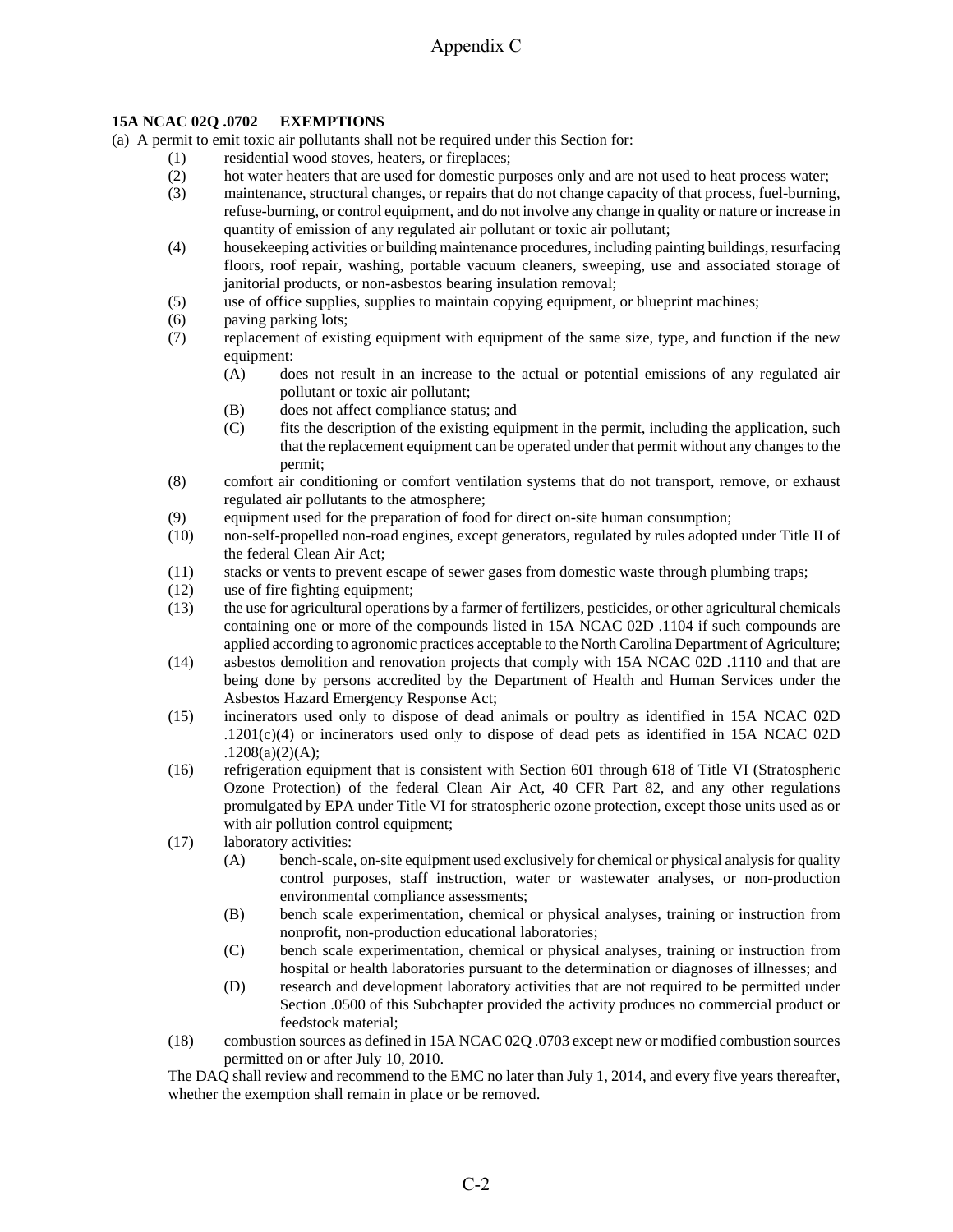- (19) storage tanks used only to store:
	- (A) inorganic liquids with a true vapor pressure less than 1.5 pounds per square inch absolute;
	- (B) fuel oils, kerosene, diesel, crude oil, used motor oil, lubricants, cooling oils, natural gas, liquefied petroleum gas, or petroleum products with a true vapor pressure less than 1.5 pounds per square inch absolute;
- (20) dispensing equipment used solely to dispense diesel fuel, kerosene, lubricants or cooling oils;
- (21) portable solvent distillation systems that are exempted under 15A NCAC 02Q .0102(c)(1)(I).
- (22) processes:
	- (A) electric motor burn-out ovens with secondary combustion chambers or afterburners;
	- (B) electric motor bake-on ovens;
	- (C) burn-off ovens for paint-line hangers with afterburners;
	- (D) hosiery knitting machines and associated lint screens, hosiery dryers and associated lint screens, and hosiery dyeing processes where bleach or solvent dyes are not used;
	- (E) blade wood planers planing only green wood;
	- (F) saw mills that saw no more than 2,000,000 board feet per year provided only green wood is sawed;
	- (G) perchloroethylene drycleaning processes with 12-month rolling total consumption of:
		- (i) less than 1366 gallons of perchloroethylene per year for facilities with dry-to-dry machines only;
		- (ii) less than 1171 gallons of perchloroethylene per year for facilities with transfer machines only; or
		- (iii) less than 1171 gallons of perchloroethylene per year for facilities with both transfer and dry-to-dry machines;
- (23) wood furniture manufacturing operations as defined in 40 CFR 63.801(a) that comply with the emission limitations and other requirements of 40 CFR Part 63 Subpart JJ, provided that the terms of this exclusion shall not affect the authority of the Director under 15A NCAC 02Q .0712;
- (24) wastewater treatment systems at pulp and paper mills for hydrogen sulfide and methyl mercaptan only;
- (25) gasoline dispensing facilities or gasoline service station operations that comply with 15A NCAC 02D .0928 and .0932 and that receive gasoline from bulk gasoline plants or bulk gasoline terminals that comply with 15A NCAC 02D .0524, .0925, .0926, .0927, .0932, and .0933 via tank trucks that comply with 15A NCAC 02D .0932;
- (26) the use of ethylene oxide as a sterilant in the production and subsequent storage of medical devices or the packaging and subsequent storage of medical devices for sale if the emissions from all new and existing sources at the facility described in 15A NCAC 02D .0538(d) are controlled at least to the degree described in 15A NCAC 02D .0538(d) and the facility complies with 15A NCAC 02D .0538(e) and (f);
- (27) bulk gasoline plants, including the storage and handling of fuel oils, kerosenes, and jet fuels but excluding the storage and handling of other organic liquids, that comply with 15A NCAC 02D .0524, .0925, .0926, .0932, and .0933; unless the Director finds that a permit to emit toxic air pollutants is required under Paragraph (b) of this Rule or Rule .0712 of this Section for a particular bulk gasoline plant; or
- (28) bulk gasoline terminals, including the storage and handling of fuel oils, kerosenes, and jet fuels but excluding the storage and handling of other organic liquids, that comply with 15A NCAC 02D .0524, .0925, .0927, .0932, and .0933 if the bulk gasoline terminal existed before November 1, 1992; unless:
	- (A) the Director finds that a permit to emit toxic air pollutants is required under Paragraph (b) of this Rule or Rule .0712 of this Section for a particular bulk gasoline terminal, or
	- (B) the owner or operator of the bulk gasoline terminal meets the requirements of 15A NCAC 02D .0927(i).

(b) Emissions from the activities identified in Subparagraphs (a)(25) through (a)(28) of this Rule shall be included in determining compliance with the toxic air pollutant requirements in this Section and shall be included in the permit if necessary to assure compliance. Emissions from the activities identified in Subparagraphs (a)(1) through (a)(24) of this Rule shall not be included in determining compliance with the toxic air pollutant requirements in this Section.

(c) The addition or modification of an activity identified in Paragraph (a) of this Rule shall not cause the source or facility to be evaluated for emissions of toxic air pollutants.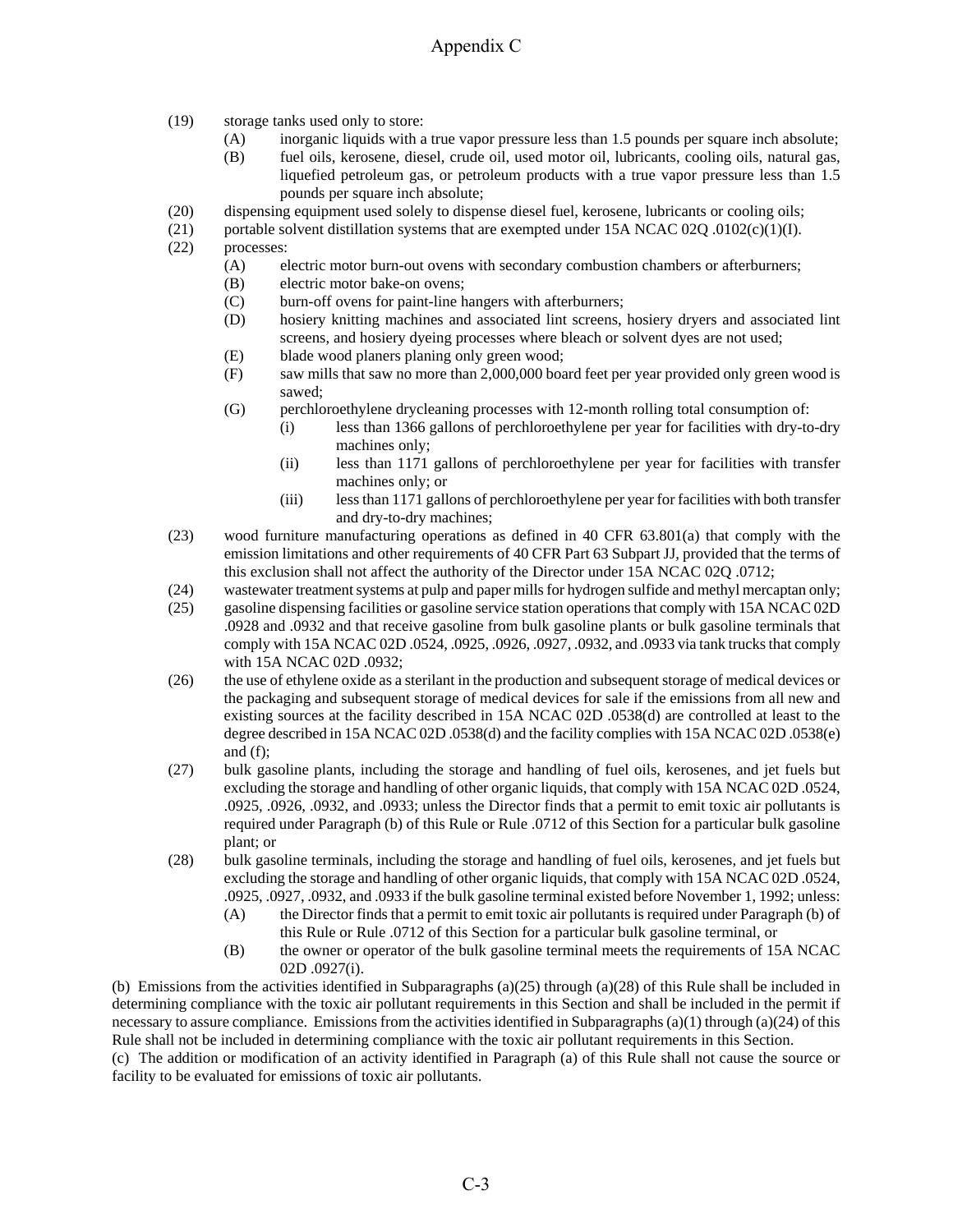(d) Because an activity is exempted from being required to have a permit does not mean that the activity is exempted from any applicable requirement or that the owner or operator of the source is exempted from demonstrating compliance with any applicable requirement.

*History Note: Authority G.S. 143-215.3(a)(1); 143-215.108; 143B-282; S.L. 1989, c. 168, s. 45; Rule originally codified as part of 15A NCAC 02H .0610; Eff. July 1, 1998; Amended Eff. July 10, 2010; April 1, 2005; July 1, 2002; July 1, 2000.*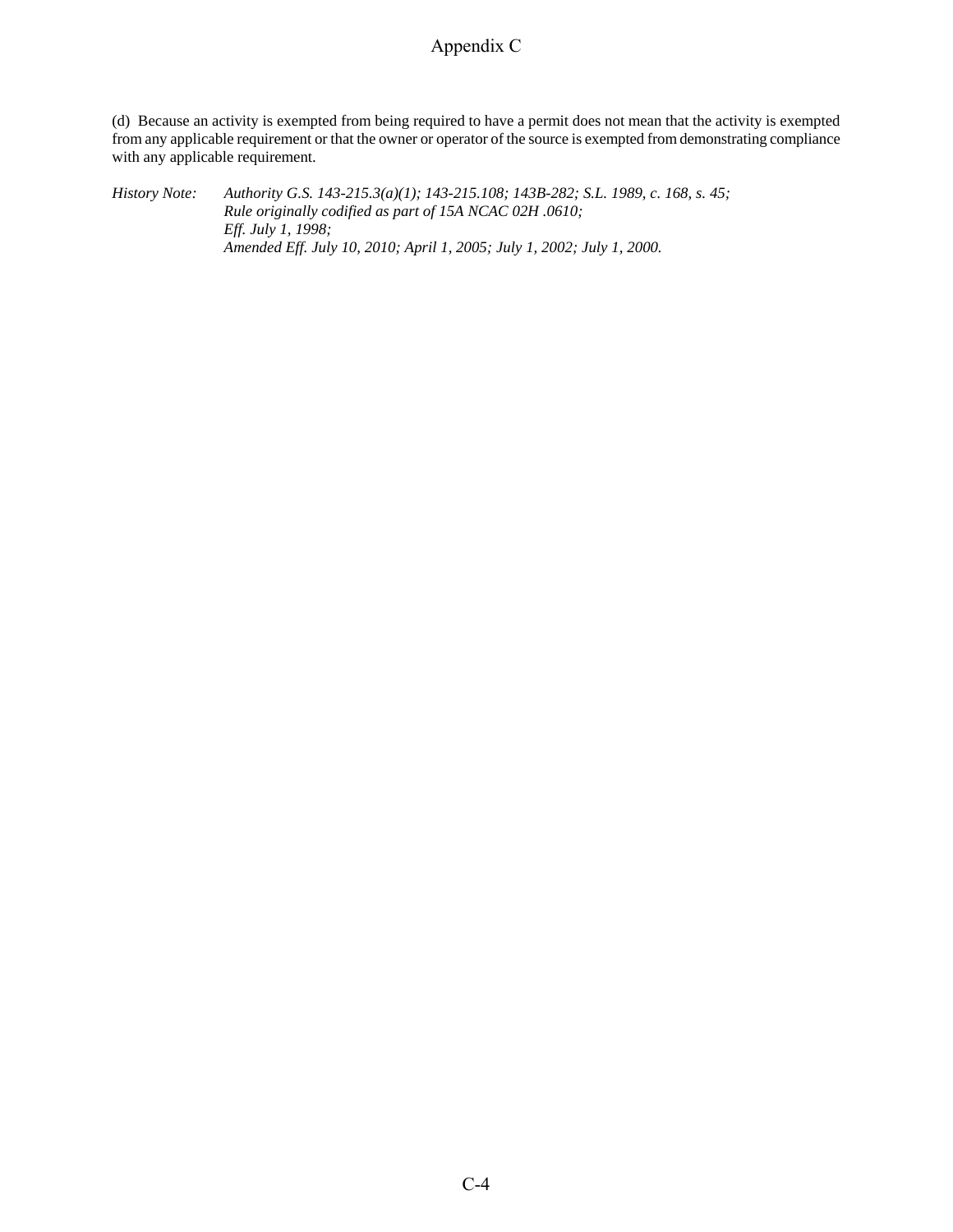## **15A NCAC 02Q .0703 DEFINITIONS**

For the purposes of this Section, the following definitions apply:

- (1) "Actual rate of emissions" means:
	- (a) for existing sources:
		- (i) for toxic air pollutants with an annual averaging period, the average rate or rates at which the source actually emitted the pollutant during the two-year period preceding the date of the particular modification and that represents normal operation of the source. If this period does not represent normal operation, the Director may allow the use of a different, more representative, period.
		- (ii) for toxic air pollutants with a 24-hour or one-hour averaging period, the maximum actual emission rate at which the source actually emitted for the applicable averaging period during the two-year period preceding the date of the particular modification and that represents normal operation of the source. If this period does not represent normal operation, the Director may require or allow the use of a different, more representative, period.
	- (b) for new or modified sources, the average rate or rates, determined for the applicable averaging period(s), that the proposed source will actually emit the pollutant as determined by engineering evaluation.
	- (2) "Applicable averaging period" means the averaging period for which an acceptable ambient limit has been established by the Commission and is listed in [15A NCAC 02D .1104.](http://daq.state.nc.us/rules/rules/D1104.pdf)
	- (3) "Bioavailable chromate pigments" means the group of chromium (VI) compounds consisting of calcium chromate (CAS No.13765-19-0), calcium dichromate (CAS No. 14307-33-6), strontium chromate (CAS No. 7789-06-2), strontium dichromate (CAS No. 7789-06-2), zinc chromate (CAS No. 13530-65-9), and zinc dichromate (CAS No. 7789-12-0).
	- (4) "CAS Number" means the Chemical Abstract Service registry number identifying a particular substance.
	- (5) "Chromium (VI) equivalent" means the molecular weight ratio of the chromium (VI) portion of a compound to the total molecular weight of the compound multiplied by the associated compound emission rate or concentration at the facility.
	- (6) "Combustion sources" means boilers, space heaters, process heaters, internal combustion engines, and combustion turbines, which burn only unadulterated wood or unadulterated fossil fuel. It does not include incinerators, waste combustors, kilns, dryers, or direct heat exchange industrial processes.
- (7) "Creditable emissions" means actual decreased emissions that have not been previously relied on to comply with Subchapter [15A NCAC 02D.](http://daq.state.nc.us/rules/rules/#2D) All creditable emissions shall be enforceable by permit condition.
- (8) "Cresol" means o-cresol, p-cresol, m-cresol, or any combination of these compounds.
- (9) "Evaluation" means:
	- (a) a determination that the emissions from the facility, including emissions from sources exempted b[y Rule .0702 \(a\) \(24\) through \(27\)](http://daq.state.nc.us/rules/rules/Q0702.pdf) of this Section, are less than the rate listed in [Rule .0711](http://daq.state.nc.us/rules/rules/Q0711.pdf) of this Section; or
	- (b) a determination of ambient air concentrations as described under [15A NCAC 02D .1106](http://daq.state.nc.us/rules/rules/D1106.pdf), including emissions from sources exempted by [Rule .0702 \(24\) through \(27\)](http://daq.state.nc.us/rules/rules/Q0702.pdf) of this Section.
- (10) "GACT" means any generally available control technology emission standard applied to an area source or facility pursuant to Section 112 of the federal Clean Air Act.
- (11) "Hexane isomers except n-hexane" means 2-methyl pentane, 3-methyl pentane, 2,2-dimethyl butane, 2,3-dimethyl butane, or any combination of these compounds.
- (12) "MACT" means any maximum achievable control technology emission standard applied to a source or facility pursuant to Section 112 federal Clean Air Act.
- (13) "Maximum feasible control" means the maximum degree of reduction for each pollutant subject to regulation under this Section using the best technology that is available taking into account, on a caseby-case basis, human health, energy, environmental, and economic impacts and other costs.
- (14) "Modification" means any physical changes or changes in the methods of operation that result in a net increase in emissions or ambient concentration of any pollutant listed i[n Rule .0711](http://daq.state.nc.us/rules/rules/Q0711.pdf) of this Section or that result in the emission of any pollutant listed i[n Rule .0711](http://daq.state.nc.us/rules/rules/Q0711.pdf) of this Section not previously emitted.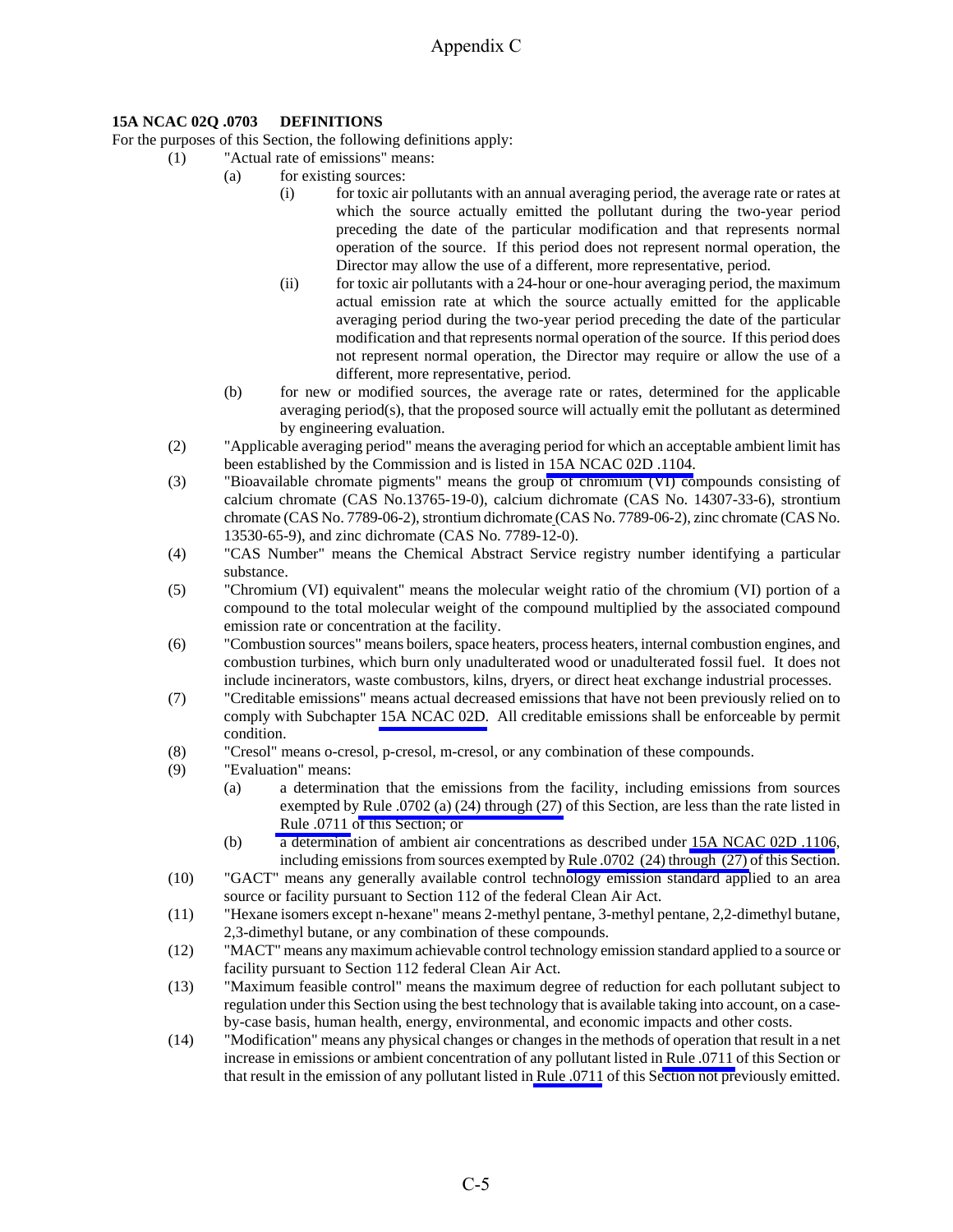- (15) "Net increase in emissions" means for a modification the sum of any increases in permitted allowable and decreases in the actual rates of emissions from the proposed modification from the sources at the facility for which the air permit application is being filed. If the net increase in emissions from the proposed modification is greater than zero, all other increases in permitted allowable and decreases in the actual rates of emissions at the facility within five years immediately preceding the filing of the air permit application for the proposed modification that are otherwise creditable emissions may be included.
- (16) "Nickel, soluble compounds" means the soluble nickel salts of chloride (NiCl2, CAS No. 7718-54-9), sulfate (NiSO<sub>4</sub>, CAS No. 7786-81-4), and nitrate (Ni(NO<sub>3</sub>)<sub>2</sub>, CAS No. 13138-45-9).
- (17) "Non-specific chromium (VI) compounds" means the group of compounds consisting of any chromium (VI) compounds not specified in this Section as a bioavailable chromate pigment or a soluble chromate compound.
- (18) "Polychlorinated biphenyls" means any chlorinated biphenyl compound or mixture of chlorinated biphenyl compounds.
- (19) "Pollution prevention plan" means a written description of current and projected plans to reduce, prevent, or minimize the generation of pollutants by source reduction and recycling and includes a site-wide assessment of pollution prevention opportunities at a facility that addresses sources of air pollution, water pollution, and solid and hazardous waste generation.
- (20) "SIC" means standard industrial classification code.
- (21) "Soluble chromate compounds" means the group of chromium (VI) compounds consisting of ammonium chromate (CAS No. 7788-98-9), ammonium dichromate (CAS No. 7789-09-5), chromic acid (CAS No. 7738-94-5), potassium chromate (CAS No. 7789-00-6), potassium dichromate (CAS No. 7778-50-9), sodium chromate (CAS No. 7775-11-3), and sodium dichromate (CAS No. 10588-01- 9).
- (22) "Toxic air pollutant" means any of those carcinogens, chronic toxicants, acute systemic toxicants, or acute irritants listed i[n 15A NCAC 02D .1104.](http://daq.state.nc.us/rules/rules/D1104.pdf)
- (23) "Unadulterated wood" means wood that is not painted, varnished, stained, oiled, waxed, or otherwise coated or treated with any chemical. Plywood, particle board, and resinated wood are not unadulterated wood.

*History Note: Authority G.S. 143-215.3(a)(1); 143-215.108; 143B-282; S L. 1989, c. 168, s. 45; Rule originally codified as part of 15A NCAC 02H .0610; Eff. July 1, 1998; Amended Eff. April 1, 2001.*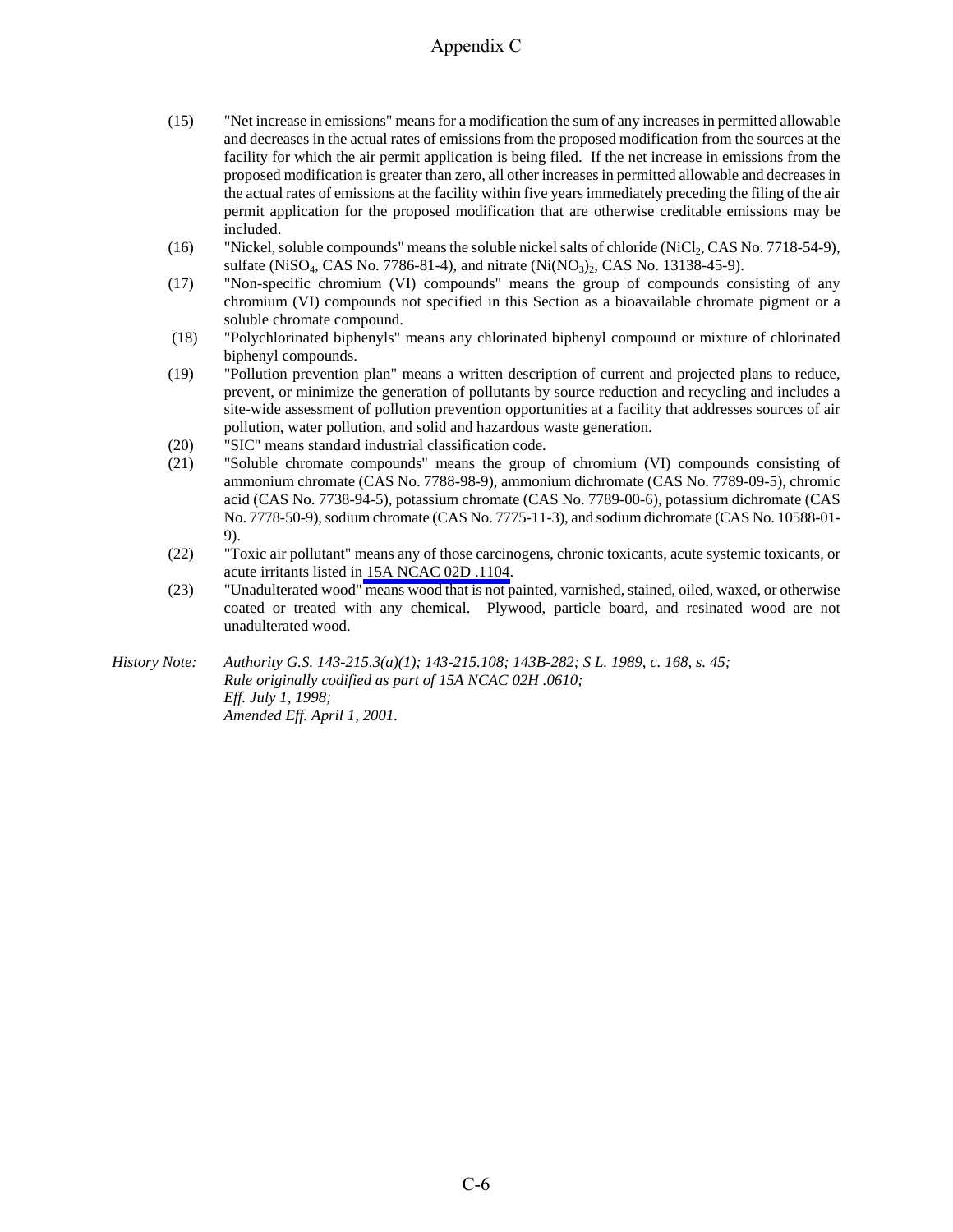## **15A NCAC 02Q .0704 NEW FACILITIES**

(a) This Rule applies only to facilities that begin construction after September 30, 1993.

- (b) The owner or operator of a facility that:
	- (1) is required to have a permit because of applicability of a Section in Subchapter 2D of this Chapter other than [Section .1100](http://daq.state.nc.us/rules/rules/secD1100.pdf) of Subchapter 2D of this Chapter except for facilities whose emissions of toxic air pollutants result only from sources exempted under [Rule .0102](http://daq.state.nc.us/rules/rules/Q0102.pdf) of this Subchapter;
	- (2) has one or more sources subject to a MACT or GACT standard that has previously been promulgated under Section 112(d) of the federal Clean Air Act or established under Section 112(e) or 112(j) of the Clean Air Act; or
	- (3) has a standard industrial classification code that has previously been called under [Rule .0705](http://daq.state.nc.us/rules/rules/Q0705.pdf) of this Section;

shall have received a permit to emit toxic air pollutants before beginning construction, and shall comply with such permit when beginning operation.

(c) The owner or operator of a facility subject to this Rule who has not received a permit to emit toxic air pollutants under Paragraph (b) of this Rule shall apply for a permit to emit toxic air pollutants according to Paragraph (b) or (c) of [Rule .0705](http://daq.state.nc.us/rules/rules/Q0705.pdf)  of this Section.

#### *History Note: Authority G.S. 143-215.3(a)(1); 143-215.108; 143B-282; S.L. 1989, c. 168, s. 45; Rule originally codified as part of 15A NCAC 2H .0610; Eff. July 1, 1998.*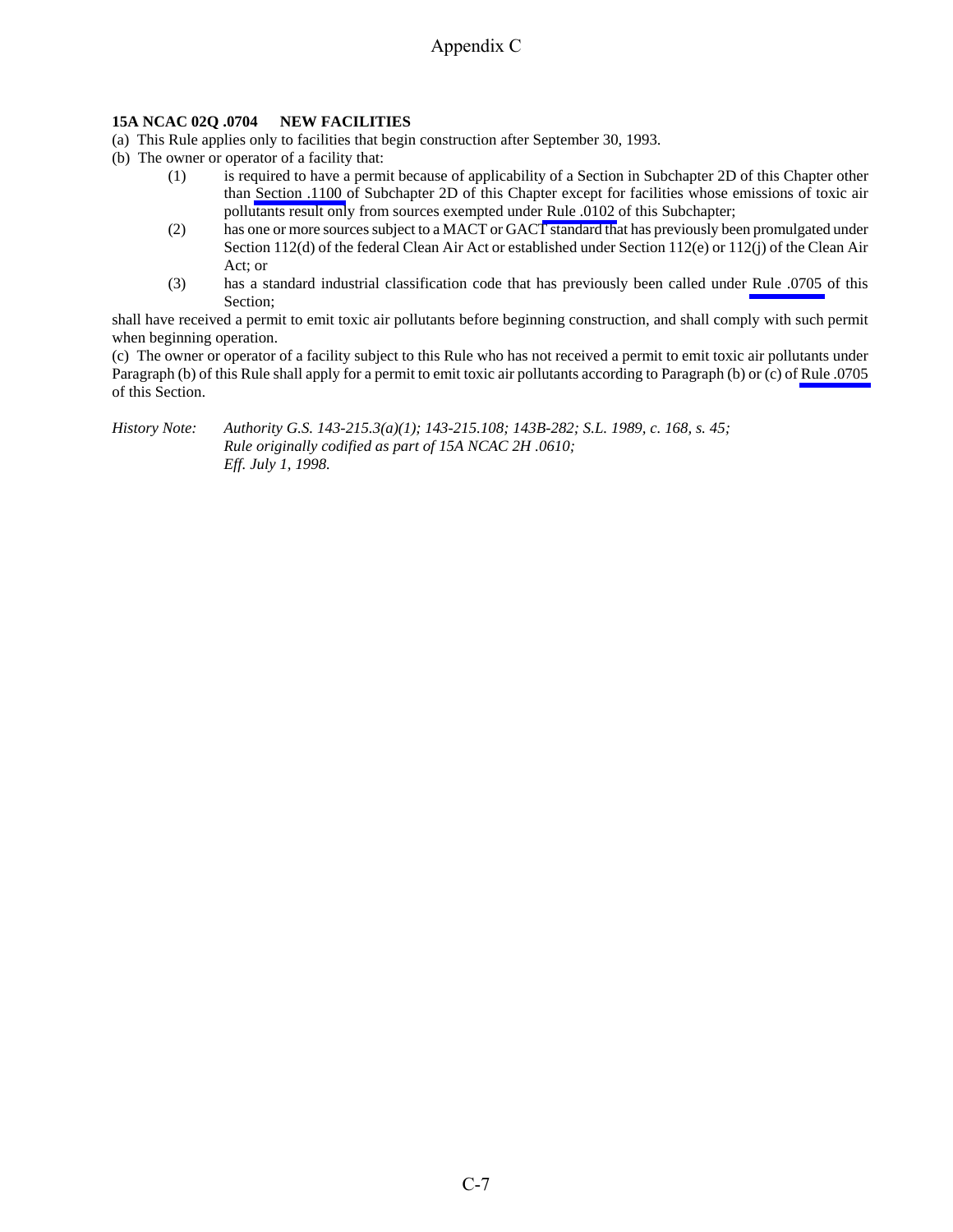## **15A NCAC 02Q .0705 EXISTING FACILITIES AND SIC CALLS**

(a) This Rule applies only to facilities that were in operation or permitted to construct before October 1, 1993 and new facilities subject to [Rule .0704\(c\)](http://daq.state.nc.us/rules/rules/Q0704.pdf) of this Section.

(b) For sources at a facility subject to a MACT or GACT standard, or that may be subject to a MACT or GACT standard based on studies required by Section  $112(n)(1)$  of the Clean Air Act, 42 U.S.C. Section 7412(n)(1), the owner or operator of the facility shall comply wit[h](http://daq.state.nc.us/rules/rules/secD1100.pdf) [15A NCAC 2D .1100 a](http://staging.daq.state.nc.us/rules/rules/D1110.pdf)s follows:

- (1) When the owner or operator submits a permit application to comply with the last MACT or GACT, excluding the MACT or GACT for combustion sources, known to apply to the facility, he shall also submit a permit application to comply with [15A NCAC 2D .1100.](http://daq.state.nc.us/rules/rules/secD1100.pdf) The facility shall comply with 15A NCAC 2D [.1100](http://daq.state.nc.us/rules/rules/secD1100.pdf) by the same deadline that it is required to comply with the last MACT or GACT.
- (2) If the owner or operator does not have to submit a permit application to comply with the last MACT or GACT, excluding the MACT or GACT for combustion sources, he shall submit a permit application to comply wit[h 15A NCAC 2D .1100](http://daq.state.nc.us/rules/rules/secD1100.pdf) within six months after the promulgation of the last MACT or GACT, excluding the MACT or GACT for combustion sources, known to apply to the facility or by January 1, 1999, whichever is later. The facility shall comply wit[h 15A NCAC 2D .1100](http://daq.state.nc.us/rules/rules/secD1100.pdf) by the same deadline that it is required to comply with the last MACT or GACT.
- (3) If the owner or operator submitted a permit application for the last MACT or GACT, excluding the MACT or GACT for combustion sources, known to apply to the facility before July 1, 1998, he shall submit a permit application to comply with [15A NCAC 2D .1100](http://daq.state.nc.us/rules/rules/secD1100.pdf) by January 1, 1999. The facility shall comply with [15A NCAC 2D .1100](http://daq.state.nc.us/rules/rules/secD1100.pdf) within three years from the date that the permit is issued.

The permit application shall include an evaluation for all toxic air pollutants covered under [15A NCAC 2D .1104 f](http://daq.state.nc.us/rules/rules/D1104.pdf)or all sources at the facility, excluding those sources exempt from evaluation under [Rule .0702](http://daq.state.nc.us/rules/rules/Q0702.pdf) of this Section. The owner or operator of a facility whose actual rate of emissions from all sources are not greater than the toxic permitting emissions rates listed in Rule .0711 of this Section does not have to file a permit application to comply with [15A NCAC 2D .1100.](http://daq.state.nc.us/rules/rules/secD1100.pdf) He shall provide documentation that the facility=s emissions of toxic air pollutants are below the levels in [Rule .0711](http://daq.state.nc.us/rules/rules/Q0711.pdf) of this Section if the Director requests this documentation.

(c) For facilities that will not be subject to a MACT or GACT standard, or that will be subject only to a MACT or GACT standard for unadulterated fuel combustion sources, the owner or operator of the facility shall have 180 days to apply for a permit or permit modification for the emissions of toxic air pollutants after receiving written notification from the Director that such permit or permit modification is required. The permit application shall include an evaluation for all toxic air pollutants covered under [15A NCAC 2D .1104](http://daq.state.nc.us/rules/rules/D1104.pdf) for all sources at the facility, excluding sources exempt from evaluation in Rule .0702 of this Section. Such facilities shall comply with [15A NCAC 2D .1100](http://daq.state.nc.us/rules/rules/secD1100.pdf) within three years from the date that the permit is issued. The Director shall notify facilities subject to this Paragraph by calling for permit applications based on standard industrial classifications, that is, the Director shall call at one time for permits for all facilities statewide that have the same four-digit standard industrial classification code, except those facilities in certified local air pollution control agency areas. (Local air pollution control agencies shall call the standard industrial classification code within their jurisdiction when the Director calls that code. A local air pollution control agency may call a particular standard industrial classification code before the Director calls that code if the Commission approves the call by the local air pollution control agency. In deciding if it shall grant permission to a local air pollution control agency to call a particular standard industrial classification code before the Director calls that code, the Commission shall consider if the call is necessary to protect human health or to allow the local program to better implement these Rules in its jurisdiction.) Facilities with sources that will be subject to MACT that receive an SIC call shall notify the Director and shall comply wit[h 15 NCAC 2D .1100](http://daq.state.nc.us/rules/rules/secD1100.pdf) in accordance with Paragraph (b) of this Rule. All sources, regardless of their standard industrial classification code, excluding sources exempt from evaluation in Rule .0702 of this Section, at the facility shall be included in the call for permit applications. When the Environmental Protection Agency (EPA) promulgates MACT under Section 112(e) of the federal Clean Air Act, excluding cooling towers, the Director shall notify the owners or operators of facilities in the standard industrial classification that best corresponds to the MACT category that they are required to submit a permit application for the emissions of toxic air pollutants from their facilities. If the EPA fails to promulgate a MACT as scheduled, the Director shall notify the owners or operators of facilities 18 months after the missed promulgation date that they are required to submit a permit application for the emissions of toxic air pollutants from their facilities. The owner or operator of a facility whose actual rate of emissions from all sources are not greater than the toxic permitting emissions rates listed i[n Rule .0711](http://daq.state.nc.us/rules/rules/Q0711.pdf) of this Section does not have to file a permit application to comply with [15A NCAC 2D .1100](http://daq.state.nc.us/rules/rules/secD1100.pdf). He shall provide documentation that the facility=s emissions of toxic air pollutants are below the levels in [Rule .0711](http://daq.state.nc.us/rules/rules/Q0711.pdf) of this Section if the Director requests this documentation. The Director may request this documentation if he finds that the facility's potential emissions of toxic air pollutants are above the levels i[n Rule .0711](http://daq.state.nc.us/rules/rules/Q0711.pdf) of this Section.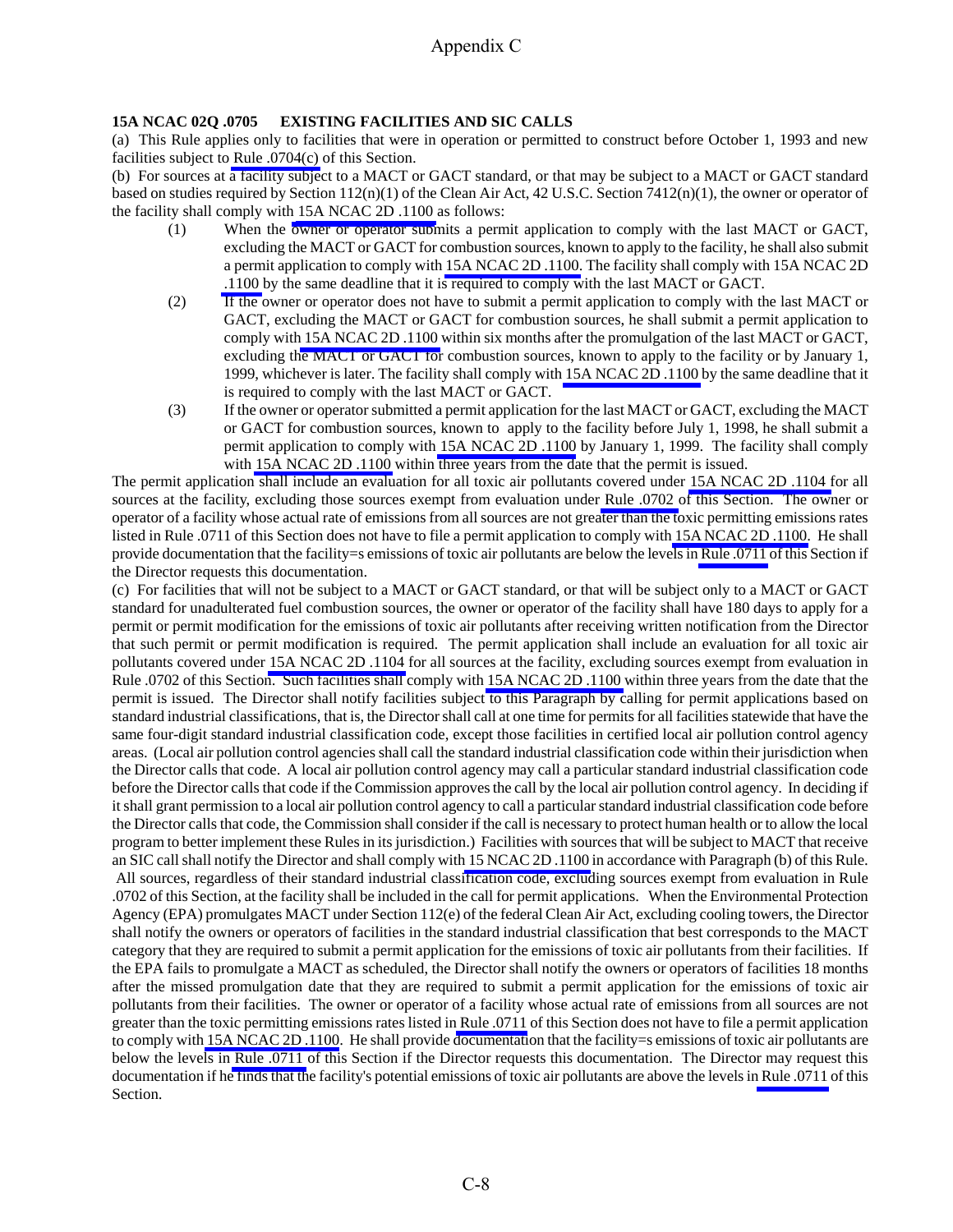(d) The owner or operator of a facility may request a permit to emit toxic air pollutants any time before such application is required. The permit application shall include an evaluation for all toxic air pollutants covered under [15A NCAC 2D .1104](http://daq.state.nc.us/rules/rules/D1104.pdf)  for all sources at the facility, excluding sources exempt from evaluation in [Rule .0702](http://daq.state.nc.us/rules/rules/Q0702.pdf) of this Section.

*History Note: Authority G.S. 143-215.3(a)(1); 143-215.108; 143B-282; S.L. 1989, c. 168, s. 45; Rule originally codified as part of 15A NCAC 2H .0610; Eff. July 1, 1998.*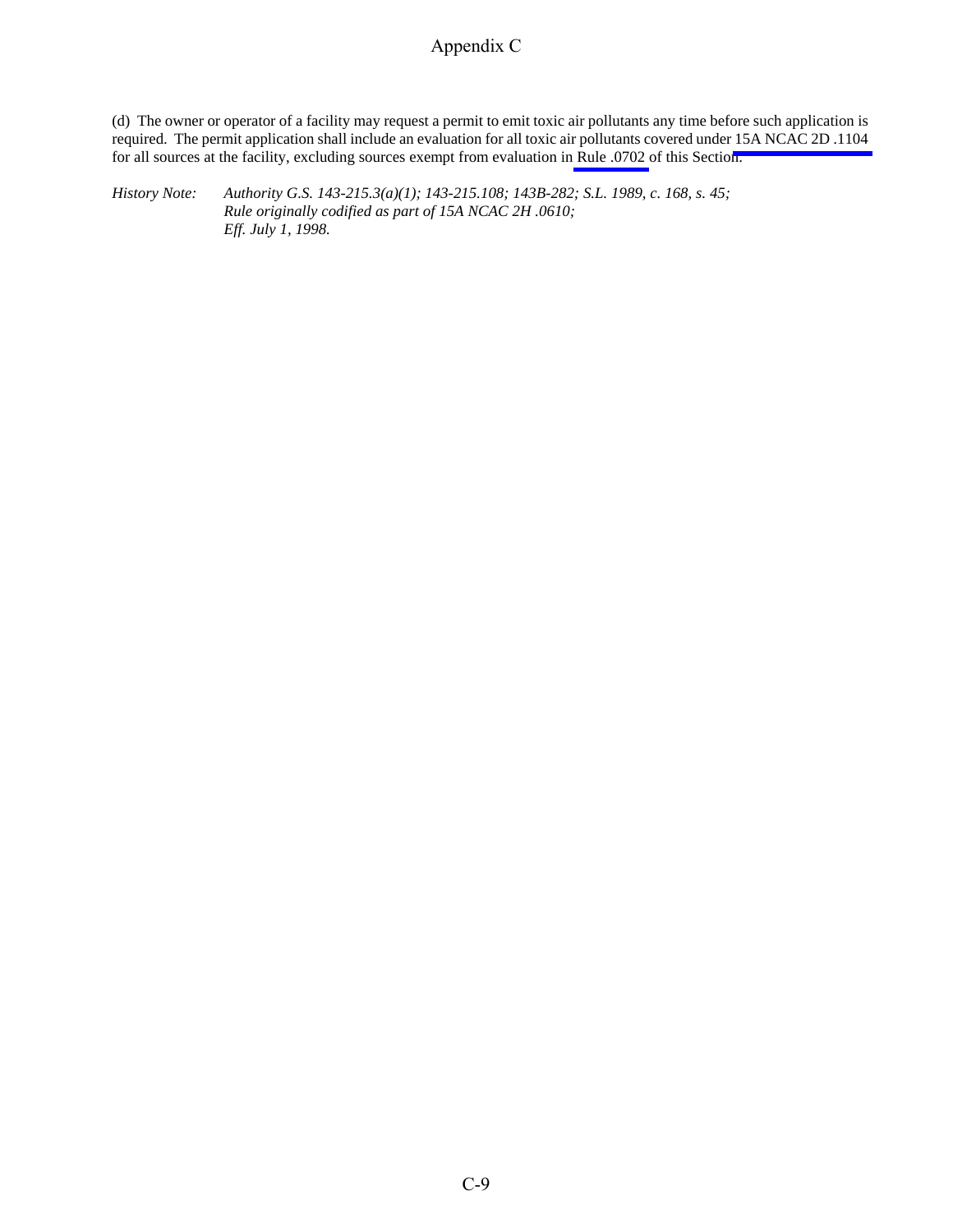## **15A NCAC 02Q .0706 MODIFICATIONS**

(a) For modification of any facility undertaken after September 30, 1993, that:

- (1) is required to have a permit because of applicability of a Section, other than Section .1100, in Subchapter 02D of this Chapter except for facilities whose emissions of toxic air pollutants result only from insignificant activities as defined in 15A NCAC 02Q .0103(20) or sources exempted under Rule .0102 of this Subchapter;
- (2) has one or more sources subject to a MACT or GACT standard that has previously been promulgated under Section 112(d) of the federal Clean Air Act or established under Section 112(e) or 112(j) of the Clean Air Act; or
- (3) has a standard industrial classification code that has previously been called under Rule .0705 of this Section;

the owner or operator of the facility shall comply with Paragraphs (b) and (c) of this Rule.

(b) The owner or operator of the facility shall submit a permit application to comply with 15A NCAC 02D .1100 if the modification results in:

- (1) a net increase in emissions or ambient concentration of any toxic air pollutant that the facility was emitting before the modification; or
- (2) emissions of any toxic air pollutant that the facility was not emitting before the modification if such emissions exceed the levels contained in Rule .0711 of this Section.

(c) The permit application filed pursuant to this Rule shall include an evaluation for all toxic air pollutants covered under 15A NCAC 02D .1104 for which there is:

- (1) a net increase in emissions of any toxic air pollutant that the facility was emitting before the modification; and
- (2) emission of any toxic air pollutant that the facility was not emitting before the modification if such emissions exceed the levels contained in Rule .0711 of this Section.

All sources at the facility, excluding sources exempt from evaluation in Rule .0702 of this Section, emitting these toxic air pollutants shall be included in the evaluation. Notwithstanding 02Q .0702(a)(18), on and after July 10, 2010, an evaluation of a modification to a combustion source shall also include emissions from all permitted combustion sources as defined in 02Q .0703. A permit application filed pursuant to Subparagraph (b)(2) of this Rule shall include an evaluation for all toxic air pollutants identified by the Director as causing an acceptable ambient level in 15A NCAC 02D .1104 to be exceeded.

(d) If a source is included in an air toxic evaluation, but is not the source that is being added or modified at the facility, and if the emissions from this source must be reduced in order for the facility to comply with the rules in this Section and 15A NCAC 02D .1100, then the emissions from this source shall be reduced by the time that the new or modified source begins operating such that the facility shall be in compliance with the rules in this Section and 15A NCAC 02D .1100.

*History Note: Authority G.S. 143-215.3(a)(1); 143-215.108; 143B-282; S.L. 1989, C. 168, S. 45; Rule originally codified as part of 15A NCAC 2H .0610; Eff. July 1, 1998; Amended Eff. July 10, 2010; December 1, 2005; April 1, 2005.*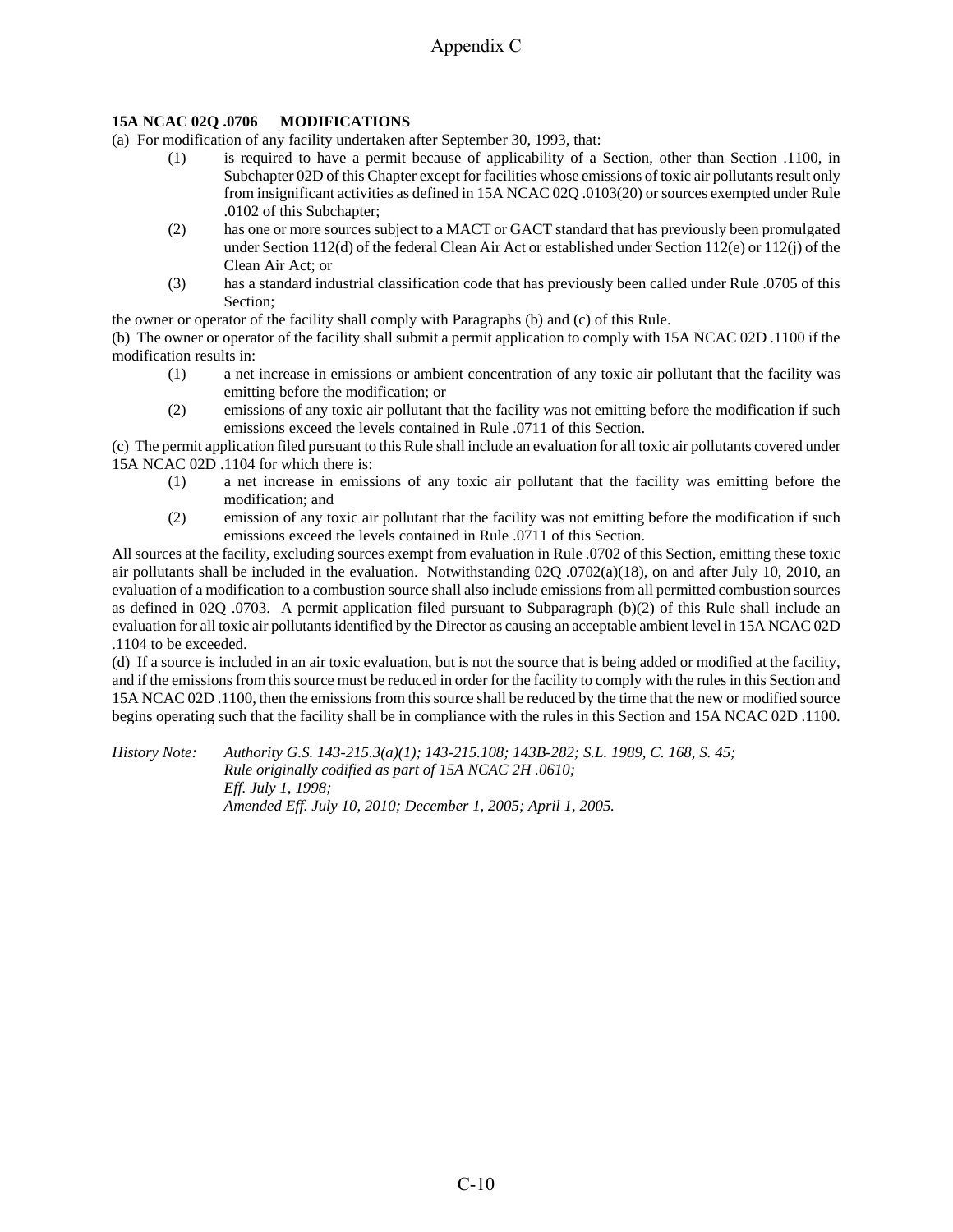### **15A NCAC 02Q .0707 PREVIOUSLY PERMITTED FACILITIES**

Any facility with a permit that contains a restriction based on the evaluation of a source exempted under [Rule .0702](http://daq.state.nc.us/rules/rules/Q0702.pdf) of this Section may request a permit modification to adjust the restriction by removing from consideration the portion of emissions resulting from the exempt source unless the Director determines that the removal of the exempt source will result in an acceptable ambient level in [15A NCAC 2D .1104](http://daq.state.nc.us/rules/rules/D1104.pdf) being exceeded. The Director shall modify the permit to remove the applicability of the air toxic rules to the exempt source. No fee shall be charged solely for such permit modification.

*History Note: Authority G.S. 143-215.3(a)(1); 143-215.108; 143B-282; S.L. 1989, c. 168, s. 45; Rule originally codified as part of 15A NCAC 2H .0610; Eff. July 1, 1998.*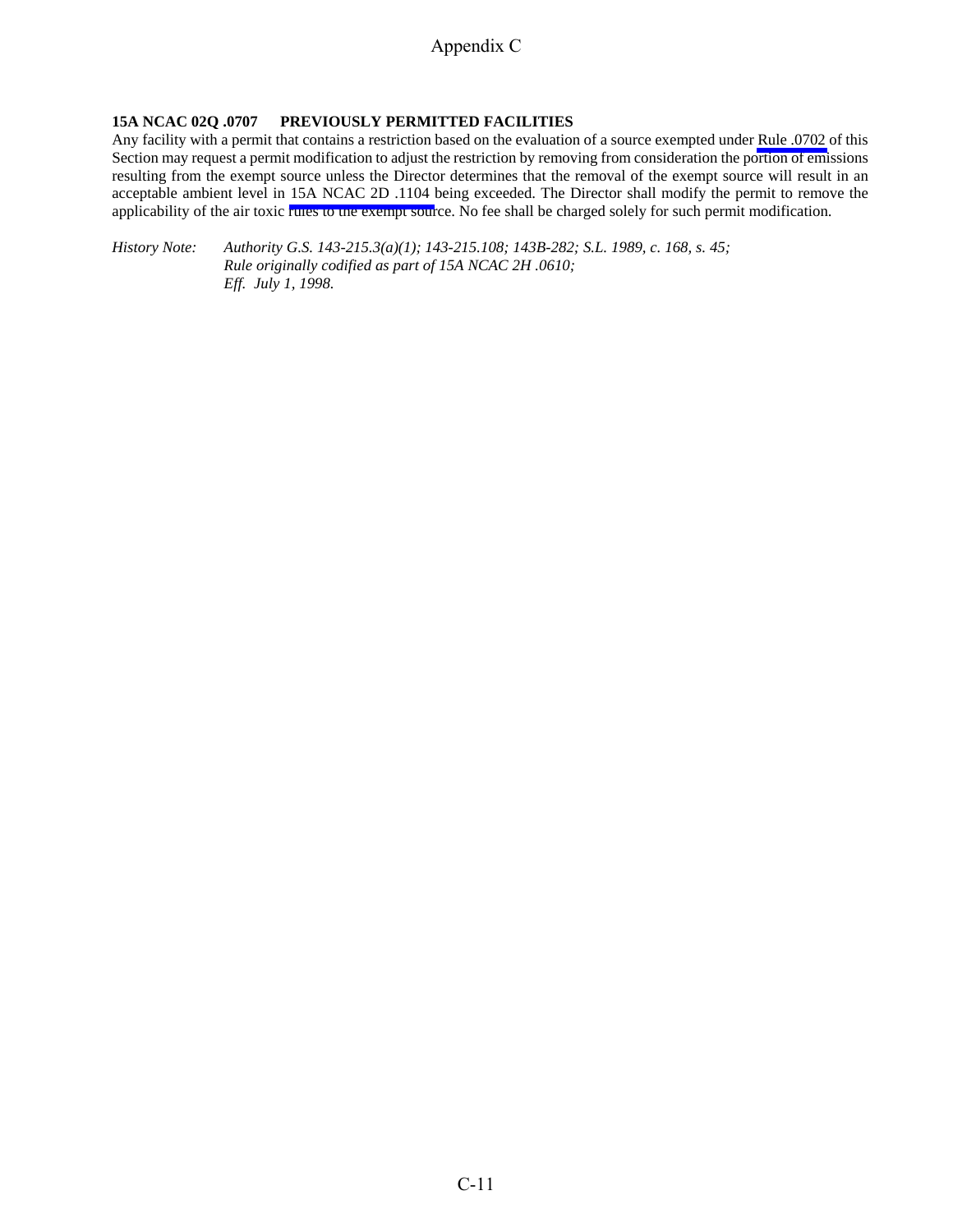#### **15A NCAC 02Q .0708 COMPLIANCE SCHEDULE FOR PREVIOUSLY UNKNOWN TOXIC AIR POLLUTANT EMISSIONS**

(a) The owner or operator of a facility permitted to emit toxic air pollutants shall submit a permit application within six months after the owner or operator learns of an emission of a previously unknown toxic air pollutant from a permitted source that would have been included in the permit when it was issued. The application shall include the information required by Paragraph (b) of this Rule.

(b) When an application to revise a permit is submitted under this Rule, the owner or operator shall in addition to the application, submit to the Director:

- (1) an evaluation for the pollutant according to this Section and [15 NCAC 2D .1100](http://daq.state.nc.us/rules/rules/secD1100.pdf) that demonstrates compliance with the acceptable ambient level i[n 15A NCAC 2D .1104;](http://daq.state.nc.us/rules/rules/D1104.pdf) or
- (2) a compliance schedule containing the information required under Paragraph (c) of this Rule for the proposed modifications to the facility required to comply with the acceptable ambient level according to this Section and Section [15A NCAC 2Q .1100.](http://daq.state.nc.us/rules/rules/secD1100.pdf)

(c) The compliance schedule required under Subparagraph (b)(2) of this Rule shall contain the following increments of progress as applicable:

- (1) a date by which contracts for emission control and process equipment shall be awarded or orders shall be issued for the purchase of component parts;
- (2) a date by which on-site construction or installation of the emission control and process equipment shall begin;
- (3) a date by which on-site construction or installation of the emission control and process equipment shall be completed; and
- (4) the date by which final compliance shall be achieved.

(d) Final compliance shall be achieved no later than:

- (1) six months after the permit modification or renewal is issued if construction or installation of emission control or process equipment is not required;
- (2) one year after the permit modification or renewal is issued if construction or installation of emission control or process equipment is required; or
- (3) the time that is normally required to construct a stack or install other dispersion enhancement modifications but not more than one year after the permit modification or renewal is issued.

(e) The owner or operator shall certify to the Director within 10 days after each applicable deadline for each increment of progress required under Paragraph (c) of this Rule whether the required increment of progress has been met.

*History Note: Authority G.S. 143-215.3(a)(1); 43-215.107(a)(3),(5); 143B-282; S.L. 1989, c. 168, s. 45; Eff. July 1, 1998.*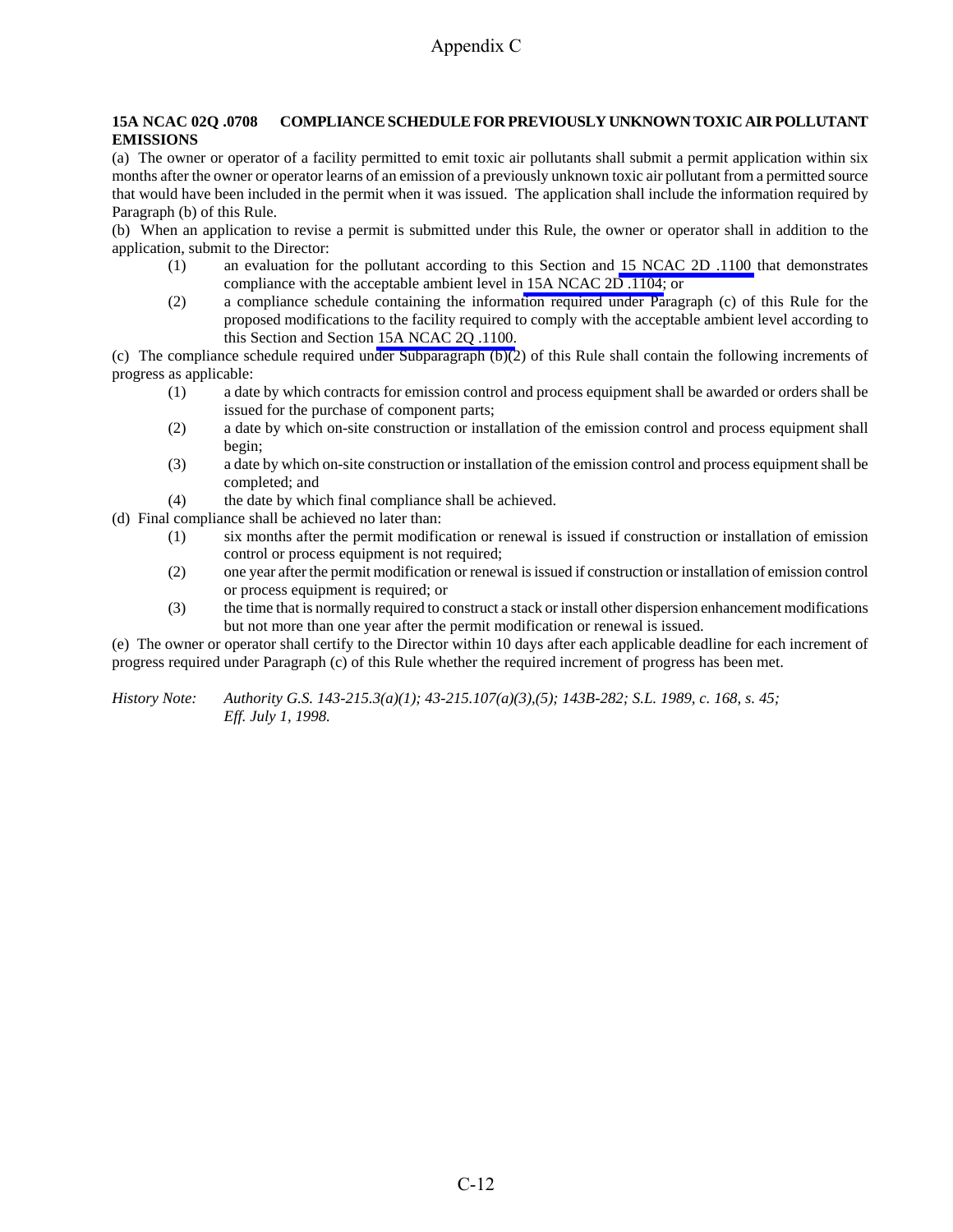## **15A NCAC 02Q .0709 DEMONSTRATIONS**

(a) Demonstrations. The owner or operator of a source who is applying for a permit or permit modification to emit toxic air pollutants shall:

- (1) demonstrate to the satisfaction of the Director through dispersion modeling that the emissions of toxic air pollutants from the facility will not cause any acceptable ambient level listed in 15A NCAC 02D .1104 to be exceeded beyond the premises (adjacent property boundary); or
- (2) demonstrate to the satisfaction of the Commission or its delegate that the ambient concentration beyond the premises (adjacent property boundary) for the subject toxic air pollutant shall not adversely affect human health (e.g., a risk assessment specific to the facility) though the concentration is higher than the acceptable ambient level in 15A NCAC 02D .1104 by providing one of the following demonstrations:
	- (A) the area where the ambient concentrations are expected to exceed the acceptable ambient levels in 15A NCAC 02D .1104 is not inhabitable or occupied for the duration of the averaging time of the pollutant of concern, or
	- (B) new toxicological data that show that the acceptable ambient level in 15A NCAC 02D .1104 for the pollutant of concern is too low and the facility's ambient impact is below the level indicated by the new toxicological data.

(b) Technical Infeasibility and Economic Hardship. This Paragraph shall not apply to any incinerator covered under 15A NCAC 02D .1200. The owner or operator of any source constructed before May 1, 1990, or a perchloroethylene dry cleaning facility subject to a GACT standard under 40 CFR 63.320 through 63.325, or a combustion source as defined in Rule .0703 of this Section permitted before July 10, 2010, who cannot supply a demonstration described in Paragraph (a) of this Rule shall:

- (1) demonstrate to the satisfaction of the Commission or its delegate that complying with the guidelines in 15A NCAC 02D .1104 is technically infeasible (the technology necessary to reduce emissions to a level to prevent the acceptable ambient levels in 15A NCAC 02D .1104 from being exceeded does not exist); or
- (2) demonstrate to the satisfaction of the Commission or its delegate that complying with the guidelines in 15A NCAC 02D .1104 would result in serious economic hardship. (In deciding if a serious economic hardship exists, the Commission or its delegate shall consider market impact; impacts on local, regional and state economy; risk of closure; capital cost of compliance; annual incremental compliance cost; and environmental and health impacts.)

If the owner or operator makes a demonstration to the satisfaction of the Commission or its delegate pursuant to Subparagraphs (1) or (2) of this Paragraph, the Director shall require the owner or operator of the source to apply maximum feasible control. Maximum feasible control shall be in place and operating within three years from the date that the permit is issued for the maximum feasible control.

(c) Pollution Prevention Plan. The owner or operator of any facility using the provisions of Part  $(a)(2)(A)$  or Paragraph (b) of this Rule shall develop and implement a pollution prevention plan consisting of the following minimum elements:

- (1) statement of corporate and facility commitment to pollution prevention;
- (2) identification of current and past pollution prevention activities;
- (3) timeline and strategy for implementation;
- (4) description of ongoing and planned employee education efforts;
- (5) identification of internal pollution prevention goal selected by the facility and expressed in either qualitative or quantitative terms.

The facility shall submit along with the permit application the pollution prevention plan. The pollution prevention plan shall be maintained on site. A progress report on implementation of the plan shall be prepared by the facility annually and be made available to Division personnel for review upon request.

(d) Modeling Demonstration. If the owner or operator of a facility demonstrates by modeling that no toxic air pollutant emitted from the facility exceeds the acceptable ambient level values given in 15A NCAC 02D .1104 beyond the facility's premises, further modeling demonstration is not required with the permit application. However, the Commission may still require more stringent emission levels according to its analysis under 15A NCAC 02D .1107.

(e) Change in Acceptable Ambient Level. When an acceptable ambient level for a toxic air pollutant in 15A NCAC 02D .1104 is changed, any condition that has previously been put in a permit to protect the previous acceptable ambient level for that toxic air pollutant shall not be changed until:

(1) The permit is renewed, at which time the owner or operator of the facility shall submit an air toxic evaluation showing that the new acceptable ambient level will not be exceeded (If additional time is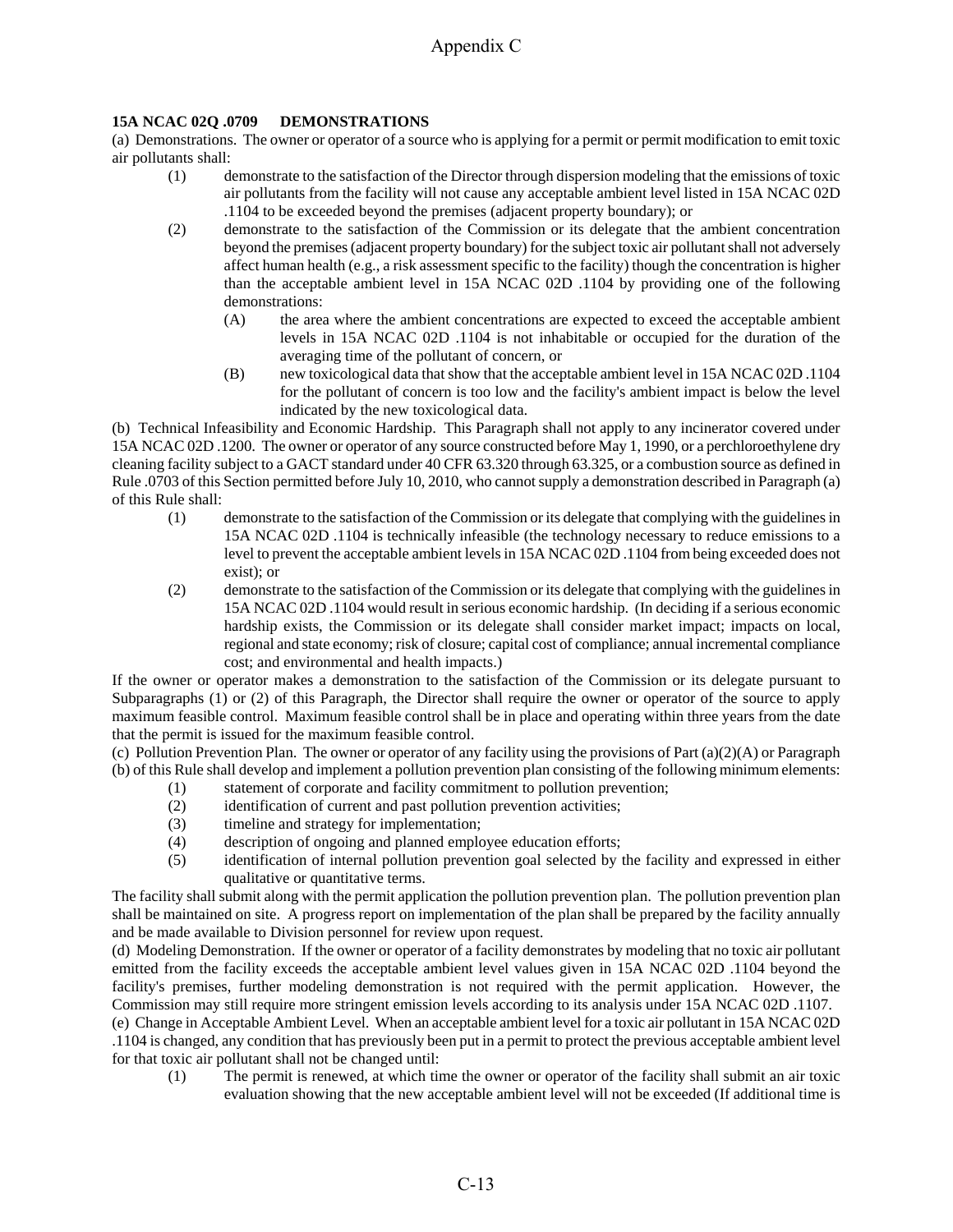needed to bring the facility into compliance with the new acceptable ambient level, the owner or operator shall negotiate a compliance schedule with the Director. The compliance schedule shall be written into the facility's permit and final compliance shall not exceed two years from the effective date of the change in the acceptable ambient level.): or

(2) The owner or operator of the facility requests that the condition be changed and submits along with that request an air toxic evaluation showing that the new acceptable ambient level shall not be exceeded.

*History Note: Authority G.S. 143-215.3(a)(1); 143-215.108; 143B-282; S.L. 1989, c. 168, s. 45; Rule originally codified as part of 15A NCAC 2H .0610; Eff. July 1, 1998; Amended Eff. July 10, 2010; February 1, 2005.*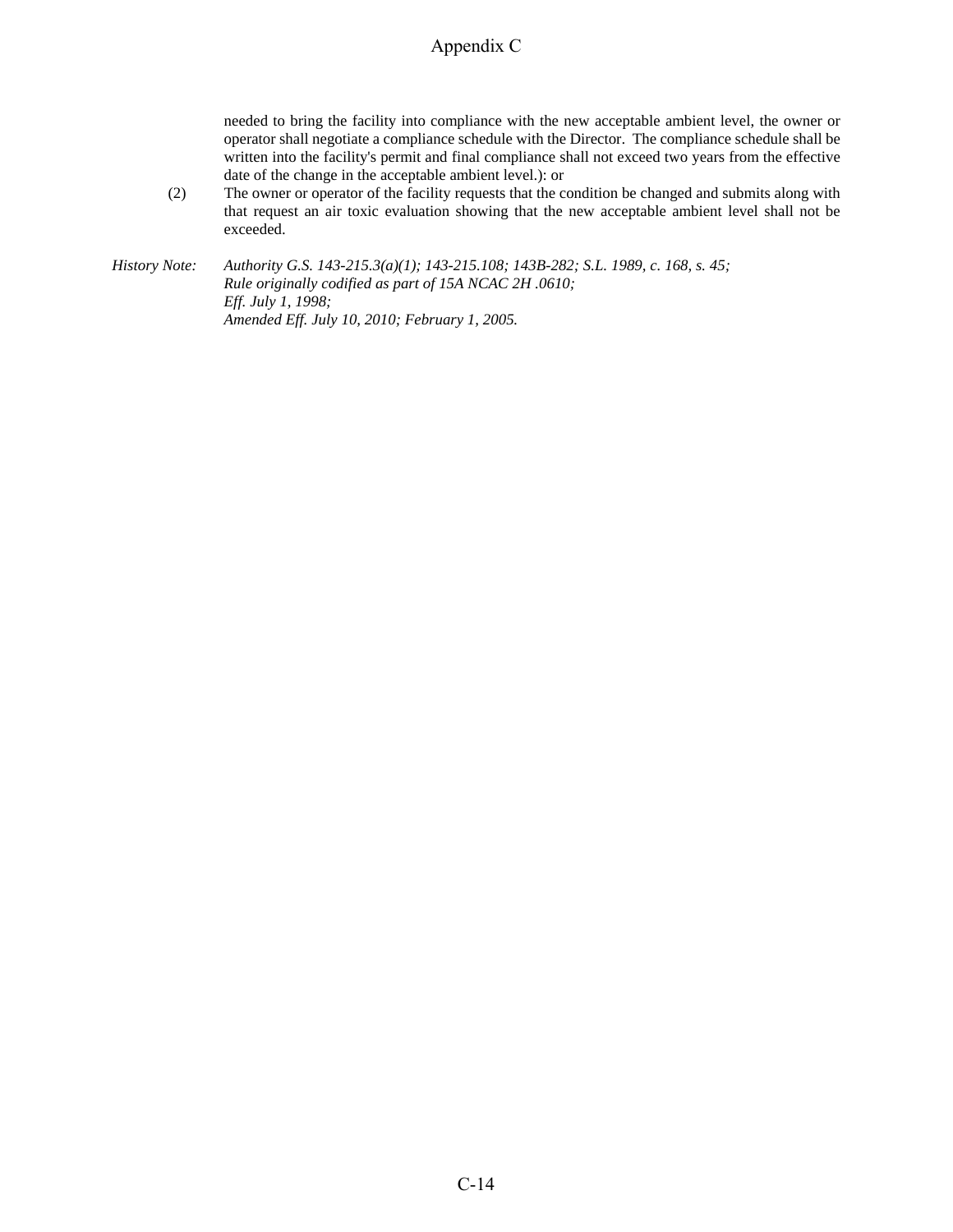## **15A NCAC 02Q .0710 PUBLIC NOTICE AND OPPORTUNITY FOR PUBLIC HEARING**

(a) If the owner or operator of a facility chooses to make a demonstration pursuant to Rule [.0709 \(a\)\(2\) or \(b\)](http://daq.state.nc.us/rules/rules/Q0709.pdf) of this Section, the Commission or its delegate shall approve or disapprove the permit after a public notice with an opportunity for a public hearing.

(b) The public notice shall be given by publication in a newspaper of general circulation in the area where the facility is located and shall be mailed to persons who are on the Division's mailing list for air quality permit notices.

- (c) The public notice shall identify:
	- (1) the affected facility;
	- (2) the name and address of the permittee;
	- (3) the name and address of the person to whom to send comments and requests for public hearing;
	- (4) the name, address, and telephone number of a Divisional staff person from whom interested persons may obtain additional information, including copies of the draft permit, the application, compliance plan, pollution prevention plan, monitoring and compliance reports, all other relevant supporting materials, and all other materials available to the Division that are relevant to the permit decision;
	- (5) the activity or activities involved in the permit action;
	- (6) any emissions change involved in any permit modification;
	- (7) a brief description of the public comment procedures;
	- (8) the procedures to follow to request a public hearing unless a public hearing has already been scheduled; and
	- (9) the time and place of any hearing that has already been scheduled.
- (d) The notice shall allow at least 30 days for public comments.

(e) If the Director determines that significant public interest exists or that the public interest will be served, the Director shall require a pubic hearing to be held on a draft permit. Notice of a public hearing shall be given at least 30 days before the public hearing.

(f) The Director shall make available for public inspection in at least one location in the region affected, the information submitted by the permit applicant and the Division=s analysis of that application.

(g) Any persons requesting copies of material identified in Subparagraph (b)(4) of this Rule shall pay ten cents (\$0.10) a page for each page copied. Confidential material shall be handled in accordance with [Rule .0107](http://daq.state.nc.us/rules/rules/Q0107.pdf) of this Subchapter.

*History Note: Authority G.S. 143-215.3(a)(1); 143-215.108; 143B-282; S.L. 1989, c. 168, s. 45; Rule originally codified as part of 15A NCAC 2H .0610; Eff. July 1, 1998.*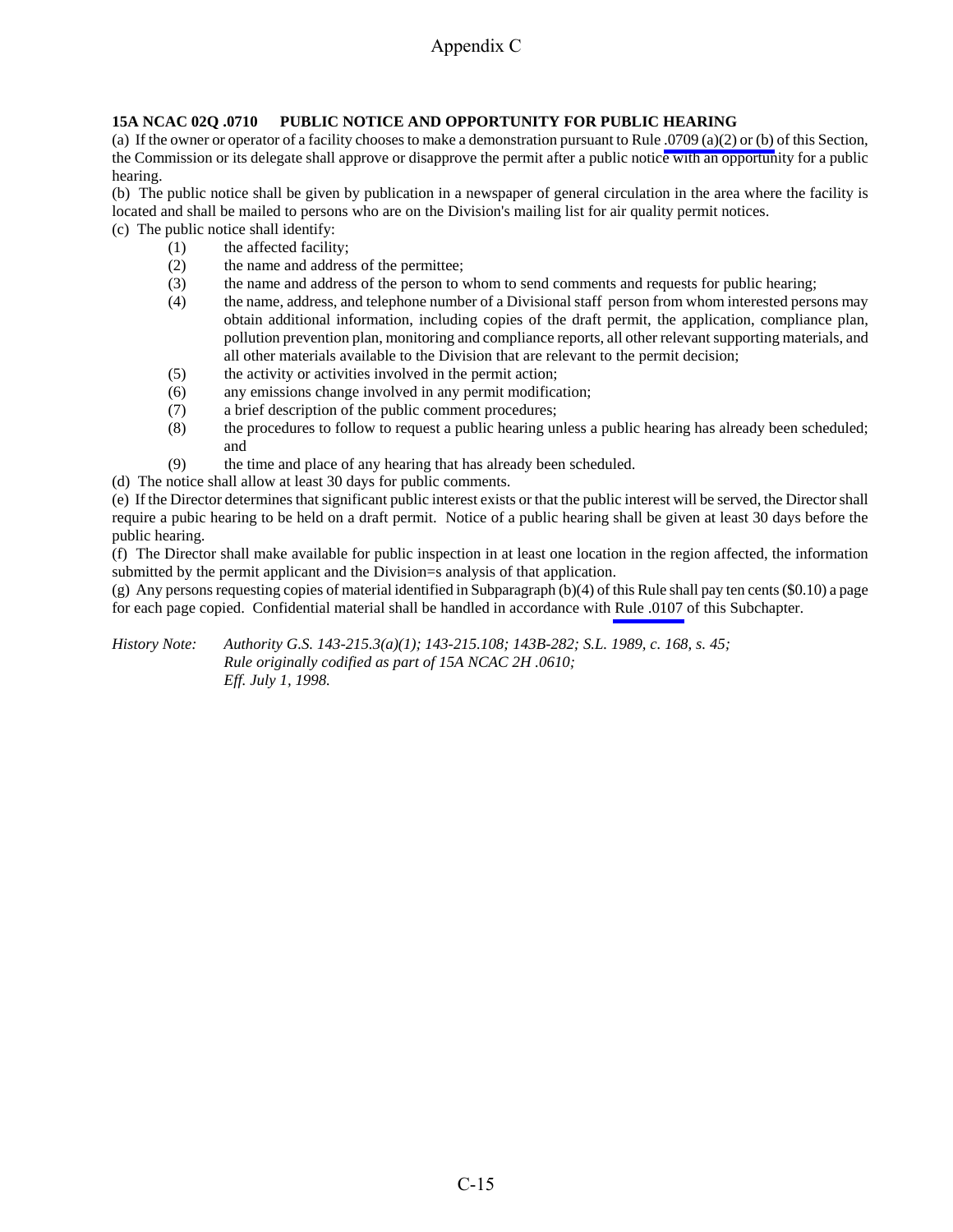#### **15A NCAC 02Q .0711 EMISSION RATES REQUIRING A PERMIT**

(a) A permit to emit toxic air pollutants is required for any facility whose actual (or permitted if higher) rate of emissions from all sources are greater than any one of the following toxic air pollutant permitting emissions rates:

| Pollutant (CAS Number)                        | Carcinogens        | Chronic<br>Toxicants | Acute<br>Systemic | Acute<br><b>Irritants</b> |
|-----------------------------------------------|--------------------|----------------------|-------------------|---------------------------|
|                                               |                    |                      | Toxicants         |                           |
|                                               | 1 <sub>b</sub> /yr | lb/day               | 1b/hr             | lb/hr                     |
| acetaldehyde (75-07-0)                        |                    |                      |                   | 6.8                       |
| acetic acid (64-19-7)                         |                    |                      |                   | 0.96                      |
| acrolein (107-02-8)                           |                    |                      |                   | 0.02                      |
| acrylonitrile (107-13-1)                      |                    | 0.4                  | 0.22              |                           |
| ammonia (7664-41-7)                           |                    |                      |                   | 0.68                      |
| aniline (62-53-3)                             |                    |                      | 0.25              |                           |
| arsenic and inorganic arsenic compounds       | 0.016              |                      |                   |                           |
| asbestos (1332-21-4)                          | $1.9 X 10^{-6}$    |                      |                   |                           |
| aziridine (151-56-4)                          |                    | 0.13                 |                   |                           |
| benzene (71-43-2)                             | 8.1                |                      |                   |                           |
| benzidine and salts (92-87-5)                 | 0.0010             |                      |                   |                           |
| $\overline{\text{benzo}}(a)$ pyrene (50-32-8) | 2.2                |                      |                   |                           |
| benzyl chloride (100-44-7)                    |                    |                      | 0.13              |                           |
| beryllium (7440-41-7)                         | 0.28               |                      |                   |                           |
| beryllium chloride (7787-47-5)                | 0.28               |                      |                   |                           |
| beryllium fluoride (7787-49-7)                | 0.28               |                      |                   |                           |
| beryllium nitrate (13597-99-4)                | 0.28               |                      |                   |                           |
| bioavailable chromate pigments,               | 0.0056             |                      |                   |                           |
| as chromium (VI) equivalent                   |                    |                      |                   |                           |
| bis-chloromethyl ether (542-88-1)             | 0.025              |                      |                   |                           |
| bromine (7726-95-6)                           |                    |                      |                   | 0.052                     |
| 1,3-butadiene (106-99-0)                      | 11                 |                      |                   |                           |
| cadmium (7440-43-9)                           | 0.37               |                      |                   |                           |
| cadmium acetate (543-90-8)                    | 0.37               |                      |                   |                           |
| cadmium bromide (7789-42-6)                   | 0.37               |                      |                   |                           |
| carbon disulfide (75-15-0)                    |                    | 3.9                  |                   |                           |
| carbon tetrachloride (56-23-5)                | 460                |                      |                   |                           |
| chlorine (7782-50-5)                          |                    | 0.79                 |                   | 0.23                      |
| chlorobenzene (108-90-7)                      |                    | 46                   |                   |                           |
| chloroform $(67-66-3)$                        | 290                |                      |                   |                           |
| chloroprene (126-99-8)                        |                    | 9.2                  | 0.89              |                           |
| cresol (1319-77-3)                            |                    |                      | 0.56              |                           |
| p-dichlorobenzene (106-46-7)                  |                    |                      |                   | 16.8                      |
| dichlorodifluoromethane (75-71-8)             |                    | 5200                 |                   |                           |
| dichlorofluoromethane (75-43-4)               |                    | 10                   |                   |                           |
| di(2-ethylhexyl)phthalate (117-81-7)          |                    | 0.63                 |                   |                           |
| dimethyl sulfate (77-78-1)                    |                    | 0.063                |                   |                           |
| 1,4-dioxane (123-91-1)                        |                    | 12                   |                   |                           |
| epichlorohydrin (106-89-8)                    | 5600               |                      |                   |                           |
| ethyl acetate $(141-78-6)$                    |                    |                      | 36                |                           |
| ethylenediamine (107-15-3)                    |                    | 6.3                  | 0.64              |                           |
| ethylene dibromide (106-93-4)                 | 27                 |                      |                   |                           |
| ethylene dichloride (107-06-2)                | 260                |                      |                   |                           |
| ethylene glycol monoethyl ether (110-80-5)    |                    | 2.5                  | 0.48              |                           |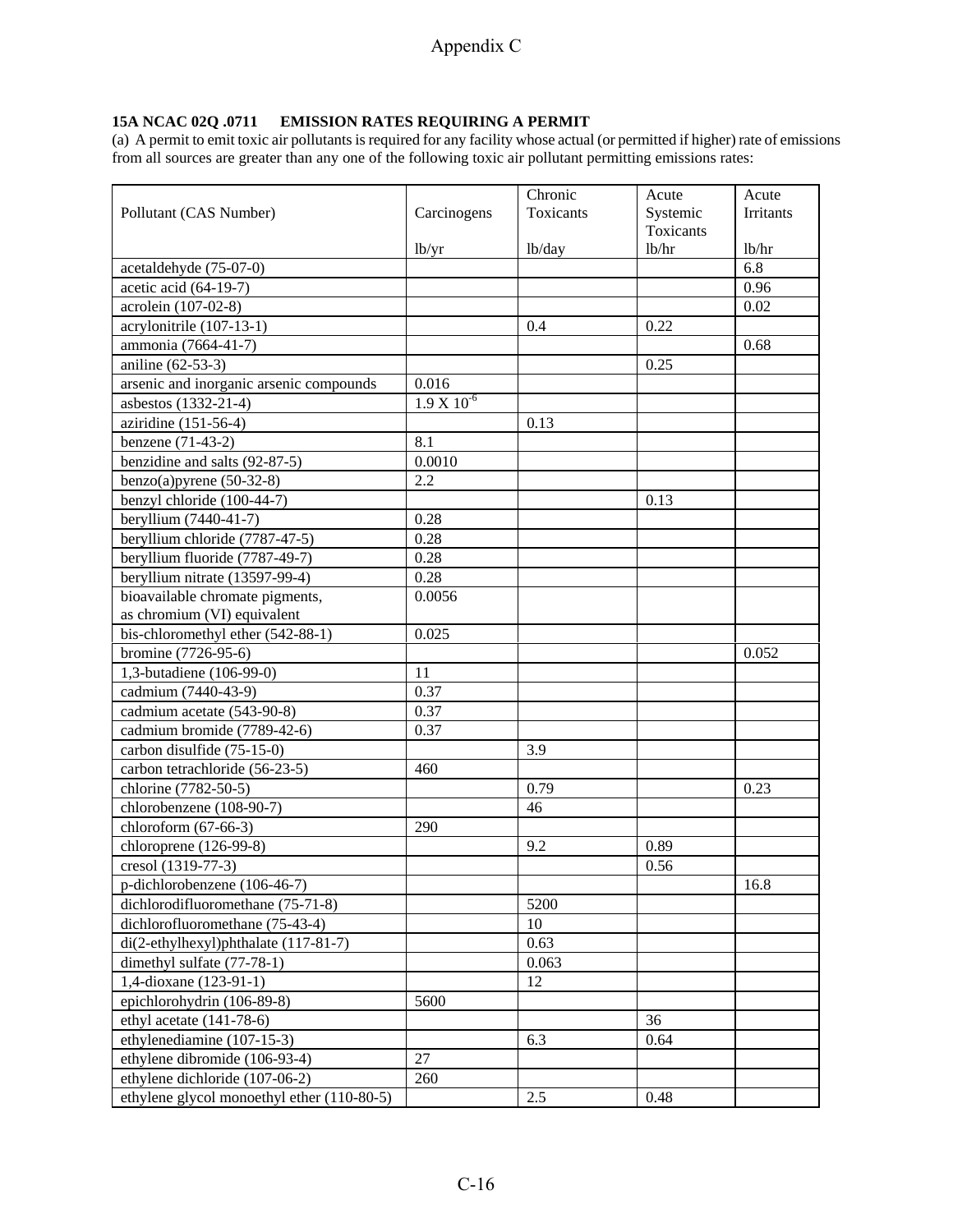| ethylene oxide (75-21-8)                           | 1.8     |        |        |       |
|----------------------------------------------------|---------|--------|--------|-------|
| ethyl mercaptan (75-08-1)                          |         |        | 0.025  |       |
| fluorides                                          |         | 0.34   | 0.064  |       |
| formaldehyde (50-00-0)                             |         |        |        | 0.04  |
| hexachlorocyclopentadiene (77-47-4)                |         | 0.013  | 0.0025 |       |
| hexachlorodibenzo-p-dioxin (57653-85-7)            | 0.0051  |        |        |       |
| n-hexane (110-54-3)                                |         | 23     |        |       |
| hexane isomers except n-hexane                     |         |        |        | 92    |
| hydrazine $(302-01-2)$                             |         | 0.013  |        |       |
| hydrogen chloride (7647-01-0)                      |         |        |        | 0.18  |
| hydrogen cyanide (74-90-8)                         |         | 2.9    | 0.28   |       |
| hydrogen fluoride (7664-39-3)                      |         | 0.63   |        | 0.064 |
| hydrogen sulfide (7783-06-4)                       |         | 1.7    |        |       |
| maleic anhydride (108-31-6)                        |         | 0.25   | 0.025  |       |
| manganese and compounds                            |         | 0.63   |        |       |
| manganese cyclopentadienyl tricarbonyl             |         | 0.013  |        |       |
| $(12079-65-1)$                                     |         |        |        |       |
| manganese tetroxide (1317-35-7)                    |         | 0.13   |        |       |
| mercury, alkyl                                     |         | 0.0013 |        |       |
| mercury, aryl and inorganic compounds              |         | 0.013  |        |       |
| mercury, vapor (7439-97-6)                         |         | 0.013  |        |       |
| methyl chloroform (71-55-6)                        |         | 250    |        | 64    |
| methylene chloride (75-09-2)                       | 1600    |        | 0.39   |       |
| methyl ethyl ketone (78-93-3)                      |         | 78     |        | 22.4  |
| methyl isobutyl ketone (108-10-1)                  |         | 52     |        | 7.6   |
| methyl mercaptan (74-93-1)                         |         |        | 0.013  |       |
| nickel carbonyl (13463-39-3)                       |         | 0.013  |        |       |
| nickel metal (7440-02-0)                           |         | 0.13   |        |       |
| nickel, soluble compounds, as nickel               |         |        |        |       |
|                                                    |         | 0.013  |        |       |
| nickel subsulfide (12035-72-2)                     | 0.14    |        |        |       |
| nitric acid (7697-37-2)                            |         |        |        | 0.256 |
| nitrobenzene (98-95-3)                             |         | 1.3    | 0.13   |       |
| n-nitrosodimethylamine (62-75-9)                   | 3.4     |        |        |       |
| non-specific chromium (VI) compounds, as           | 0.0056  |        |        |       |
| chromium (VI) equivalent                           |         |        |        |       |
| pentachlorophenol (87-86-5)                        | 13000   | 0.063  | 0.0064 |       |
| perchloroethylene (127-18-4)                       |         |        |        |       |
| phenol (108-95-2)                                  |         |        | 0.24   |       |
| phosgene (75-44-5)                                 |         | 0.052  |        |       |
| phosphine (7803-51-2)                              |         |        |        | 0.032 |
| polychlorinated biphenyls (1336-36-3)              | 5.6     |        |        |       |
| soluble chromate compounds, as chromium            |         | 0.013  |        |       |
| (VI) equivalent                                    |         |        |        |       |
| styrene (100-42-5)                                 |         |        | 2.7    |       |
| sulfuric acid (7664-93-9)                          |         | 0.25   | 0.025  |       |
| tetrachlorodibenzo-p-dioxin (1746-01-6)            | 0.00020 |        |        |       |
| 1,1,1,2-tetrachloro-2,2,-difluoroethane            |         | 1100   |        |       |
| $(76-11-9)$                                        |         |        |        |       |
| 1,1,2,2-tetrachloro-1,2-difluoroethane             |         | 1100   |        |       |
| $(76-12-0)$<br>1,1,2,2-tetrachloroethane (79-34-5) | 430     |        |        |       |
|                                                    |         |        |        |       |
| toluene (108-88-3)                                 |         | 98     |        | 14.4  |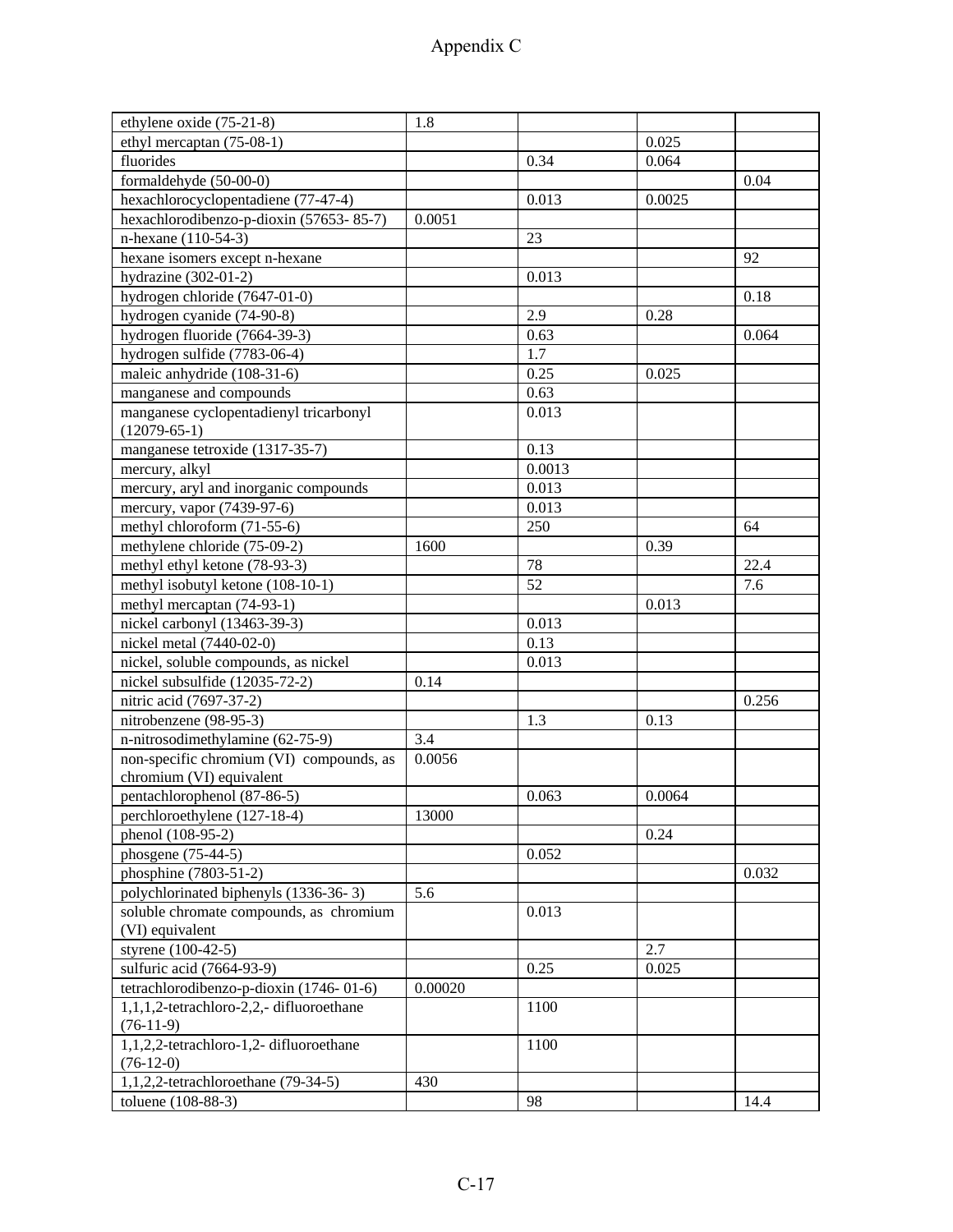| toluene diisocyanate, $2,4-(584-84-9)$ and |      | 0.003 |     |      |
|--------------------------------------------|------|-------|-----|------|
| $2,6 - (91-08-7)$ isomers                  |      |       |     |      |
| trichloroethylene (79-01-6)                | 4000 |       |     |      |
| trichlorofluoromethane (75-69-4)           |      |       | 140 |      |
| 1,1,2-trichloro-1,2,2-trifluoroethane      |      |       |     | 240  |
| $(76-13-1)$                                |      |       |     |      |
| vinyl chloride $(75-01-4)$                 | 26   |       |     |      |
| vinylidene chloride (75-35-4)              |      | 2.5   |     |      |
| xylene (1330-20-7)                         |      | 57    |     | 16.4 |

(b) For the following pollutants, the highest emissions occurring for any 15-minute period shall be multiplied by four and the product shall be compared to the value in Paragraph (a). These pollutants are:

- (1) acetaldehyde (75-07-0);
- (2) acetic acid (64-19-7);
- (3) acrolein (107-02-8);
- (4) ammonia (7664-41-7);
- (5) bromine (7726-95-6);
- (6) chlorine (7782-50-5);
- (7) formaldehyde (50-00-0);
- (8) hydrogen chloride (7647-01-0);
- (9) hydrogen fluoride (7664-39-3); and
- (10) nitric acid (7697-37-2).

*History Note: Authority G.S. 143-215.3(a)(1); 143-215.108; 143B-282; S L. 1989, c. 168, s. 45; Rule originally codified as part of 15A NCAC 02H .0610; Eff. July 1, 1998; Amended Eff. January 1, 2010; June 1, 2008; April 1, 2005; February 1, 2005; April 1, 2001.*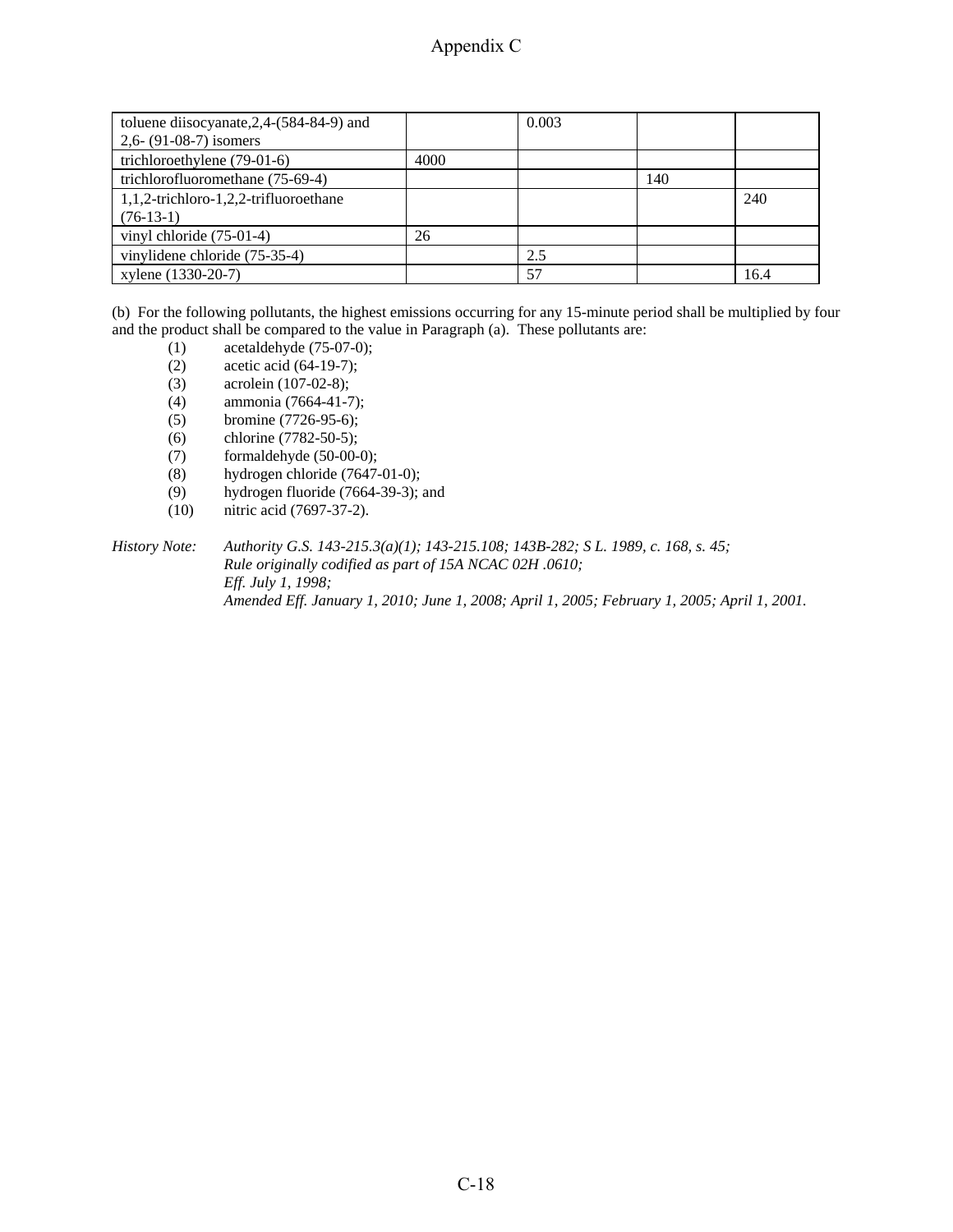## **15A NCAC 02Q .0712 CALLS BY THE DIRECTOR**

Notwithstanding any other provision of this Section or [15A NCAC 2D .1104,](http://daq.state.nc.us/rules/rules/D1104.pdf) upon a written finding that a source or facility emitting toxic air pollutants presents an unacceptable risk to human health based on the acceptable ambient levels in 15A [NCAC 2D .1104](http://daq.state.nc.us/rules/rules/D1104.pdf) or epidemiology studies, the Director may require the owner or operator of the source or facility to submit a permit application to comply with [15A NCAC 2D .1100](http://daq.state.nc.us/rules/rules/secD1100.pdf) for any or all of the toxic air pollutants emitted from the facility.

*History Note: Authority G.S. 143-215.3(a)(1); 143-215.108; 143B-282; S.L. 1989, c. 168, s. 45; Rule originally codified as part of 15A NCAC 2H .0610; Eff. July 1, 1998.*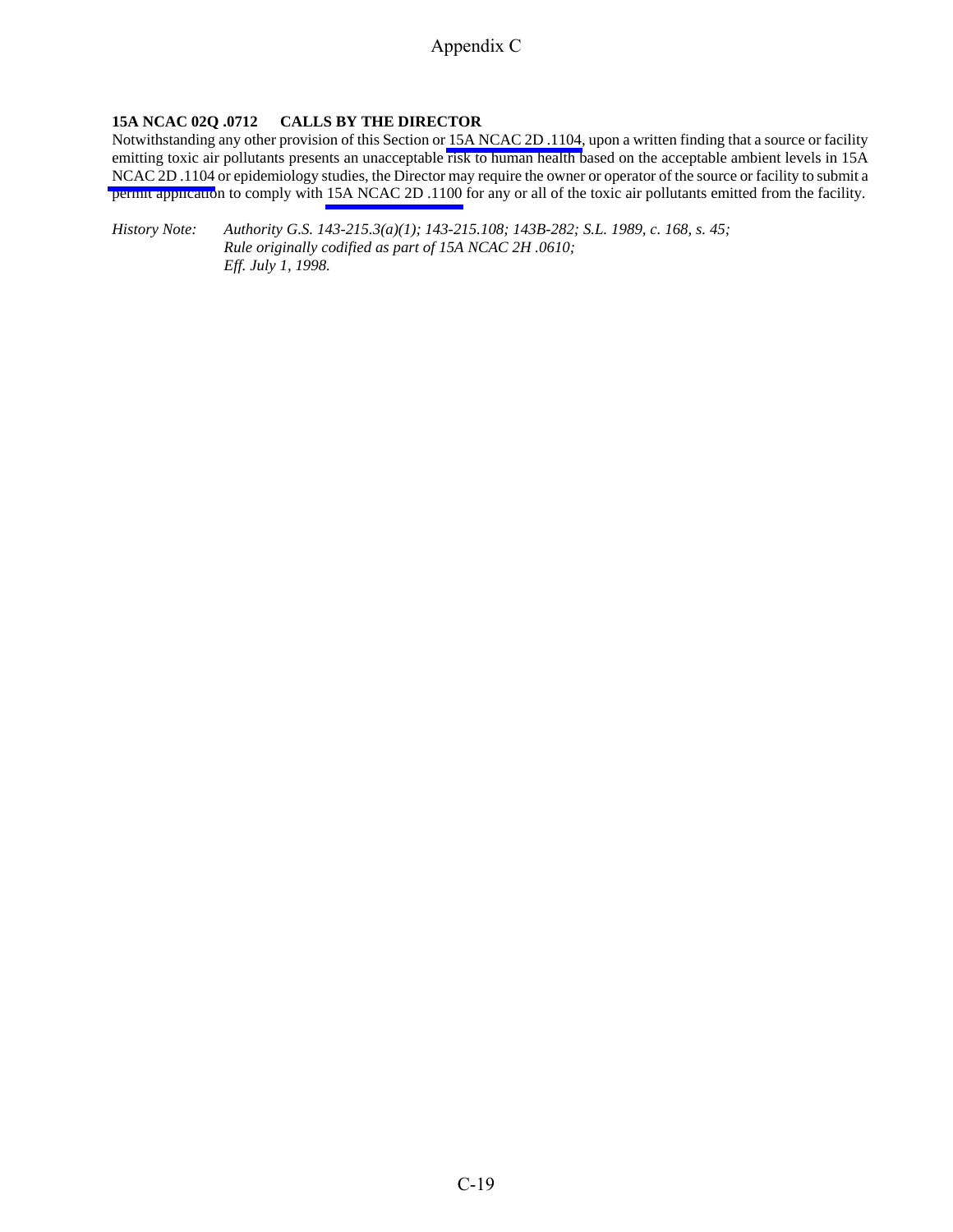## **15A NCAC 02Q .0713 POLLUTANTS WITH OTHERWISE APPLICABLE FEDERAL STANDARDS OR REQUIREMENTS**

(a) This Rule applies to the establishment of emission limitations or any other requirements pursuant to the requirements of this Section or [15A NCAC 2D .1100](http://daq.state.nc.us/rules/rules/secD1100.pdf) for which a standard or requirement has been promulgated under Section 112 of the federal Clean Air Act including those contained in [15A NCAC 2D .1110](http://daq.state.nc.us/rules/rules/D1110.pdf) and [.1111.](http://daq.state.nc.us/rules/rules/D1111.pdf)

(b) For each facility subject to emission standards or requirements under Section 112 of the federal Clean Air Act, permits issued or revised according to [Section .0500 o](http://daq.state.nc.us/rules/rules/secQ0500.pdf)f this Subchapter shall contain specific conditions that:

- (1) reflect applicability criteria no less stringent than those in the otherwise applicable federal standards or requirements;
- (2) require levels of control for each affected facility and source no less stringent than those contained in the otherwise applicable federal standards or requirements;
- (3) require compliance and enforcement measures for each facility and source no less stringent than those in the otherwise applicable federal standards or requirements;
- (4) express levels of control, compliance, and enforcement measures in the same form and units of measure as the otherwise applicable federal standards or requirements; and
- (5) assure compliance by each affected facility no later than would be required by the otherwise applicable federal standard or requirement.

*History Note: Authority G.S. 143-215.3(a)(1); 143-215.108; 143B-282; S.L. 1989, c. 168, s. 45; Eff. July 1, 1998.*